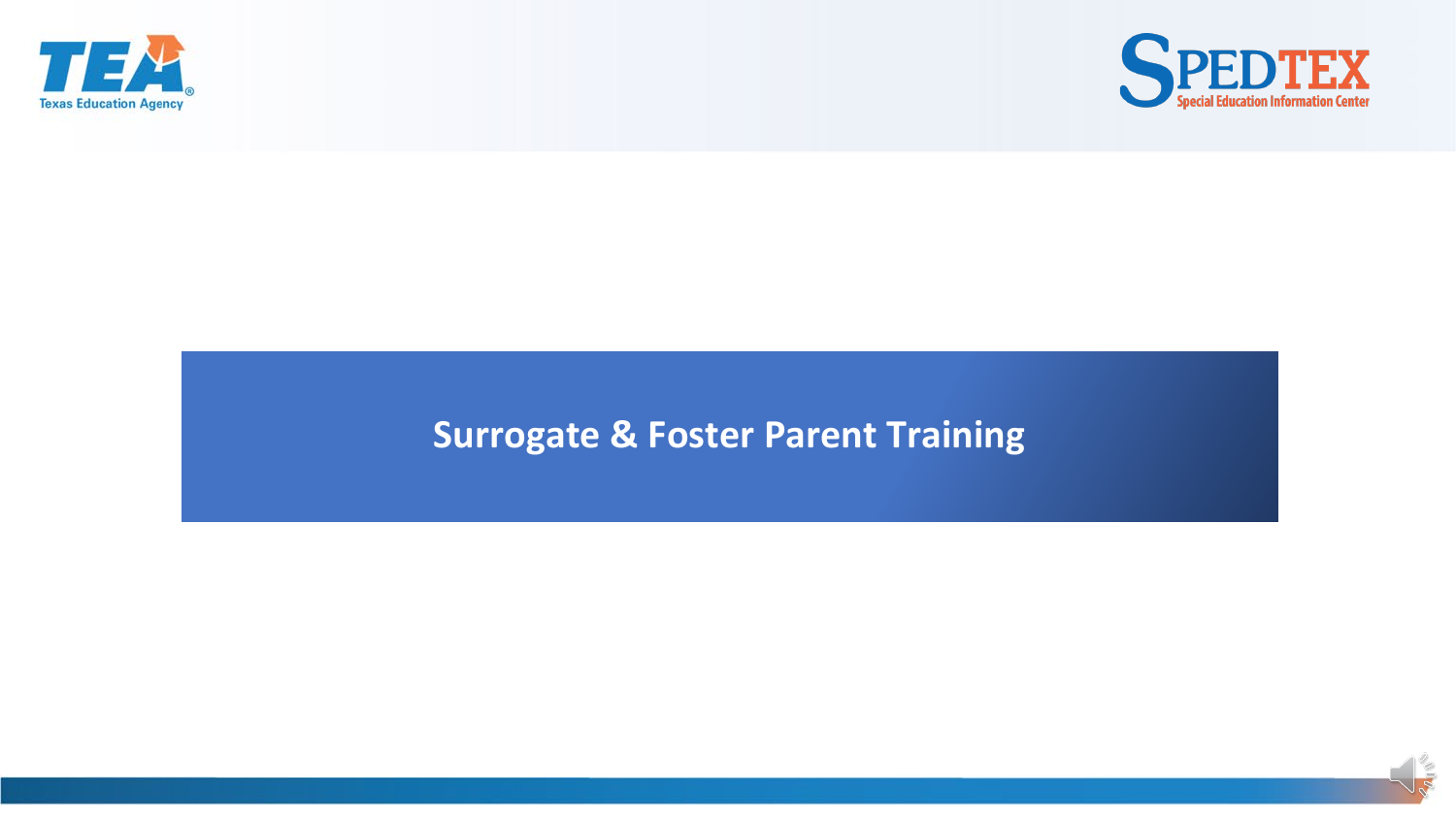



#### **Which Students Will Have a Surrogate Parent?**

Students with disabilities who need special education services and who do not have a "parent" as defined by law

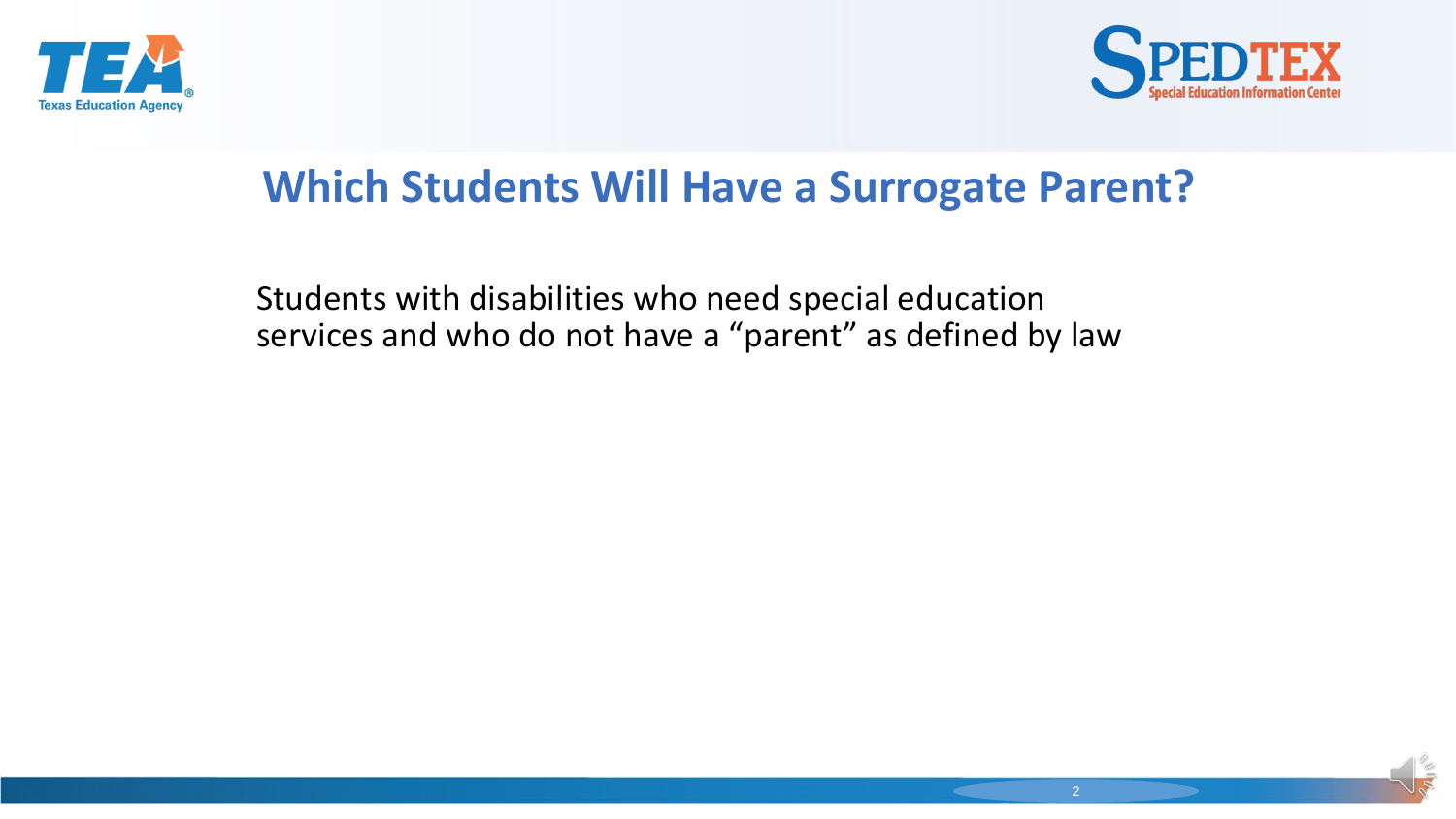



#### **Parent Definition 34 CFR § 300.30(a)**

"Parent" is defined by the Individuals with Disabilities Education Improvement Act (IDEA) 2004 as:

- A biological or adoptive parent;
- A foster parent (unless prohibited by state law from acting as a parent);
- A guardian authorized to act as the child's parent or authorized to make educational decisions (but not the State if the child is a ward of the State);
- An individual acting in the place of a biological or adoptive parent (including a grandparent, stepparent, or other relative) with whom the child lives, or is legally responsible for the child's welfare; or
- An individual assigned as a surrogate parent.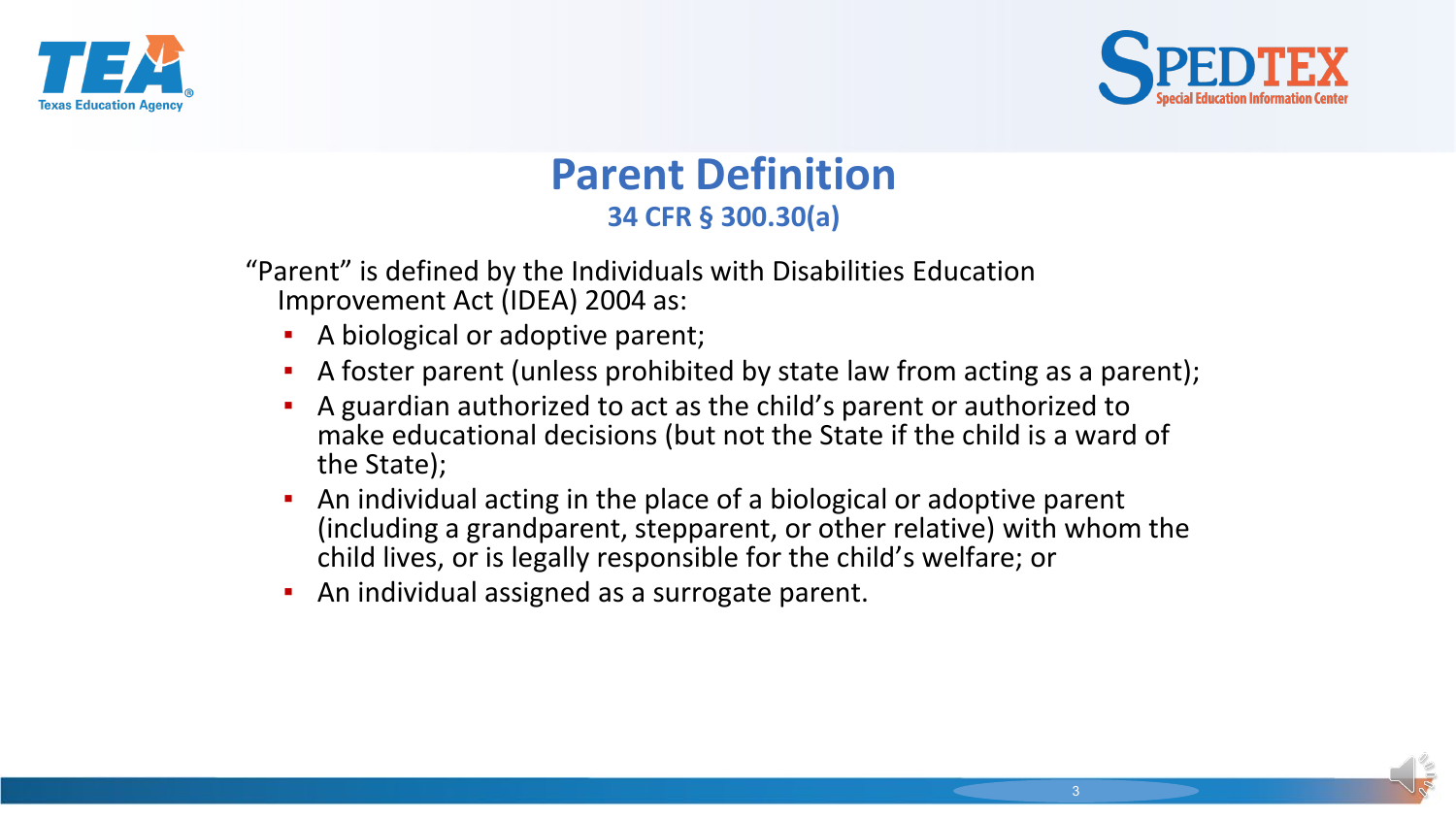



#### **When Is a Surrogate Parent Needed? 34 CFR § 300.519**

- The district is unable to identify or locate (after reasonable efforts) a parent for a child with a disability;
- The child is a ward of the state;
- **•** The child is an unaccompanied homeless youth; or
- The foster parent of a child is unwilling or unable to serve as a parent.

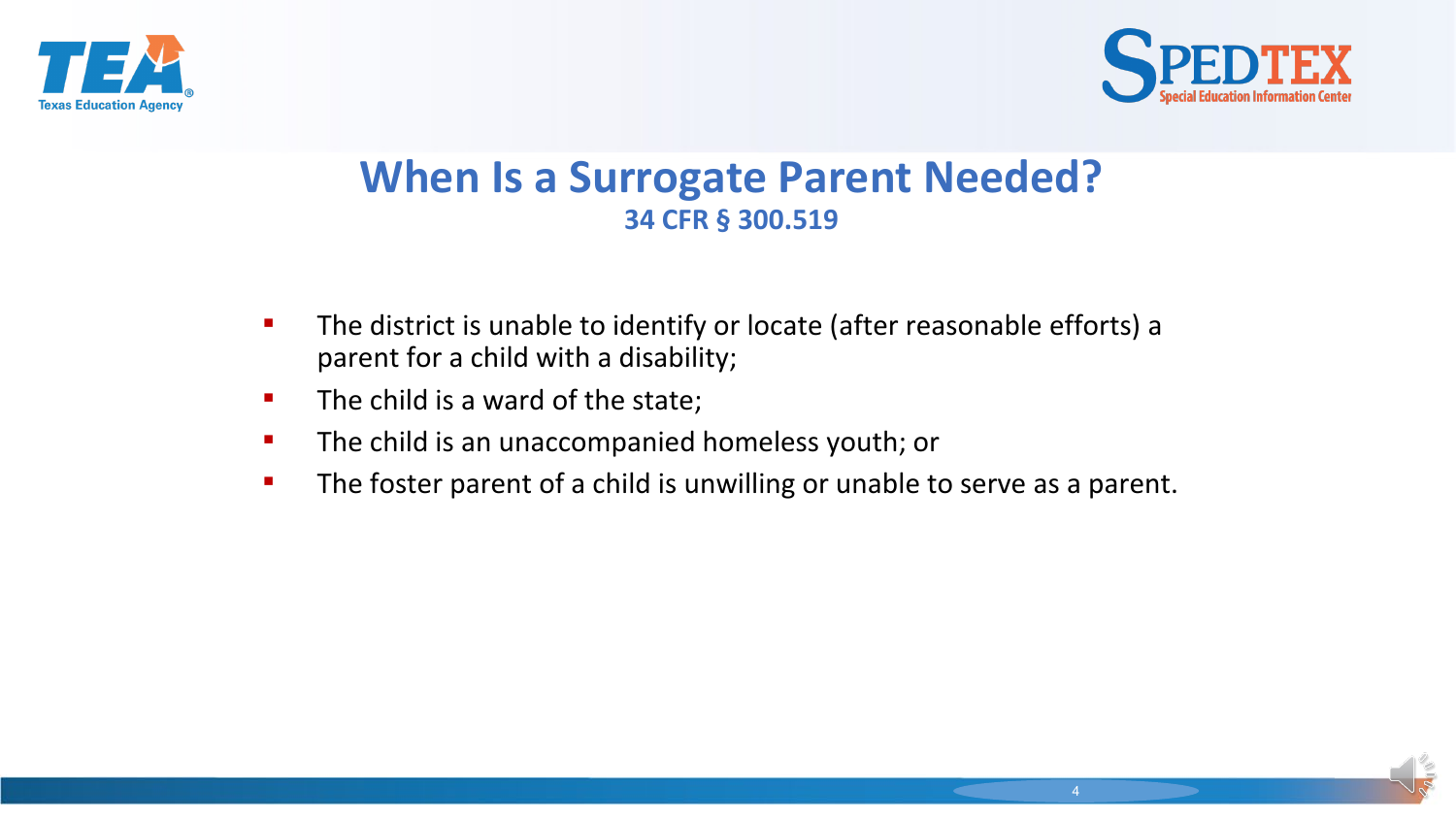



## **Wards of the State**

All children in Department of Family and Protective Services' (DFPS) managing conservatorship (by court order or through a voluntary relinquishment under the Texas Family Code §15.03) are considered "wards of the state." By law they must be represented by a parent as defined by the IDEA, or the court's appointee in the education decision- making process.

- Children in residential care facilities (who are wards of the state) have surrogate parents appointed by the school, or an appointee assigned by the court.
- **•** Parental rights may or may not be permanently terminated while the child is under DFPS managing conservatorship. The court's order will provide more detailed information.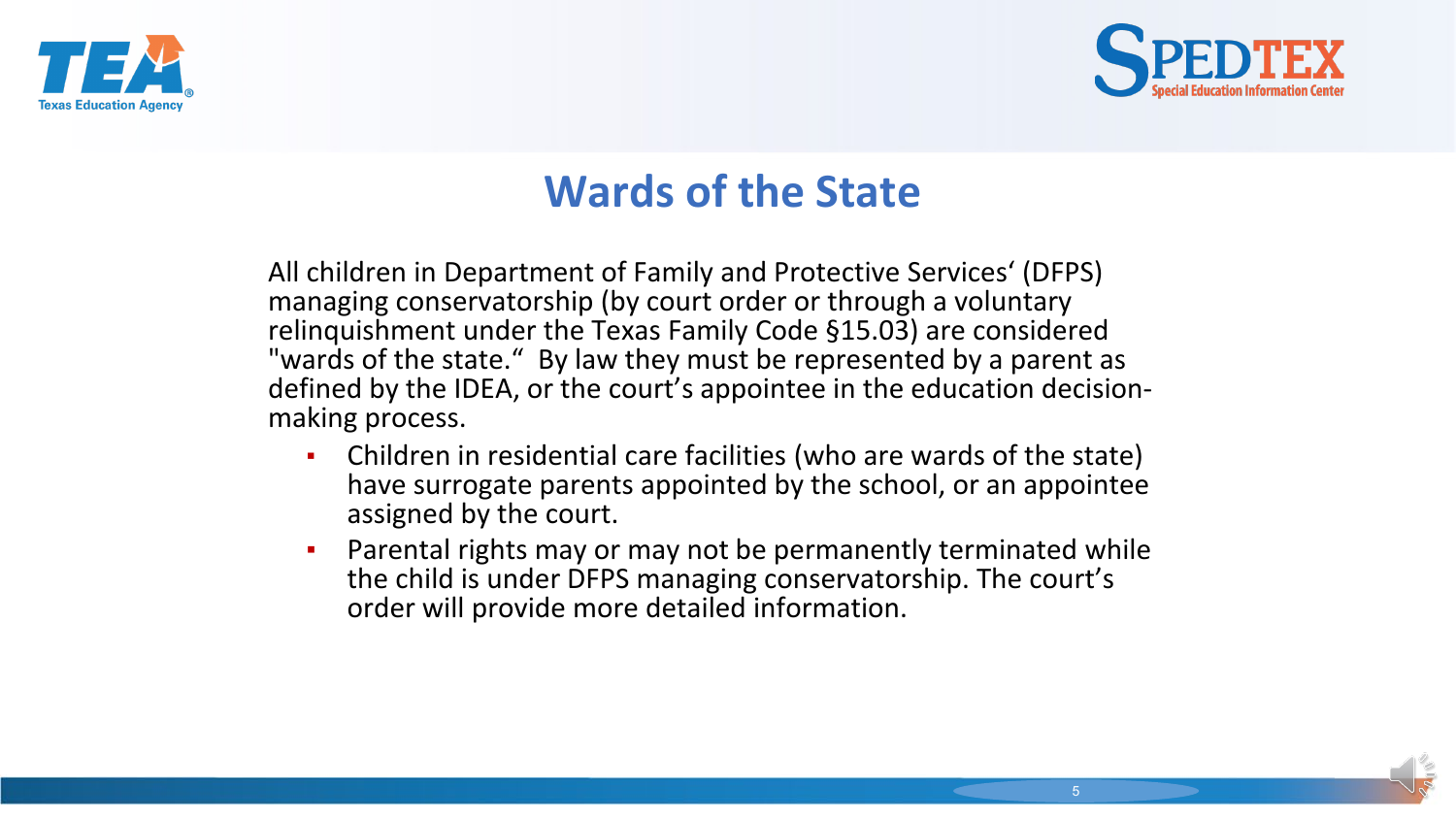



#### **Foster Parents TEC § 29.015(a)**

A foster parent may act as a parent of a child with a disability if:

- **The DFPS is appointed as the temporary or permanent managing** conservator of the child;
- **The rights and duties of the department to make decisions regarding** the child's education have not been limited by court order;
- **•** The foster parent agrees to participate in making educational decisions on the child's behalf; and
- The foster parent completes the training program before the student's next scheduled Admission, Review, and Dismissal (ARD) committee meeting, but not later than the 90<sup>th</sup> day after the foster parent begins acting as the parent for the purpose of making special education decisions.

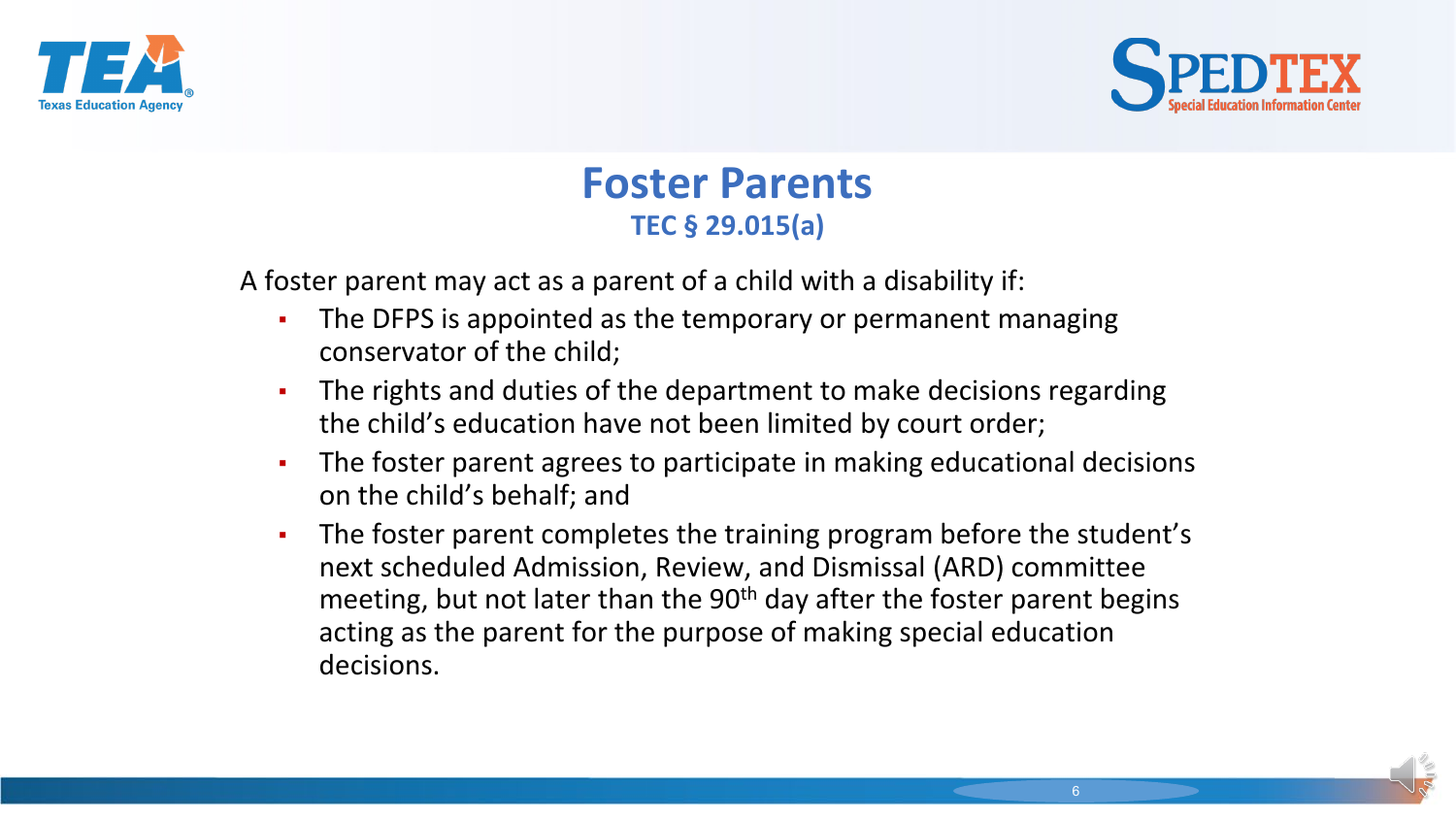



#### **Foster Parents TAC § 89.1047(b)**

If a school district denies a foster parent the right to serve as a parent, the school district must provide the foster parent with written notice of such denial within seven calendar days after the date on which the decision is made. The written notice must:

- specifically explain why the foster parent is being denied the right to serve as the student's parent; and
- inform the foster parent of his or her right to file a complaint with the TEA in accordance with 34 CFR §§300.151-300.153, relating to special education complaint procedures.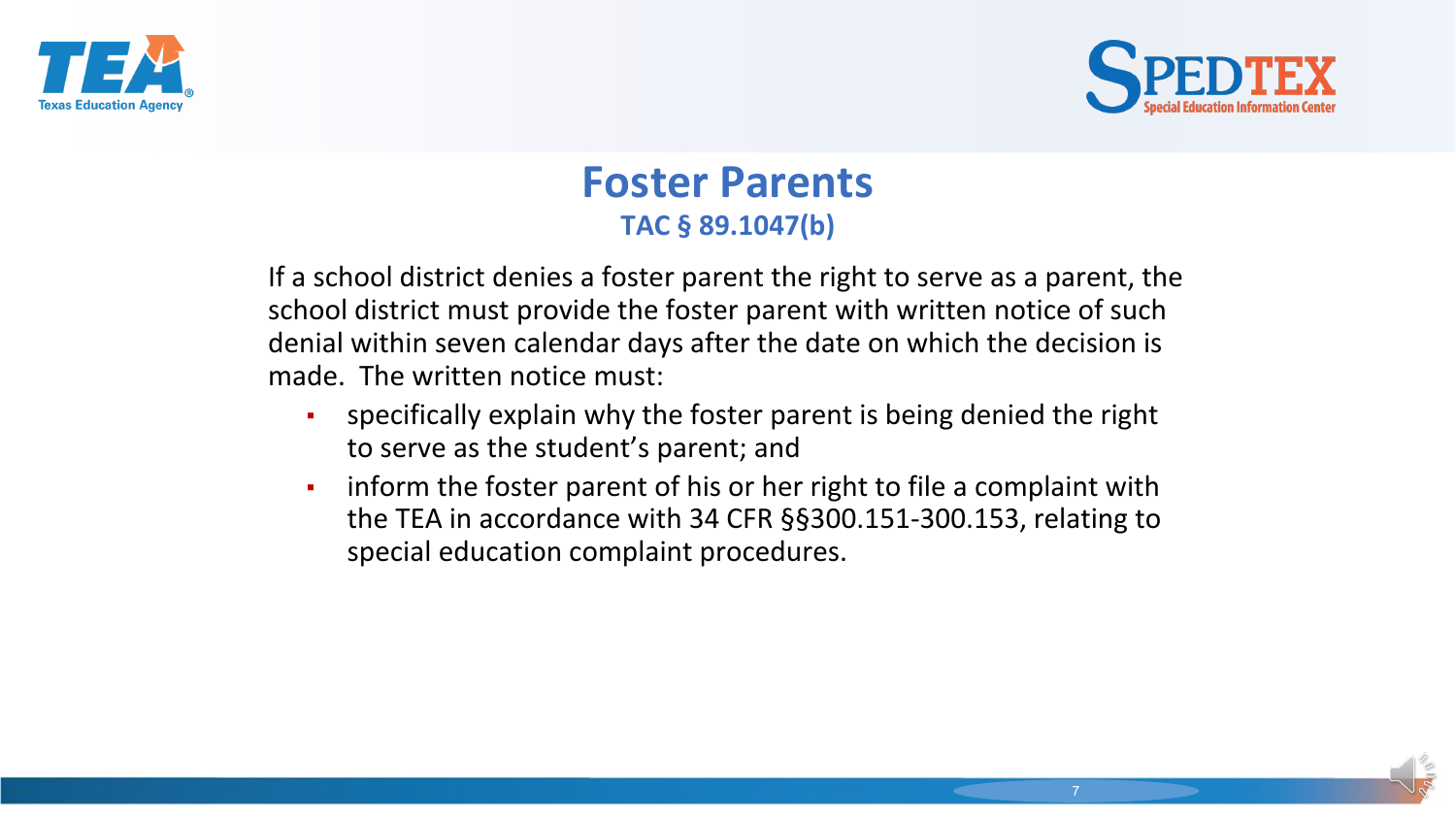



## **How Is a Surrogate Parent Chosen?**

- **The public school district determines which students are in need of a** surrogate parent.
- **The public school district selects and assigns a person who can serve as a** surrogate parent.
- A judge may appoint a surrogate parent for a child who is a ward of the State.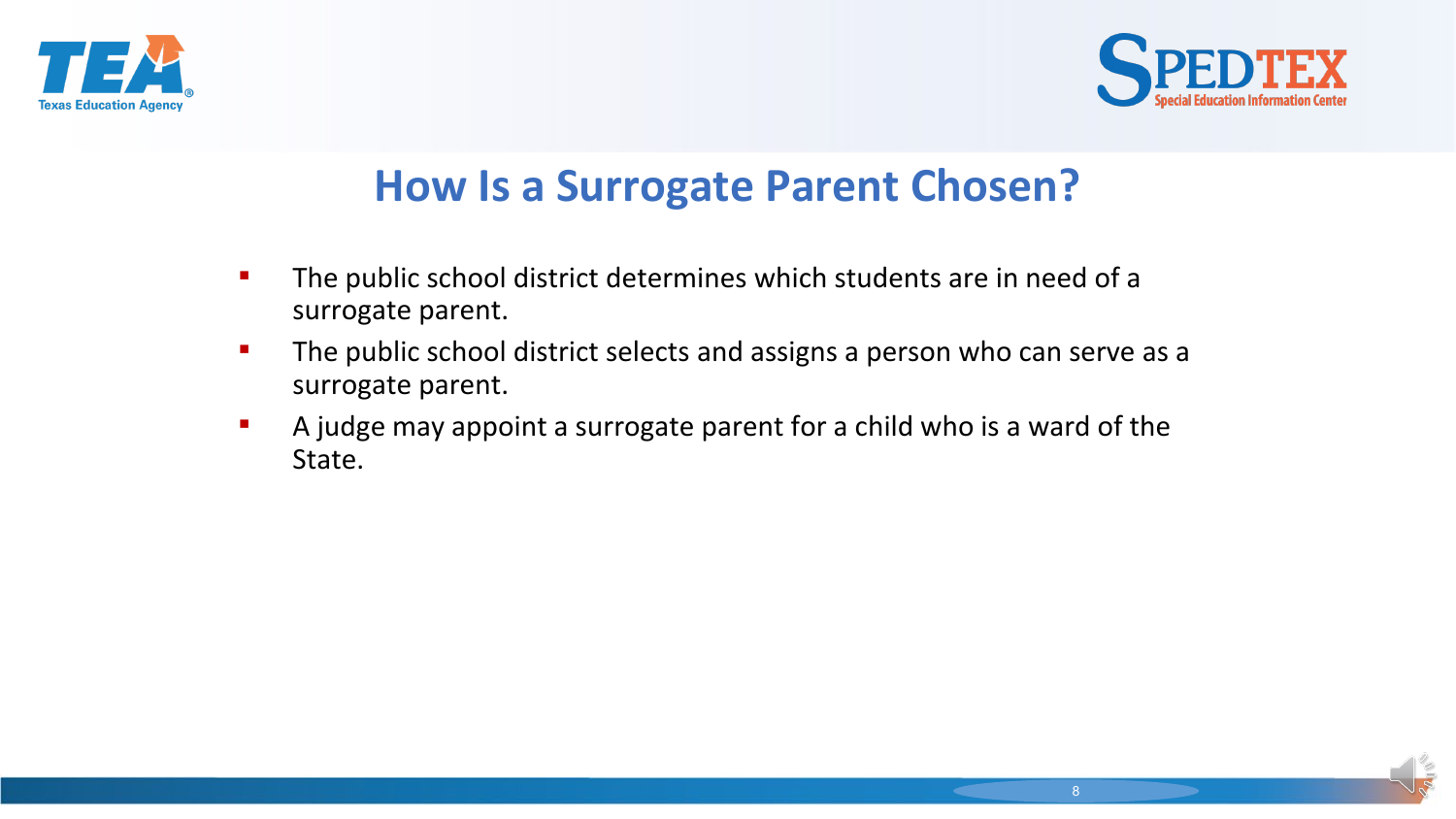



# **Surrogate Parent Assignment Timeline**

- A surrogate parent must be assigned within 30 days after determination that the student needs one.
- Regardless of the 30 day requirement, if a surrogate parent is needed to represent the student before that timeline, one must be assigned.
- A surrogate parent must complete an approved training program before the next scheduled ARD committee meeting, but not later than the 90<sup>th</sup> day after the date of initial assignment as a surrogate parent.
- As soon as practicable after appointing a surrogate parent under this section, a school district shall provide written notice to the Department of Family and Protective Services of the appointment.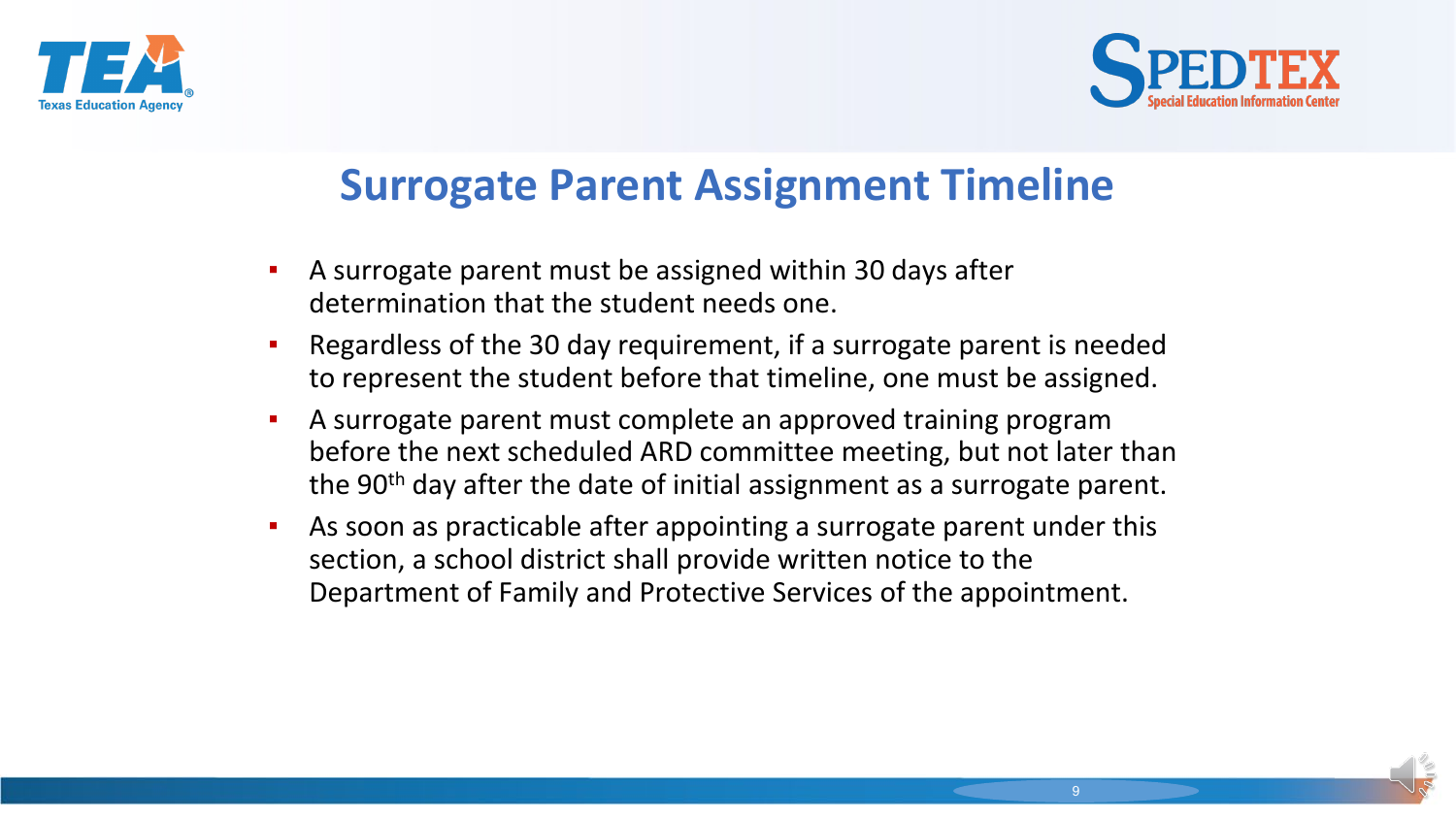



# **Who Is Not Eligible To Be a Surrogate Parent?**

- **Employee of the Texas Education Agency**
- **Employee of the school district**
- **Employee of any other agency that is involved in the education or care** of the child (including the DFPS)
- **•** Person who has any interest that conflicts with the interest of the child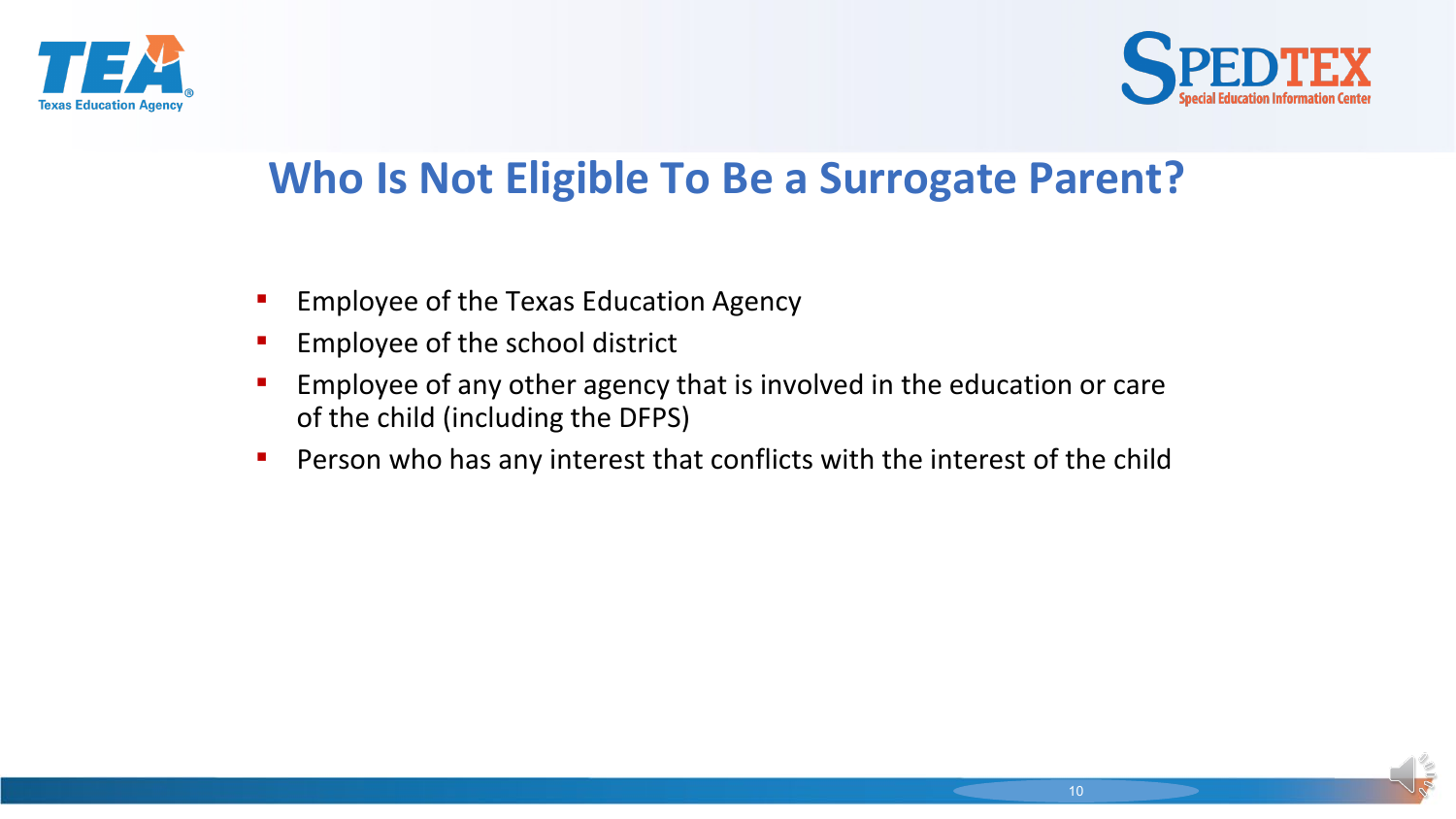



# **Conflicting Interests**

- Each school district or shared service arrangement must develop and implement procedures for conducting an analysis of whether a potential surrogate parent has an interest that conflicts with the interests of his or her child.
- Issues concerning quality of care of the child do not constitute a conflict of interest and should be communicated, and may be statutorily required to be reported, to the DFPS.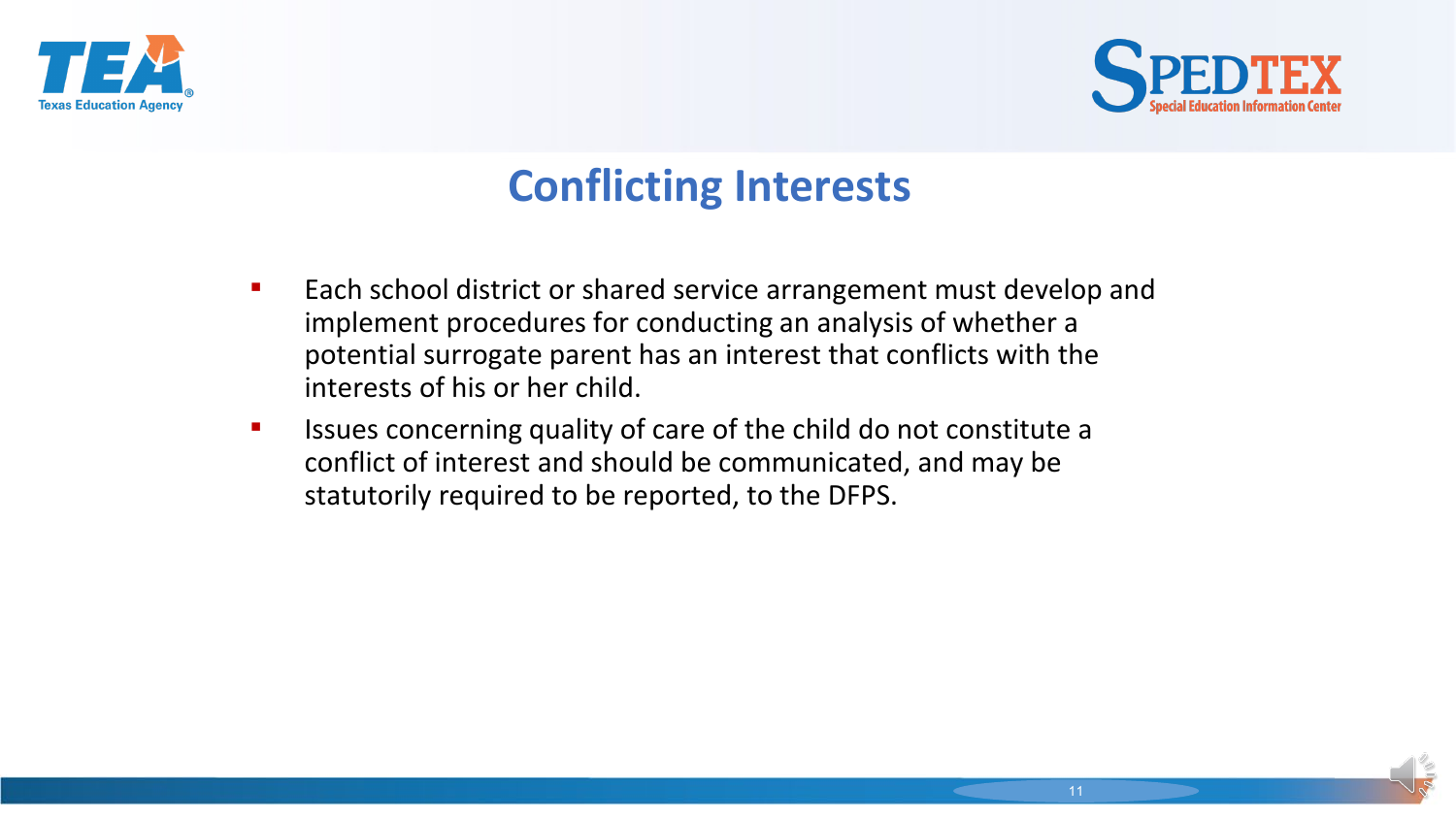



# **Surrogate & Foster Parent Training**

The training should provide an explanation of the provisions of federal and state laws, rules, and regulations relating to:

- the identification of a student with a disability;
- the collection of evaluation and re-evaluation data relating to a student with a disability;
- the ARD committee process;
- the development of an Individualized Education Program (IEP), including the consideration of transition services for a student who is at least 14 years of age.
- . the determination of Least Restrictive Environment (LRE);
- the implementation of an IEP;
- the procedural rights and safeguards;
- where to obtain assistance in understanding the provisions of federal and state laws, rules, and regulations relating to the student with a disability; and
- the duties and responsibilities of surrogate parents.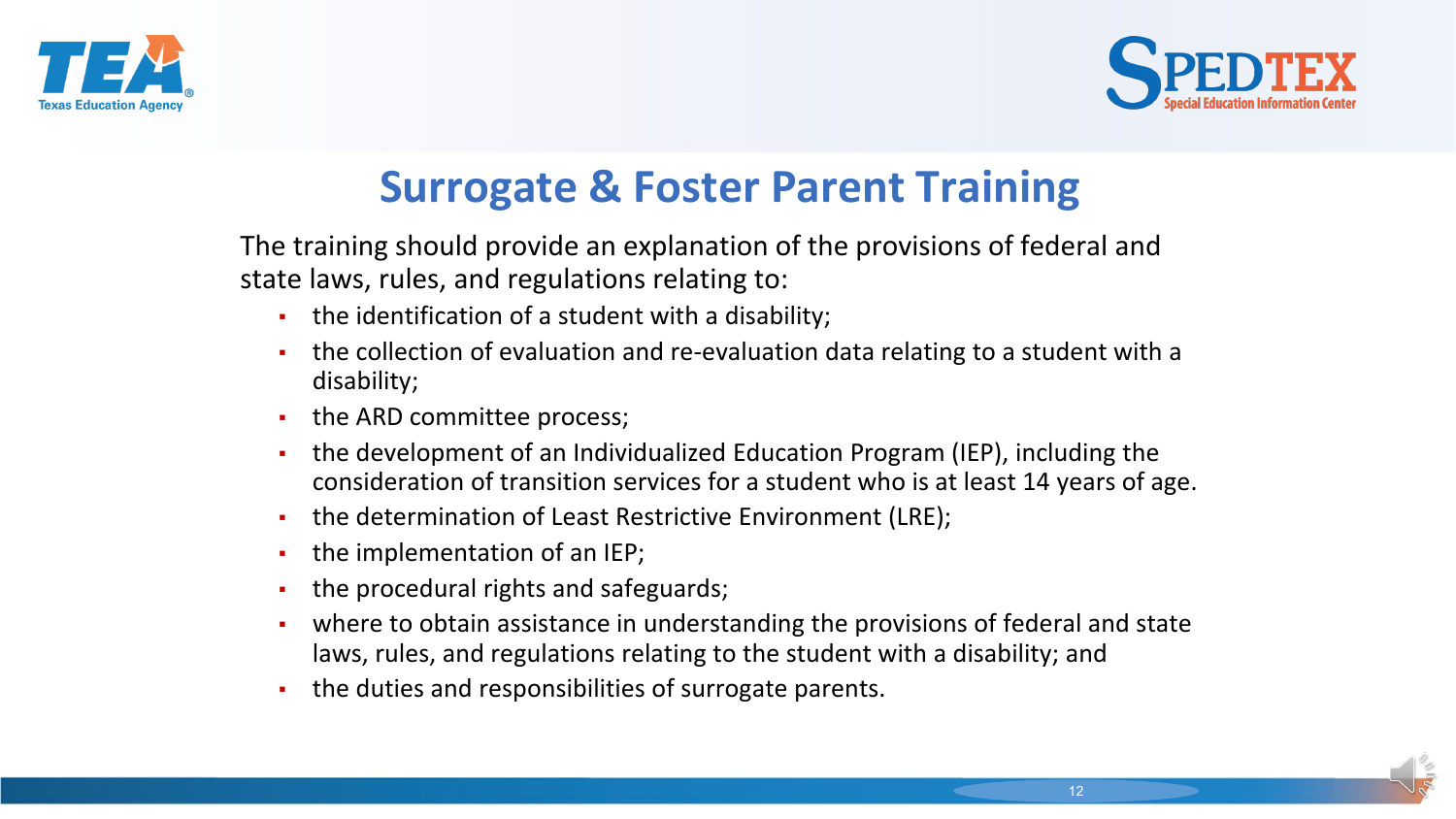



#### **Training Requirements Foster Parents: TAC § 89.1047(a)(1)(2) Surrogate Parents: TAC § 89.1047 (c)(3)(4)**

- A school district must ensure that the foster or surrogate parent has received the training within 90 days.
- **•** The training program can be conducted by:
	- the Texas DFPS;
	- **a** school district;
	- **an education service center; or**
	- **EXEDENT And THE 19 and The Startup Term** any entity that receives federal funds to provide IDEA training to parents.

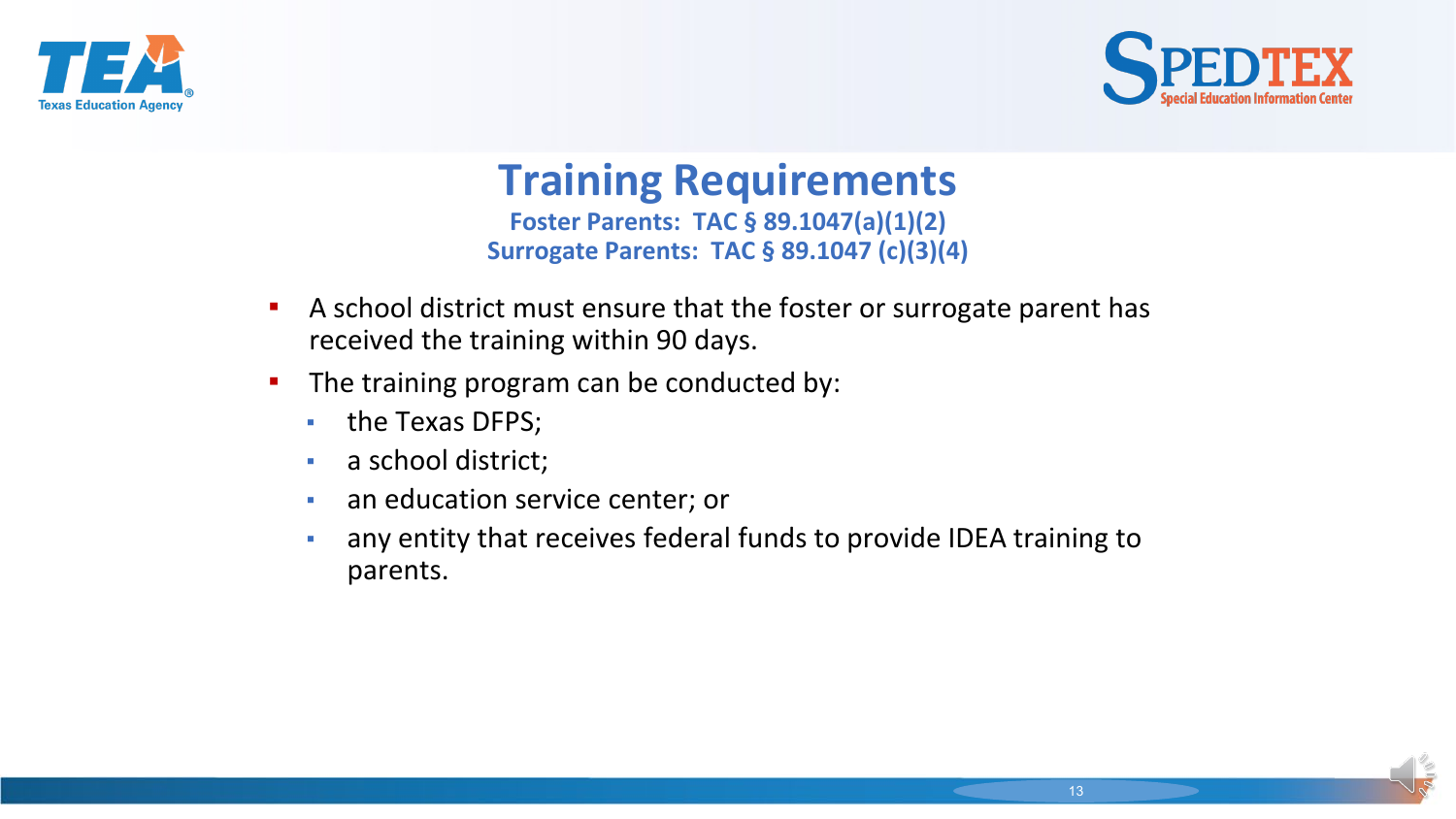



#### **Training Provisions Foster Parents: TAC § 89.1047(a)(2) Surrogate Parents: TAC § 89.1047(c)(4)**

- Once an individual has completed the training, the individual may not be required by any school district to complete additional training in order to serve as the parent or the surrogate parent for the student or other students with disabilities who are in foster care.
- School districts may provide optional ongoing or supplemental training.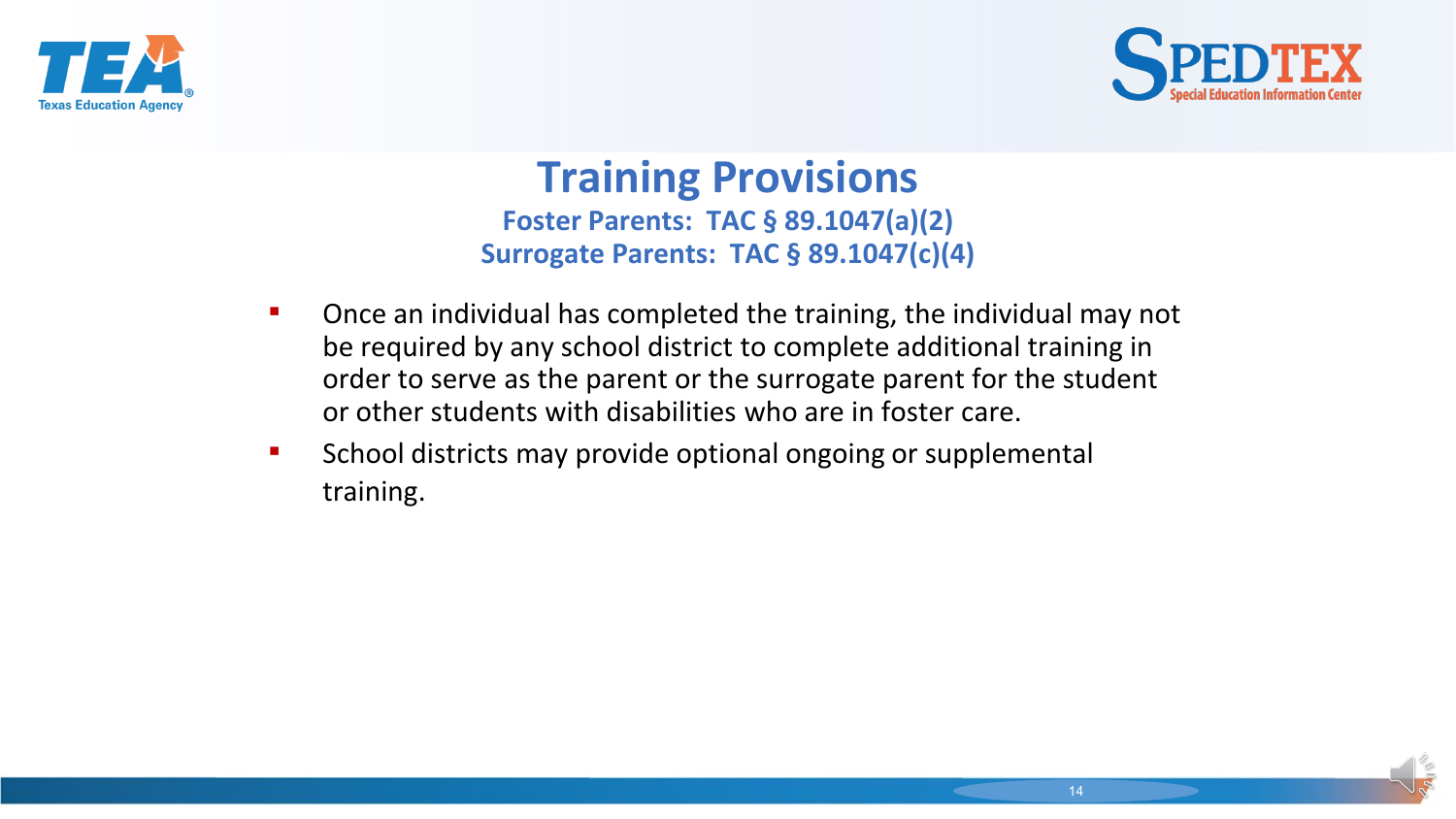



#### **What Are My Duties As a Surrogate Parent?**

- The surrogate parent is to interact with the school in the same manner that any parent would.
- A surrogate parent must:
	- 1. Be willing to serve in that capacity;
	- 2. Exercise independent judgement in pursuing the child's interests;
	- 3. Ensure that the child's due process rights under applicable state and federal laws are not violated;
	- 4. Complete a training program within 90 days of assignment that complies with minimum standards established by TEA;
	- 5. Visit the child and the child's school;
	- 6. Review the child's educational records;
	- 7. Consult with persons involved in the child's education, including teachers, caseworker, court-appointed volunteer, guardian ad litem, attorney ad litem, foster parent, and caretaker; and
	- 8. Attend meetings of the child's ARD committee.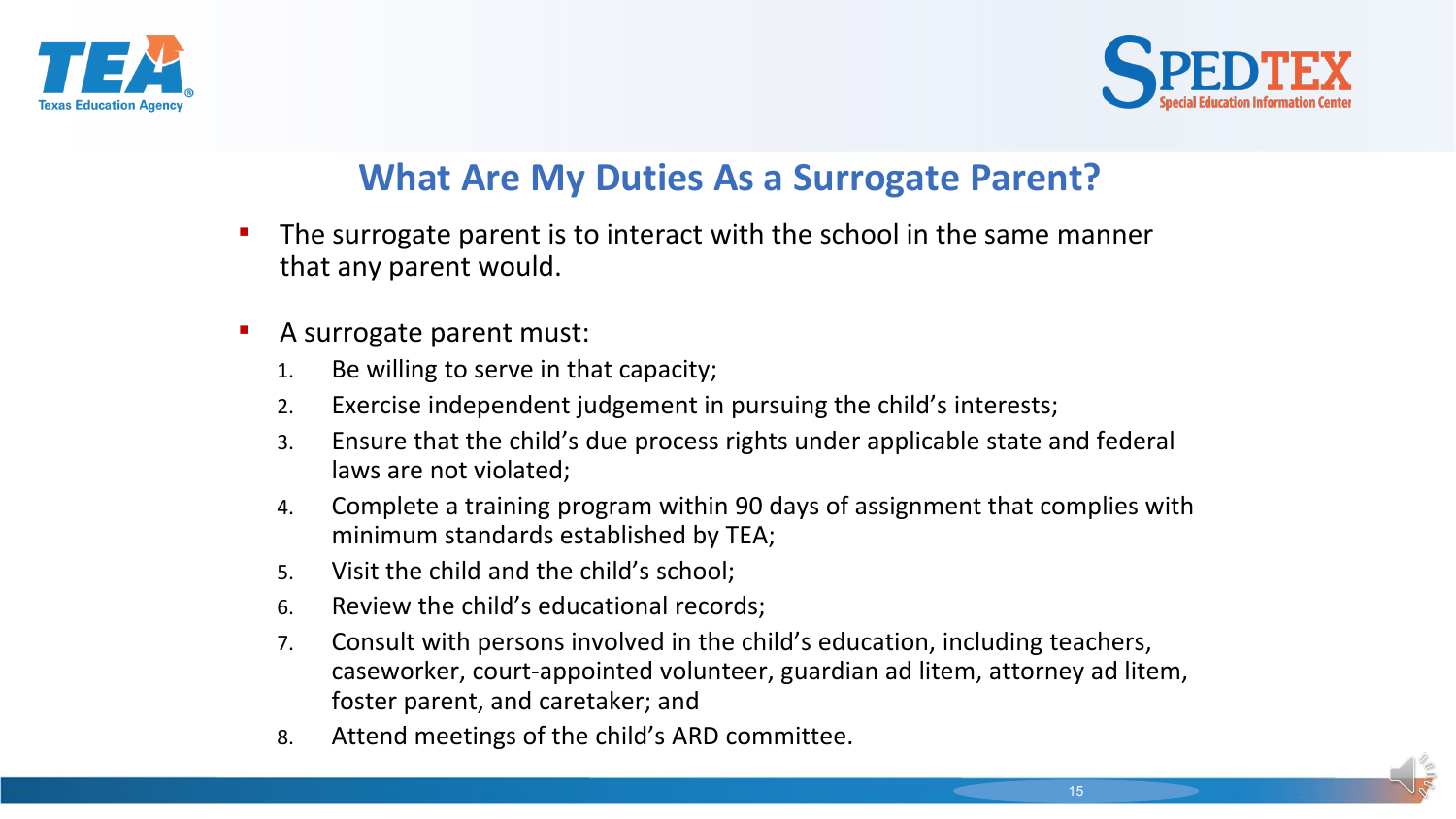



# **Failure to Perform Duties**

If a court appoints a surrogate parent for a child with a disability under Section 263.0025, Family Code, and the school district determines that the surrogate parent is failing to perform or is not properly performing the duties, the district shall consult with the Department of Family and Protective Services regarding whether [and appoint] another person should be appointed to serve as the surrogate parent for the child.

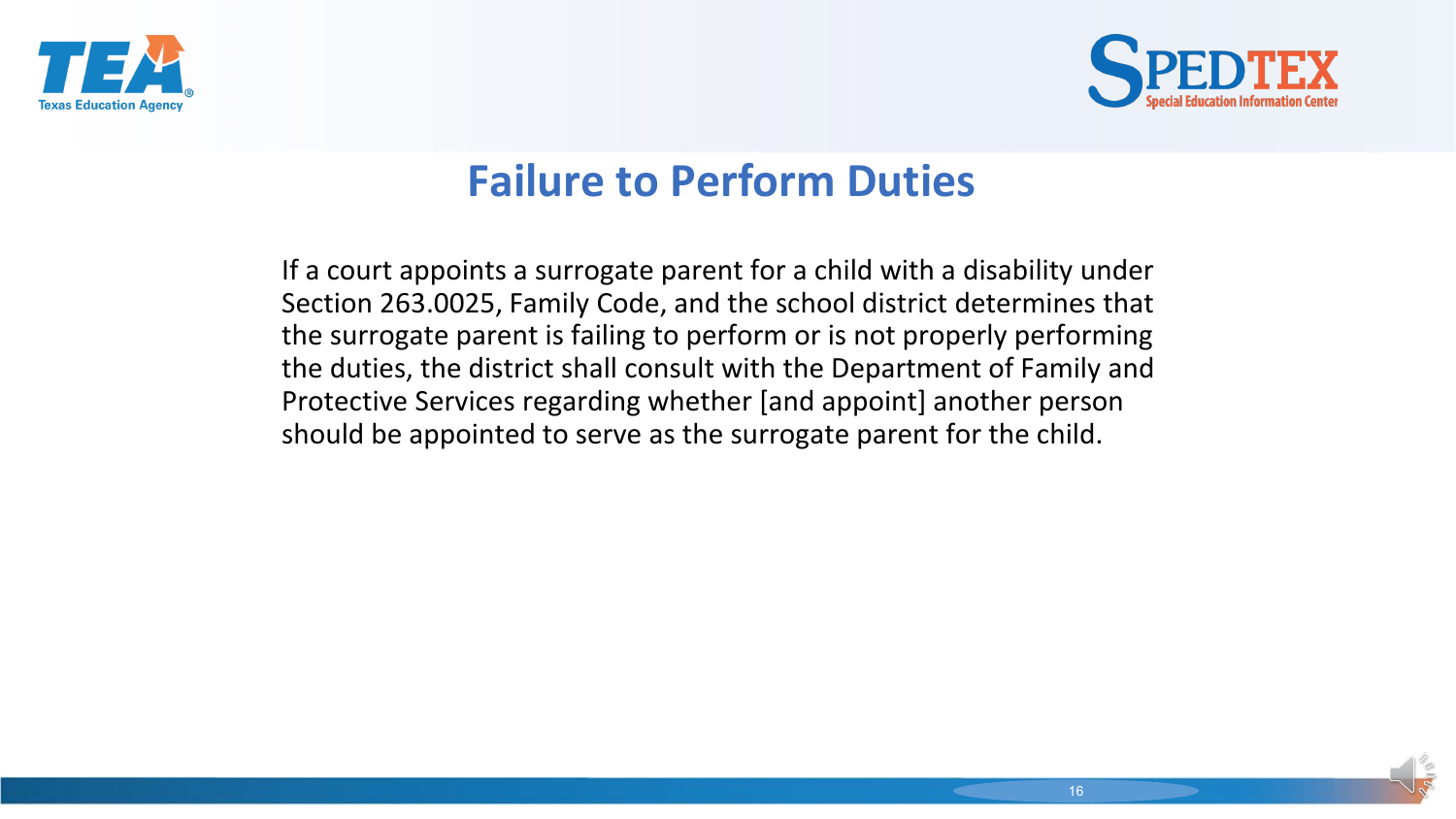



# **School District & DFPS Communication**

On receiving notice from a school district, and if the DFPS determines that the appointed surrogate parent is unable or unwilling to properly perform the duties required, it shall promptly notify the court of the determination.

As soon as practicable after receiving notice the court shall:

- **•** review the appointment; and
- enter any orders necessary to ensure the child has a surrogate parent who performs the duties required under this section.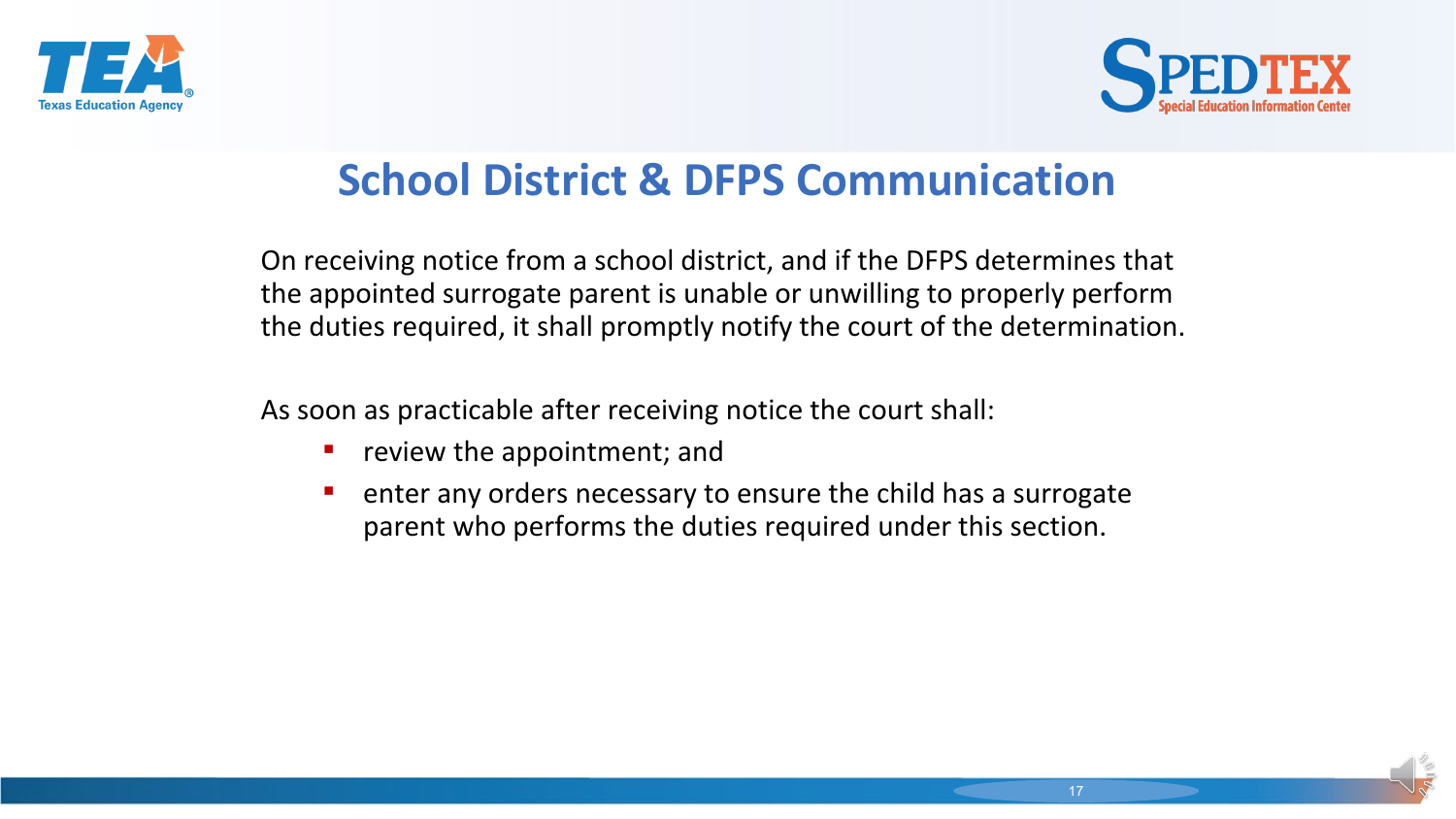



#### **Surrogate Parent Resources**

#### [Surrogate Parent Training and Eligibility](http://framework.esc18.net/display/Webforms/ESC18-FW-Summary.aspx?FID=123&DT=G&LD=en)

*[Legal Framework](http://framework.esc18.net/display/Webforms/%20ESC18-FW-Summary.aspx?FID=123&DT=G&LD=en) [Link](http://framework.esc18.net/display/Webforms/%20ESC18-FW-Summary.aspx?FID=123&DT=G&LD=en)*

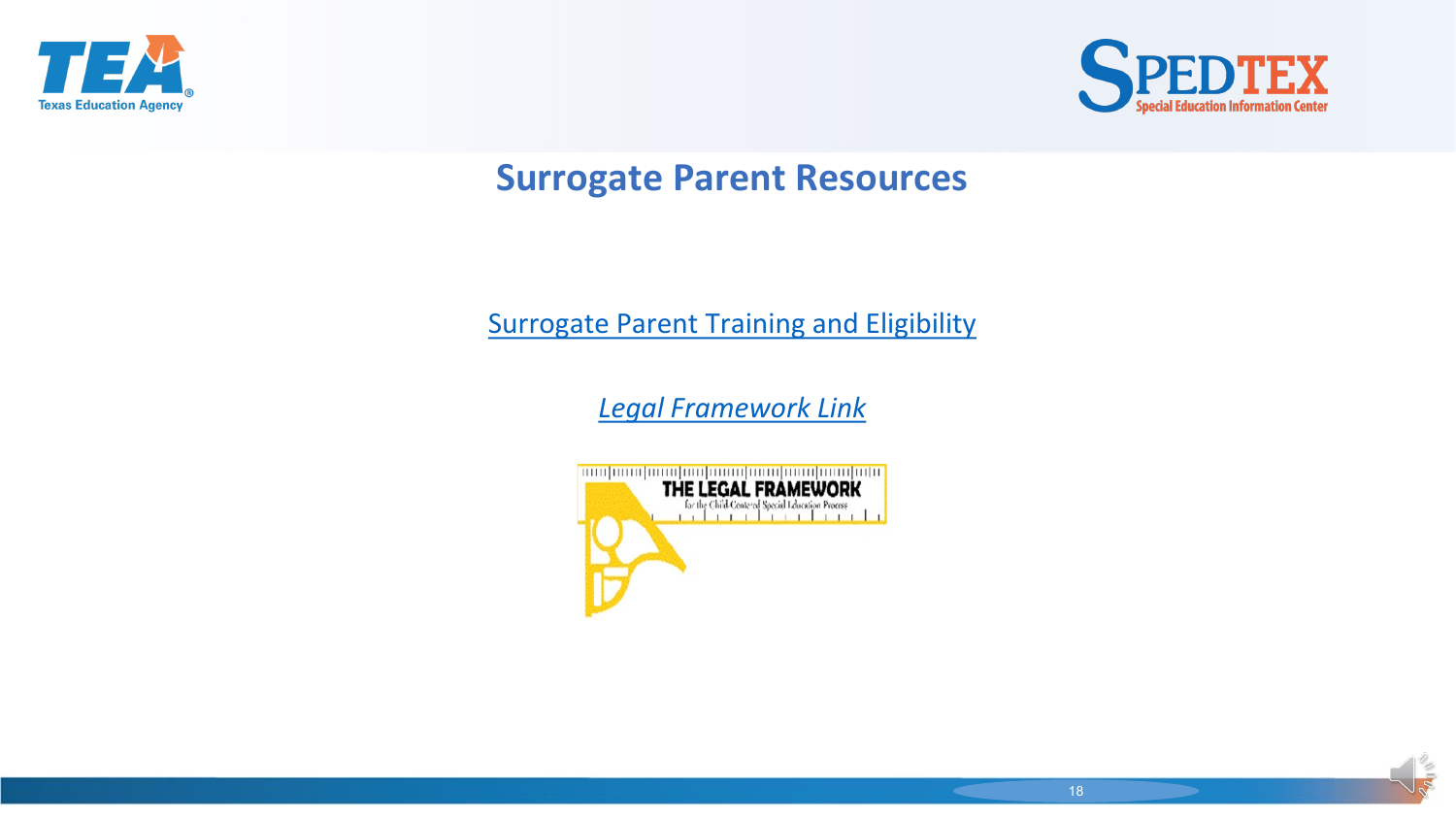



#### **Foster Parents Resources**

- [Foster Care & Student Success Resource Guide](http://tea.texas.gov/FosterCareStudentSuccess/resource-guide.pdf)
- [Foster Care & Student Success Information & Resources](http://tea.texas.gov/FosterCareStudentSuccess/Resources/)
- **EVERY Student Succeeds Act | Foster Care, Preliminary Implementation** Q&A

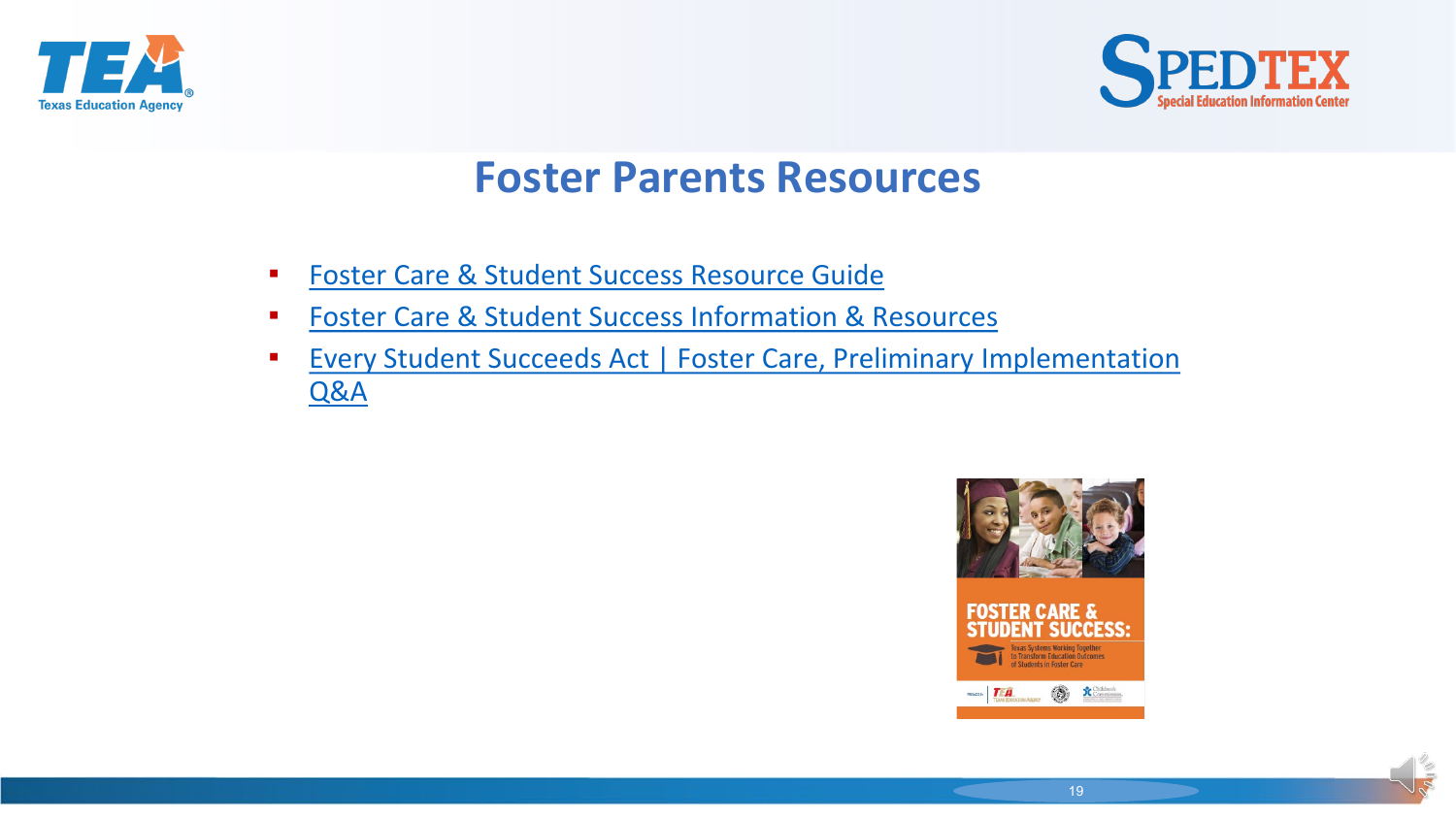



#### **The Special Education Process**

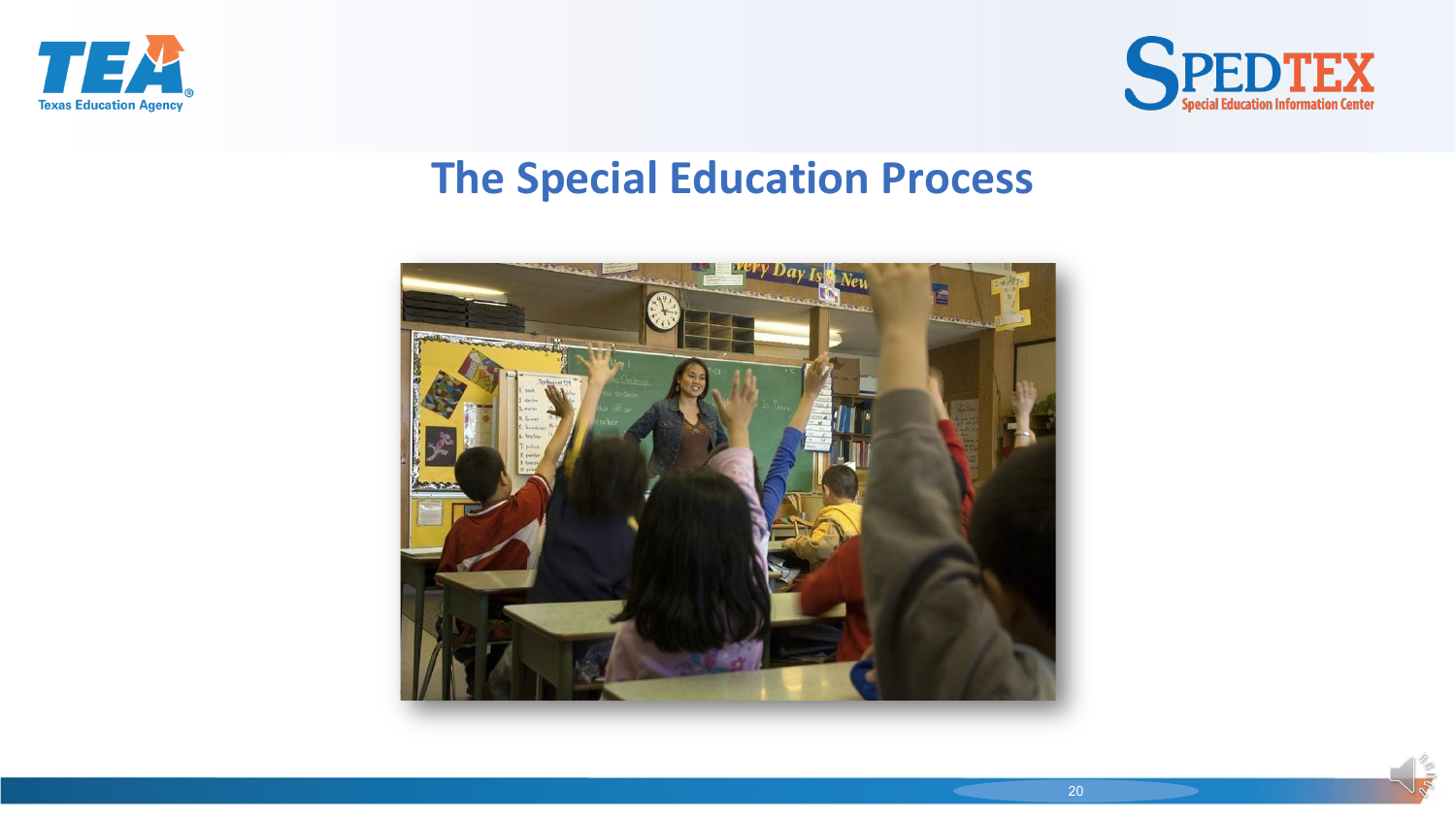



# **What Is Special Education?**

The purpose of the Individuals with Disabilities Education Improvement Act (IDEA) 2004 is to ensure that all children with disabilities have available to them a free appropriate public education (FAPE) that emphasizes special education and related services designed to meet their unique needs and prepare them for further education, employment, and independent living.

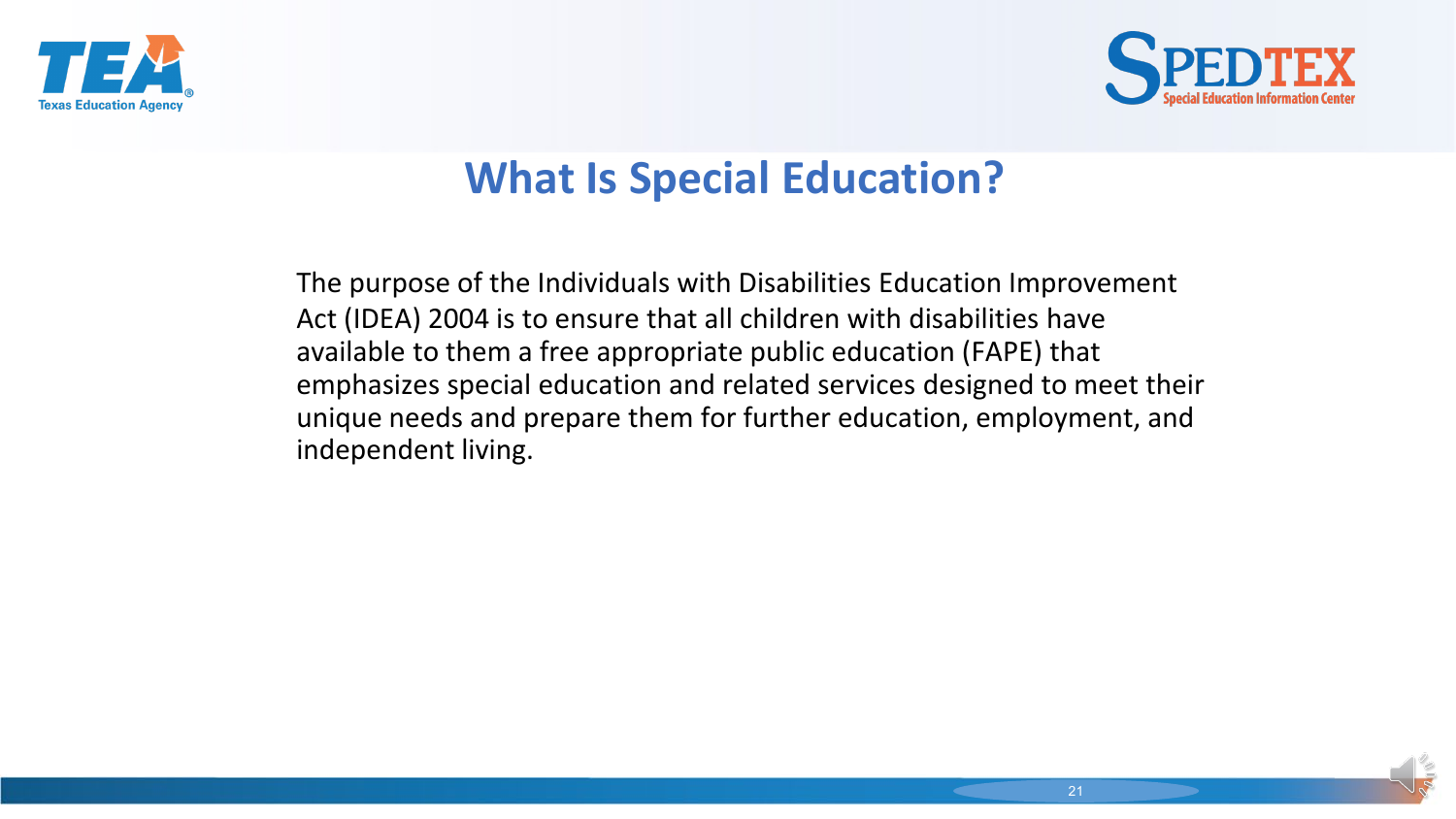



# **What Is Meant By Procedural Safeguards?**

- **•** Procedural Safeguards refers to the rights and privileges afforded to students with disabilities and their parents. The school will give you a copy of the *Notice of Procedural Safeguards* at the time of initial referral, parental request for evaluation, the first occurrence of the filing of a complaint, and at your request.
- The *Notice of Procedural Safeguards* is located online at the Special Education Information Center (SPEDTex) website where it is available in multiple languages. The link is included in the resources section of this module.

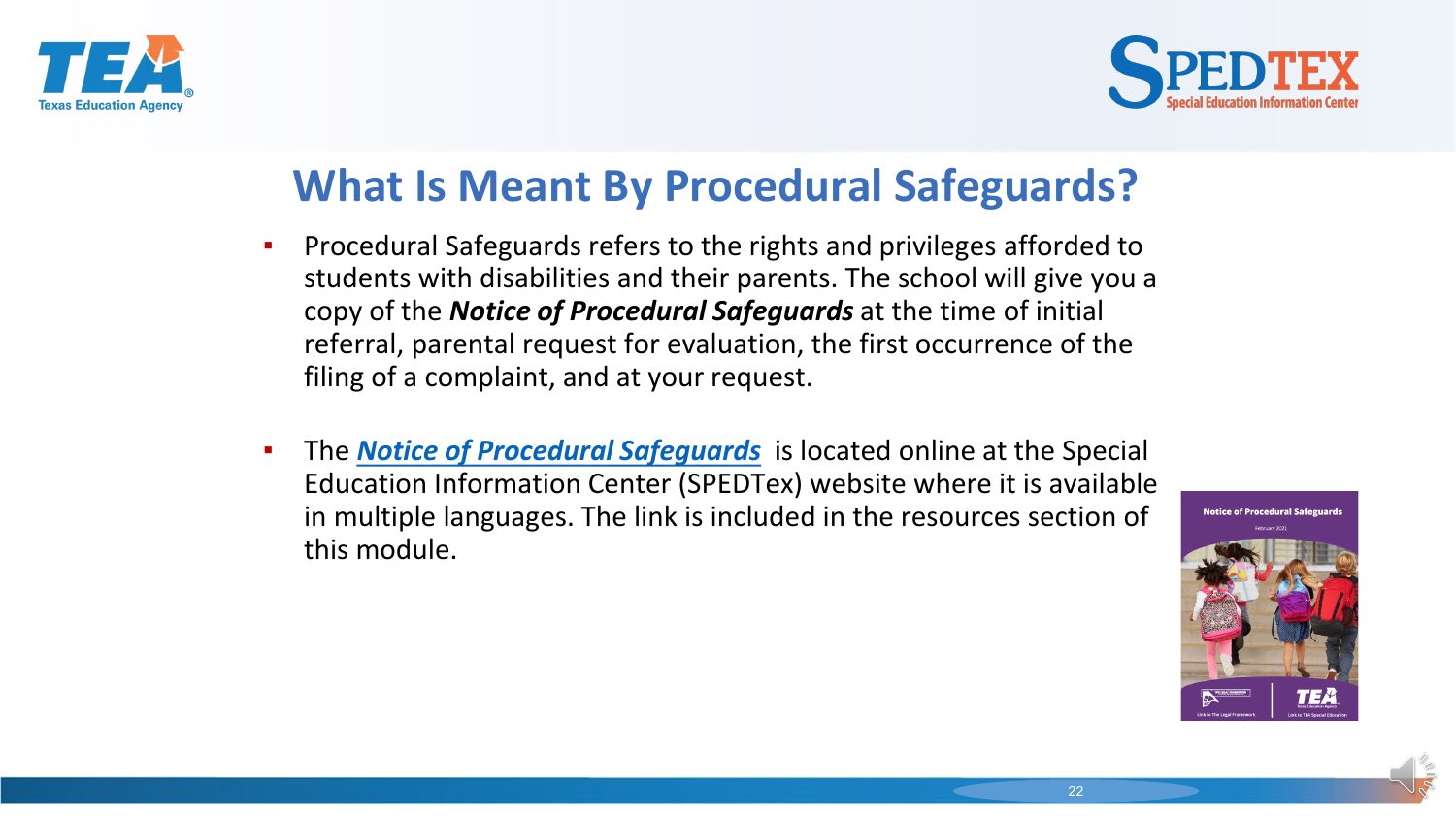



#### **Notice of Procedural Safeguards**

The following topics are addressed in the Procedural Safeguards:

- Prior Written Notice
- Parental Consent
- Independent Educational Evaluation
- **Child Find**
- **Discipline Procedures**
- **Educational Records**
- Voluntary Private School Placement by Parents
- Private School Placements by Parents When FAPE Is at Issue
- Transfer of Rights When a Student Turns 18
- Surrogate & Foster Parent Training
- **Resolving Disagreements**
- **Special Education Information**
- **State IEP Facilitation**
- Mediation Services
- Special Education Complaint Resolution Process
- Due Process Hearing Program

23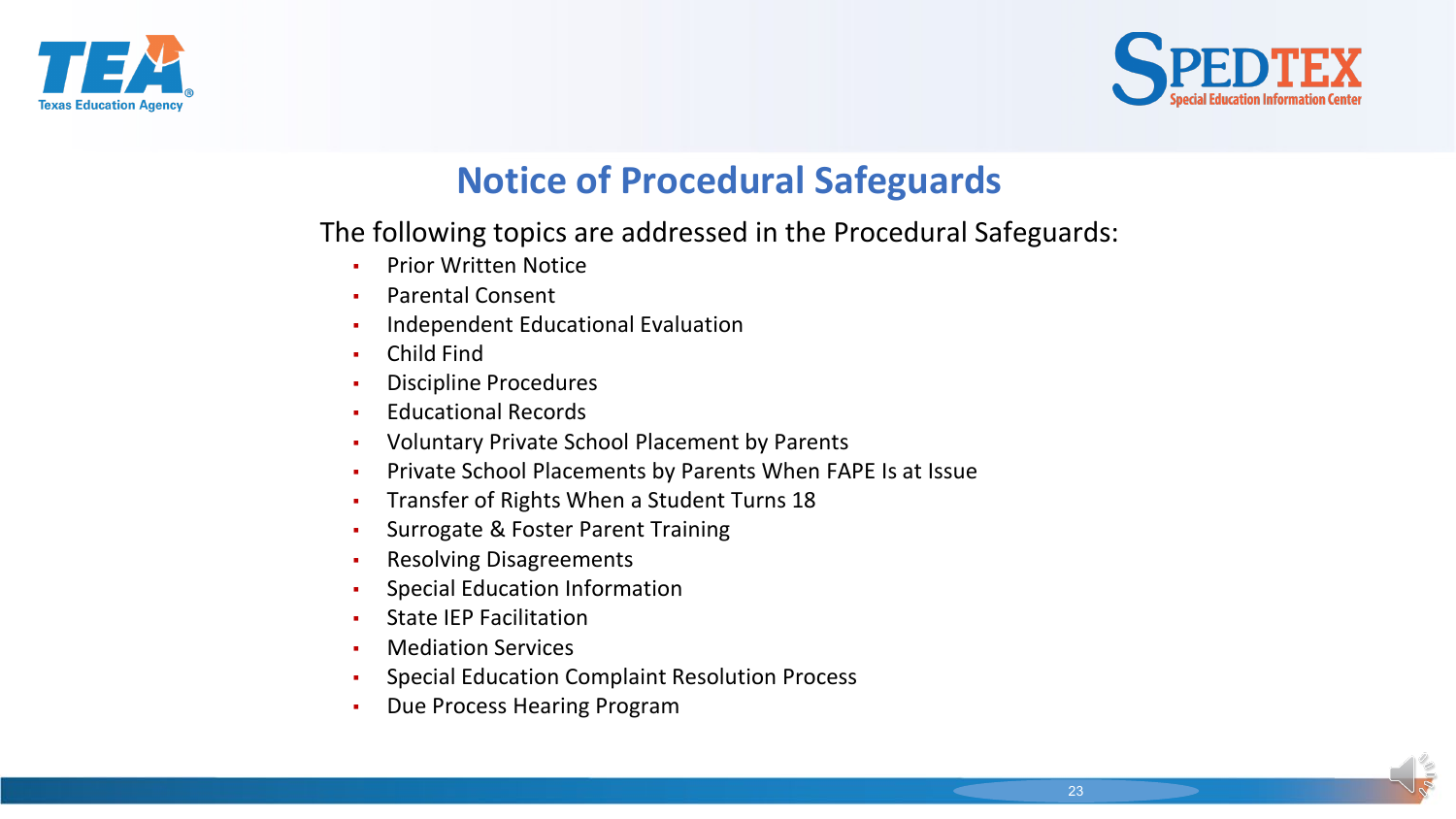



#### **Parent's Guide to the Admission, Review, and Dismissal Process**

An online copy of the *[Parent's Guide to the Admission,](https://www.spedtex.org/index.cfm/parent-resources/parents-guide-to-the-ard-process/) Review, and Dismissal Process*, can also be viewed on the SPEDTex website where it is available in multiple languages. The link is included in the resources section of this module.

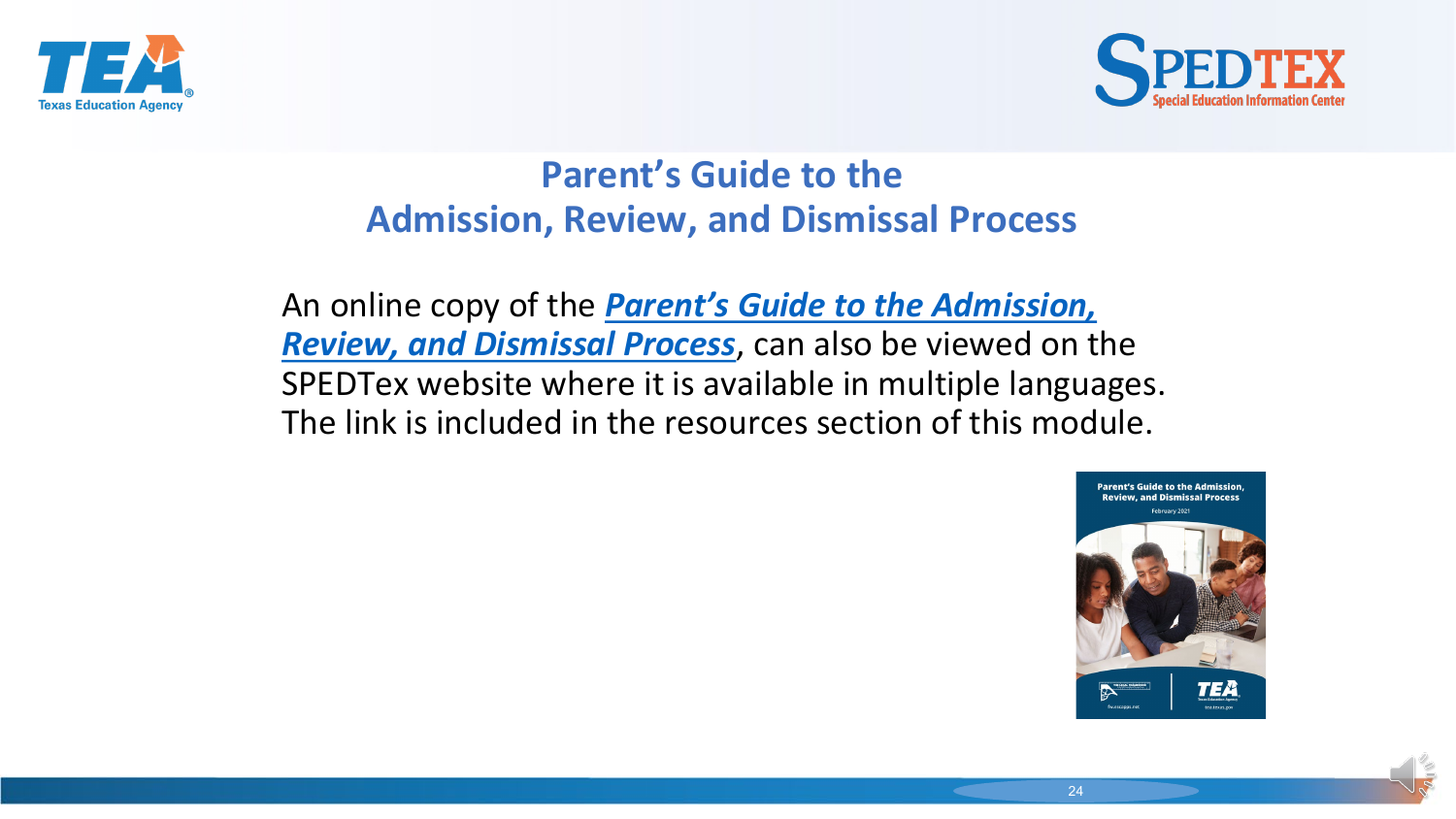



# **Prior Written Notice**

Prior written notice to parents must be given before the school proposes or refuses to initiate or change a student's:

- Identification
- Evaluation
- **E** Educational placement
- **•** Free appropriate public education (FAPE)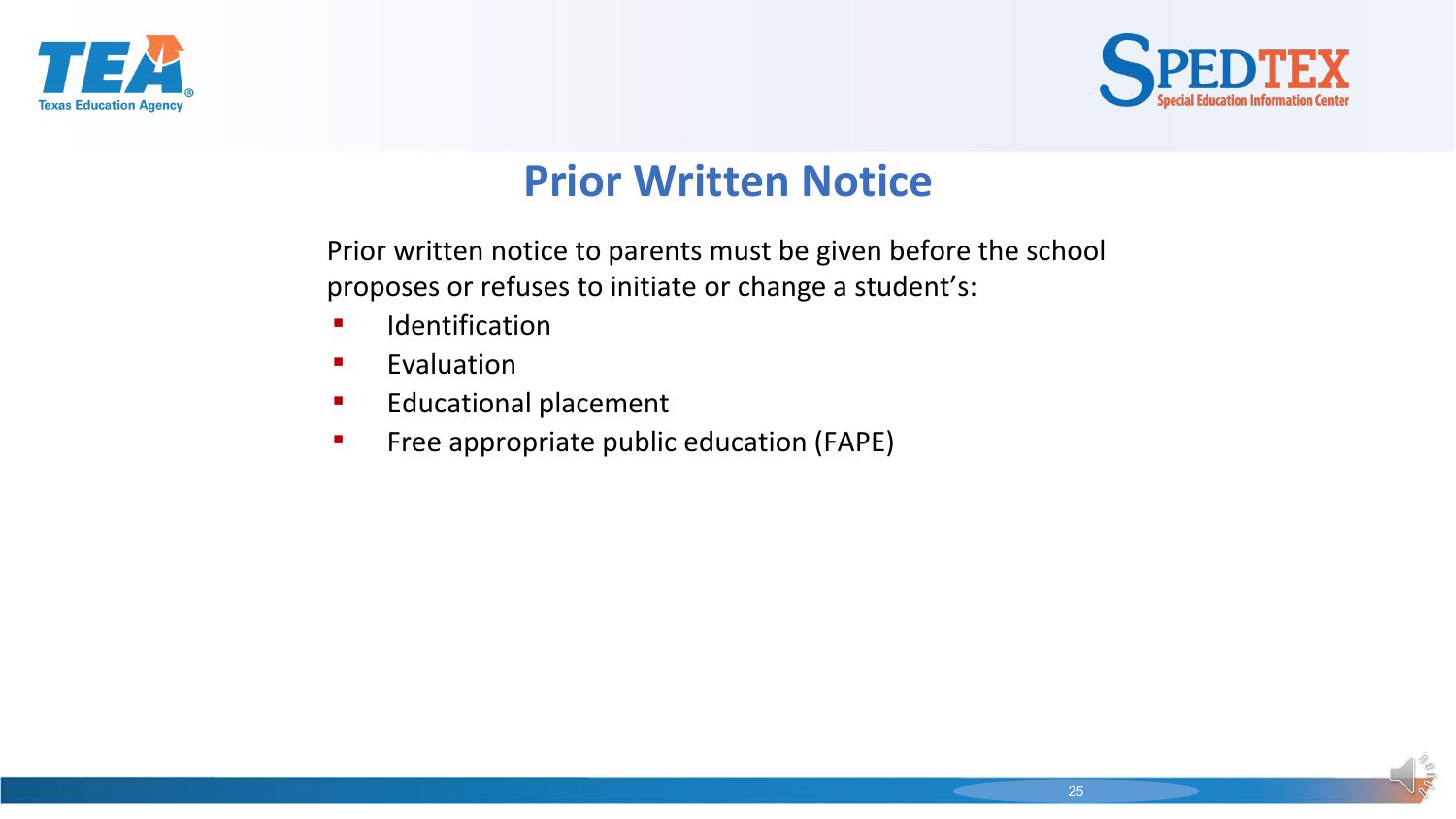



#### **When Will I Receive Notice From the School?**

- Prior written notice to parents must be given at least five school days prior to the action.
- A prior written notice must include:
	- a description of the action proposed or refused by the school;
	- an explanation of why the school proposes or refuses the action;
	- a description of each evaluation procedure, assessment, record, or report the school used in deciding to propose or refuse the action(s)
	- a statement that the parent has protection under the procedural safeguards of the IDEA and the means by which a copy of the *Notice of Procedural Safeguards* may be obtained;
	- sources for the parent to contact to obtain assistance in understanding the IDEA;
	- a description of other options that the ARD committee considered and the reasons why those options were rejected; and
	- a description of other factors that are relevant to the school's proposal or refusal.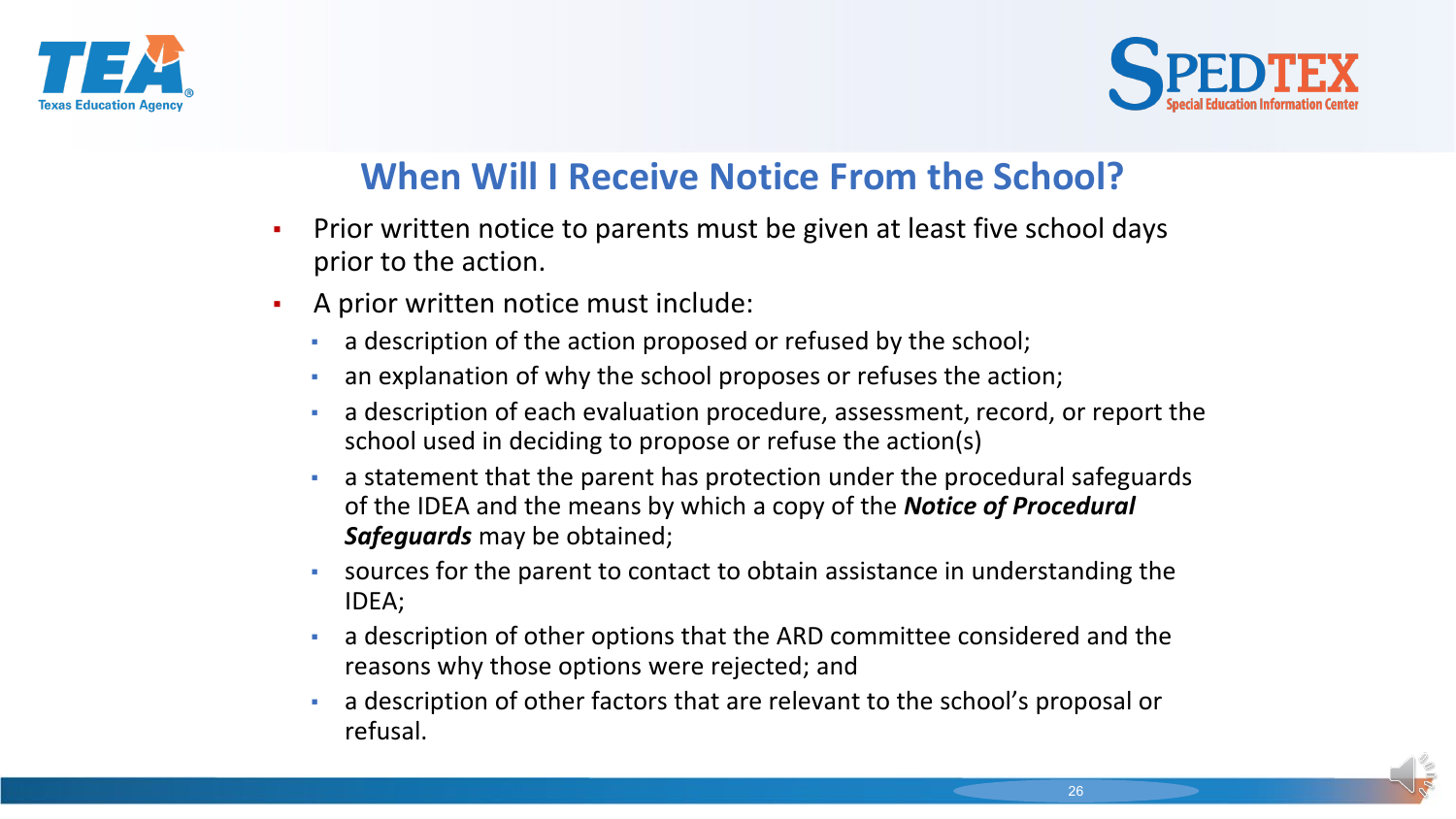



#### **Parental Consent**

There are certain activities under the IDEA that cannot take place unless the school obtains your written consent. The school must fully inform you of all the information needed to be able to make a good decision including a description of the proposed activity. The information must be in your native language or other mode of communication.

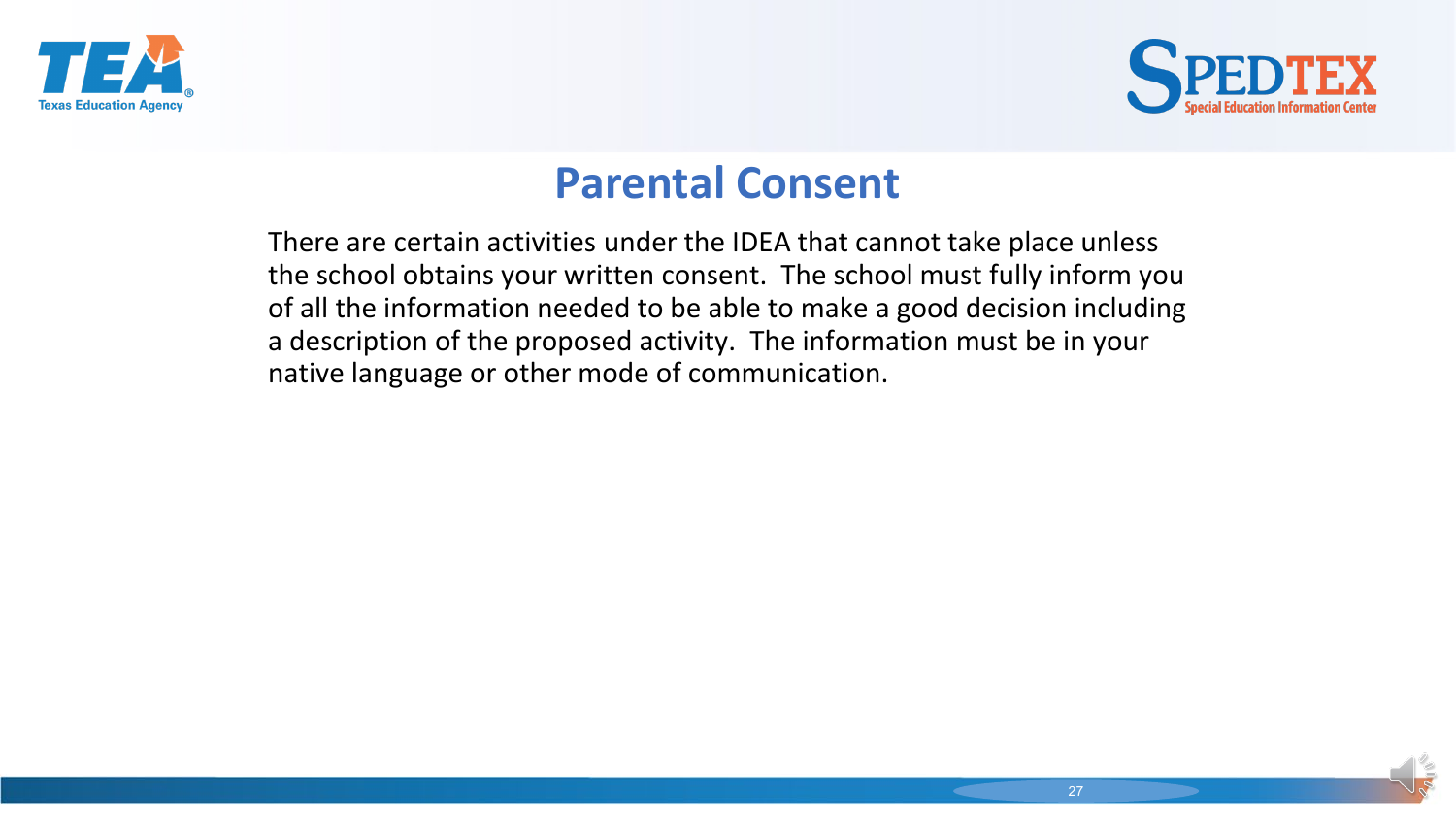



#### **When Will the School Seek My Written Consent?**

When the school seeks to:

- Conduct an initial evaluation
- **E** Conduct any re-evaluation
- Place the student in a special education placement for the first time
- **E** Change placement
- Release educational records
- **EXCUSE AND COMMITTEE MEMBER FROM ATTER ARD FIGURE 10 FEATH COMMON FIGURE 10 FEATH COMMON FIGURE 10 FEATH COMMON FIGURE 2015** committee meeting
- **Invite other agencies to the ARD meeting**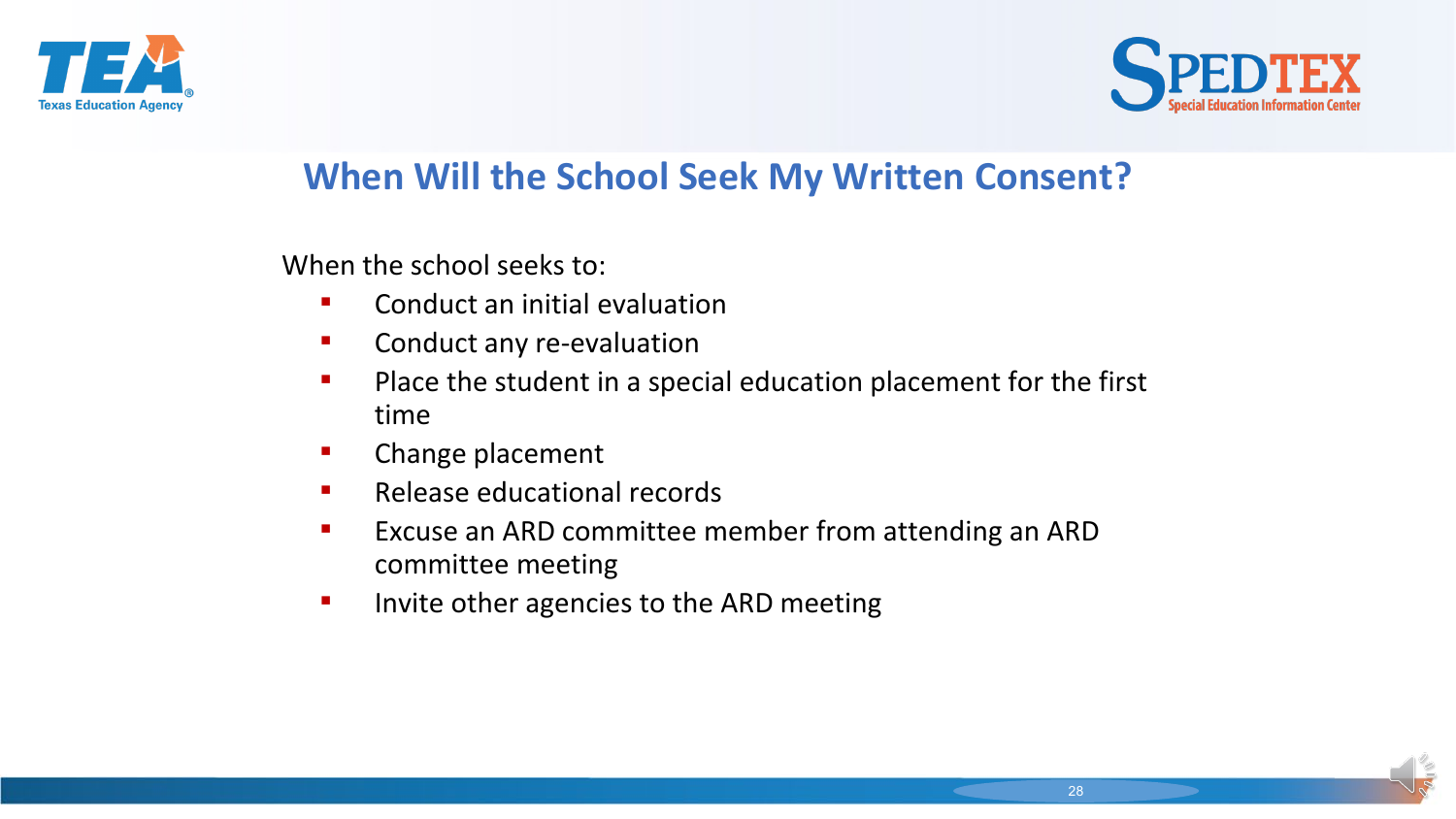



# **May I Revoke My Consent For Special Education Services?**

- You have the right to revoke your consent for the continued provision of special education and related services to your child at any time after the initial provision of special education and related services.
- A parent's revocation of consent must be in writing.
- Once the school receives your written revocation, it must honor your decision.
- Before the school discontinues services, however, it must provide you with prior written notice that services will cease. (Notice must be given at least five school days in advance of discontinuation of services.)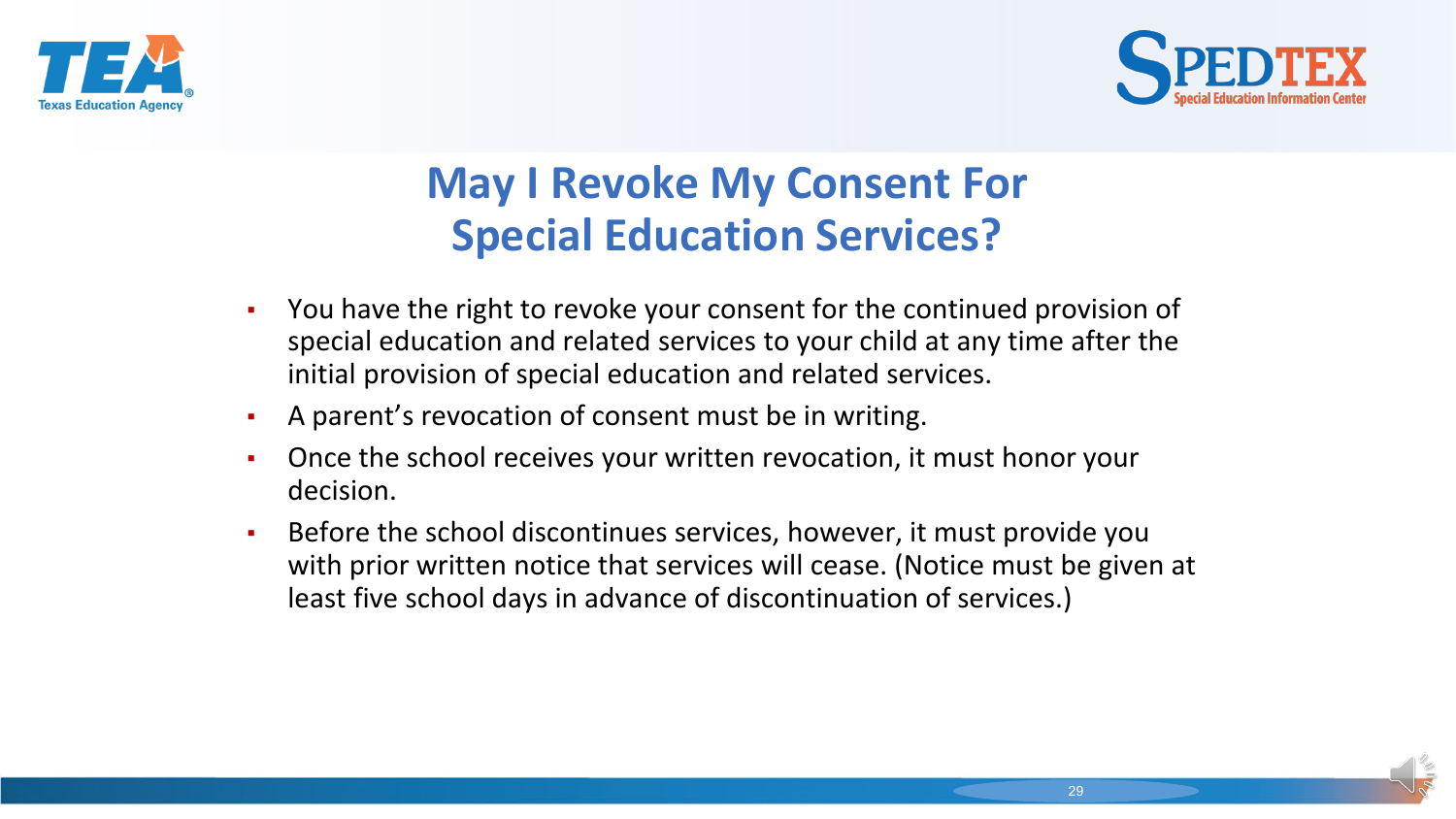



# **Eligibility**

There is a two-part test for determining whether a child is eligible for special education services:

(1) the child must have a disability, and

(2) as a result of the disability, the child must need special education services to benefit from education.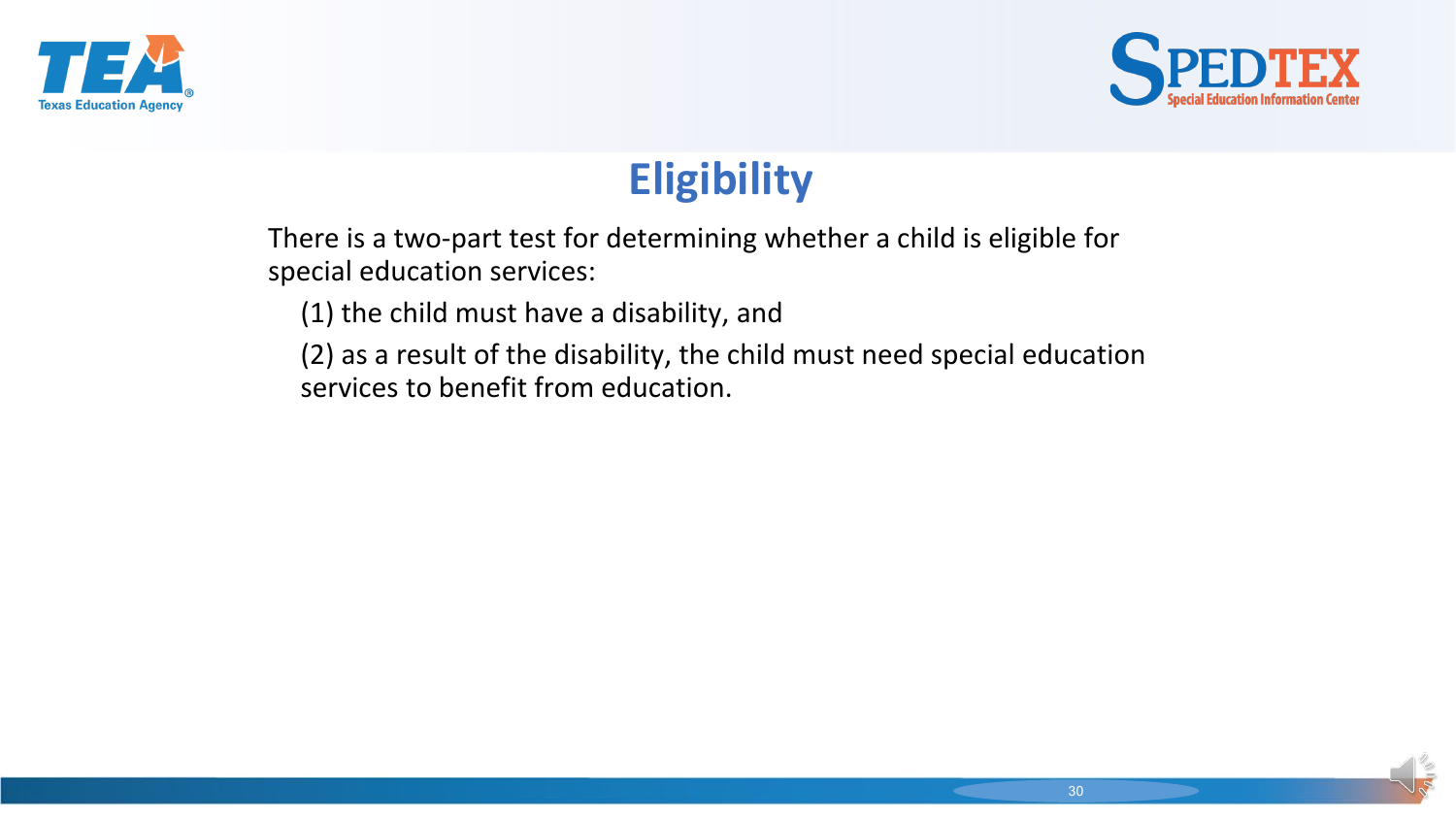



# **Steps to Eligibility**

- Step 1: Child Find process
- Step 2: Refer and obtain written parent consent for a Full Individual and Initial Evaluation
- Step 3: Referral for evaluation
- Step 4: Full Individual and Initial Evaluation
- Step 5: ARD Committee meeting: The ARD committee (which includes a parent or surrogate parent) considers the evaluation results and determines if the student is eligible based on educational needs.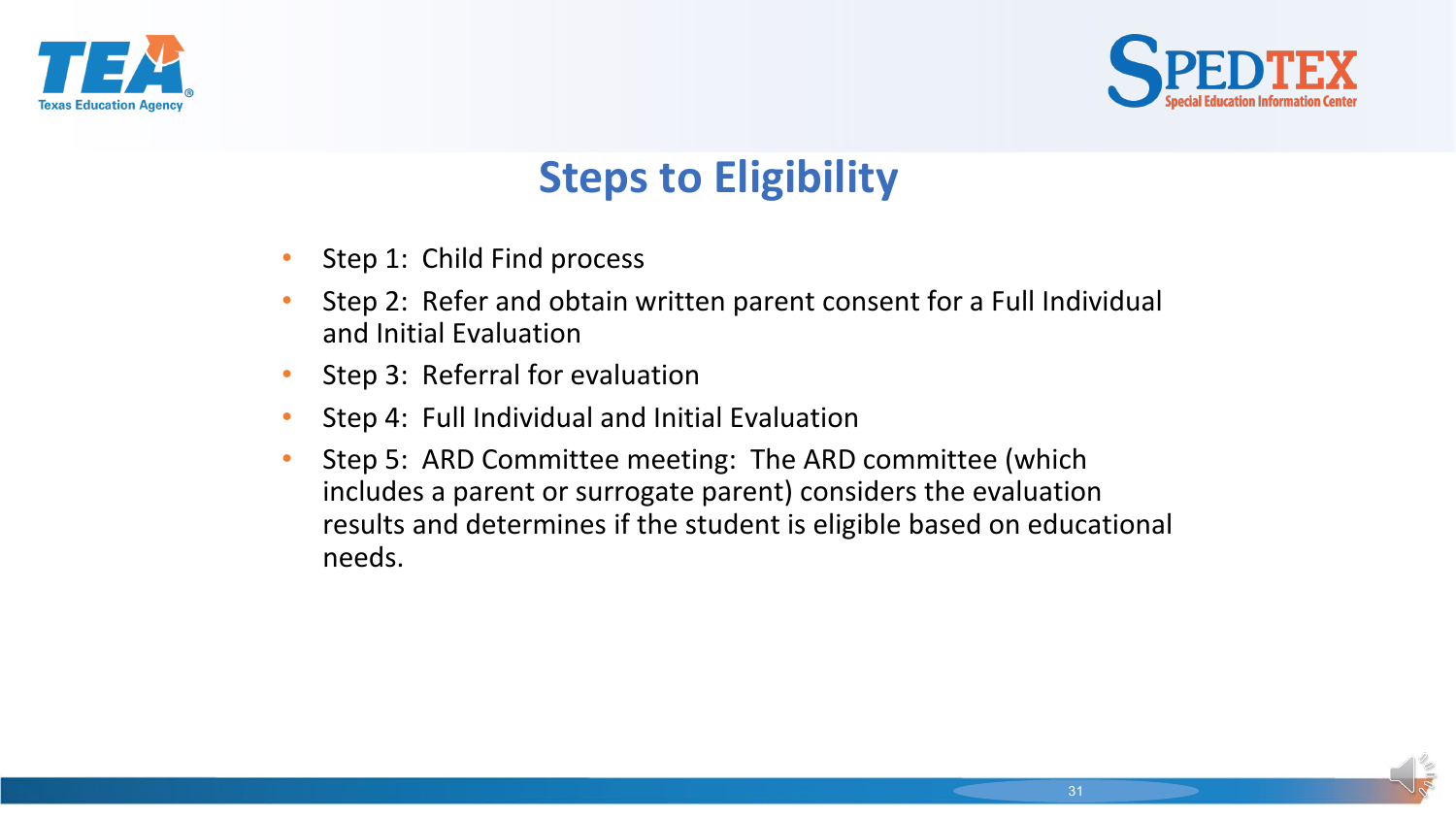



# **Child Find**

Child Find ensures that all children with disabilities residing in Texas who are in need of special education and related services, including children with disabilities attending private schools, are identified, located, and evaluated.

School personnel, parents, legal guardians, or any other persons involved in the education or care of a child with a disability or suspected disability may refer the child for a special education evaluation.

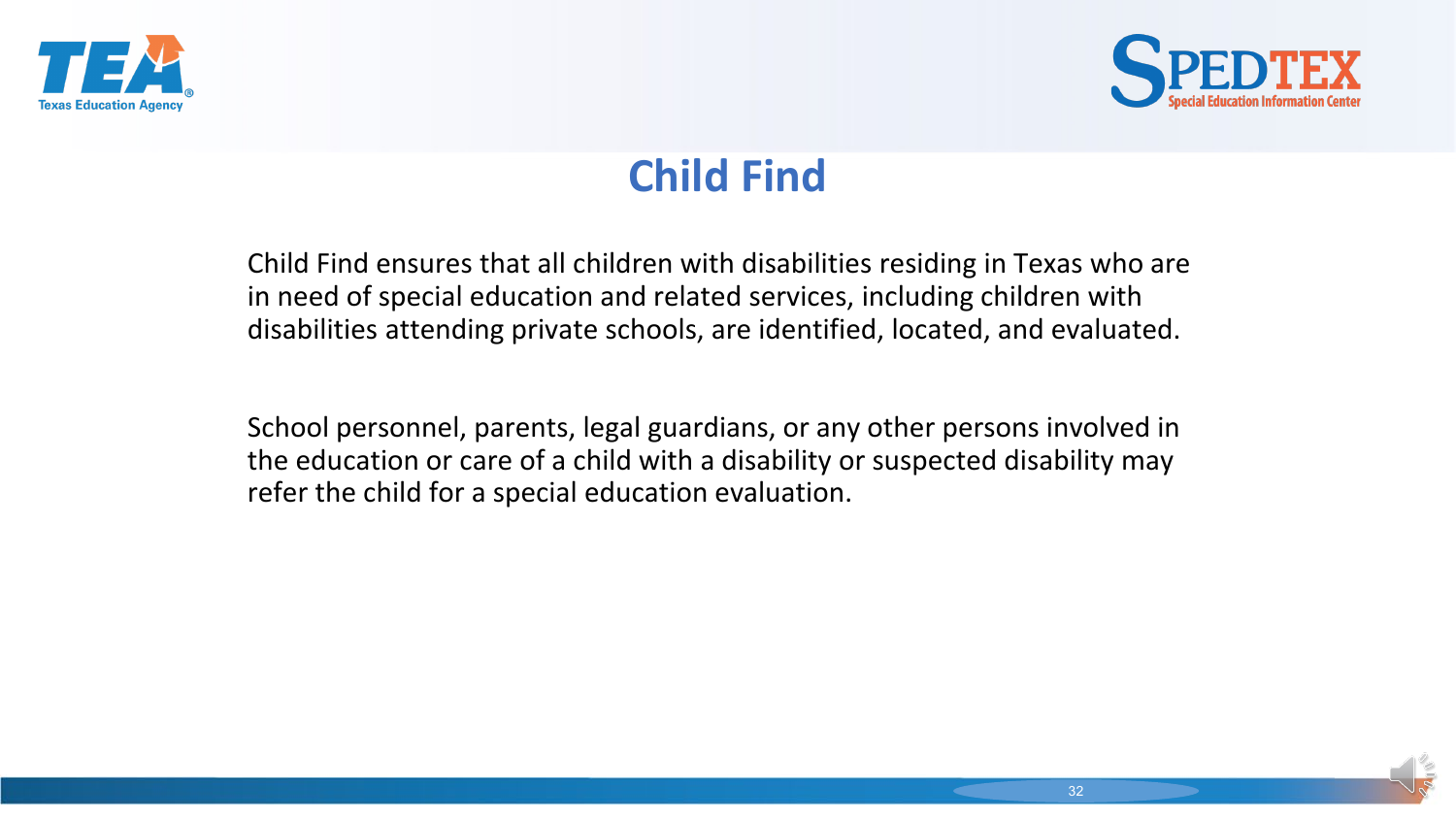



#### **Response to Intervention**

- **EXECT** Federal laws direct schools to focus more on helping all children learn by addressing problems early. Response to Intervention (RtI) is an approach that many schools use to identify and help children who are at-risk for not meeting grade-level standards.
- **•** The basic elements of an RtI approach are the provision of scientific, research-based instruction and intervention in the general education classroom, monitoring and measurement of the child's progress in response to the interventions, and use of these measures of progress to make educational decisions.
- **•** The student's performance and progress is monitored to determine if the student needs more intensive interventions or to be referred for evaluation.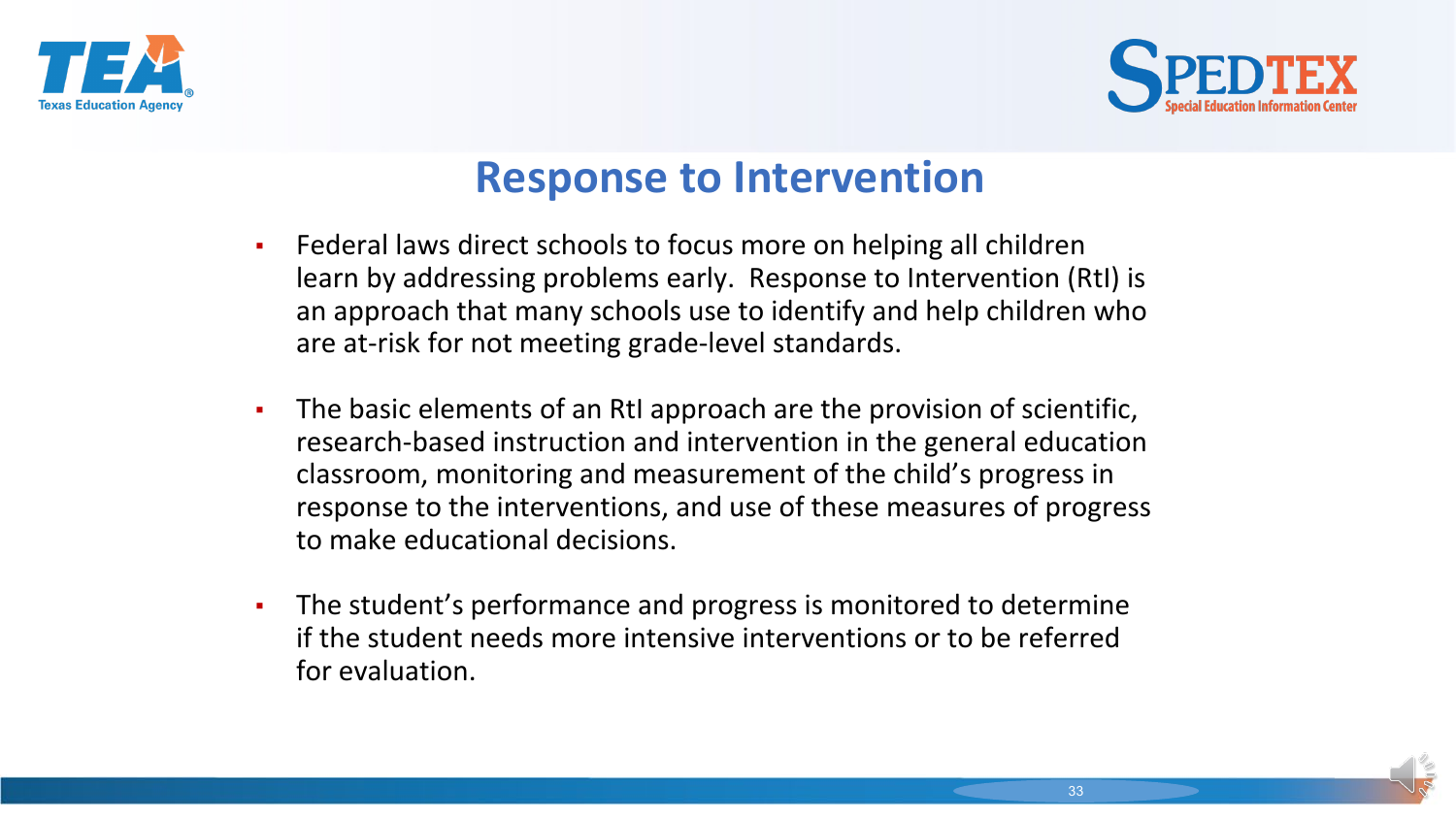



# **Referral for Evaluation**

- **EXP** School personnel, parents, legal guardians, or any other persons involved in the education or care of a child may request an evaluation when a disability is suspected.
- **.** If the parent makes a written request for an FIE to the director of special education, or any other administrative employee, then the district must respond to the request within 15 school days by seeking consent, or by giving the parent a written notice of refusal along with a copy of the *Notice of Procedural Safeguards.*

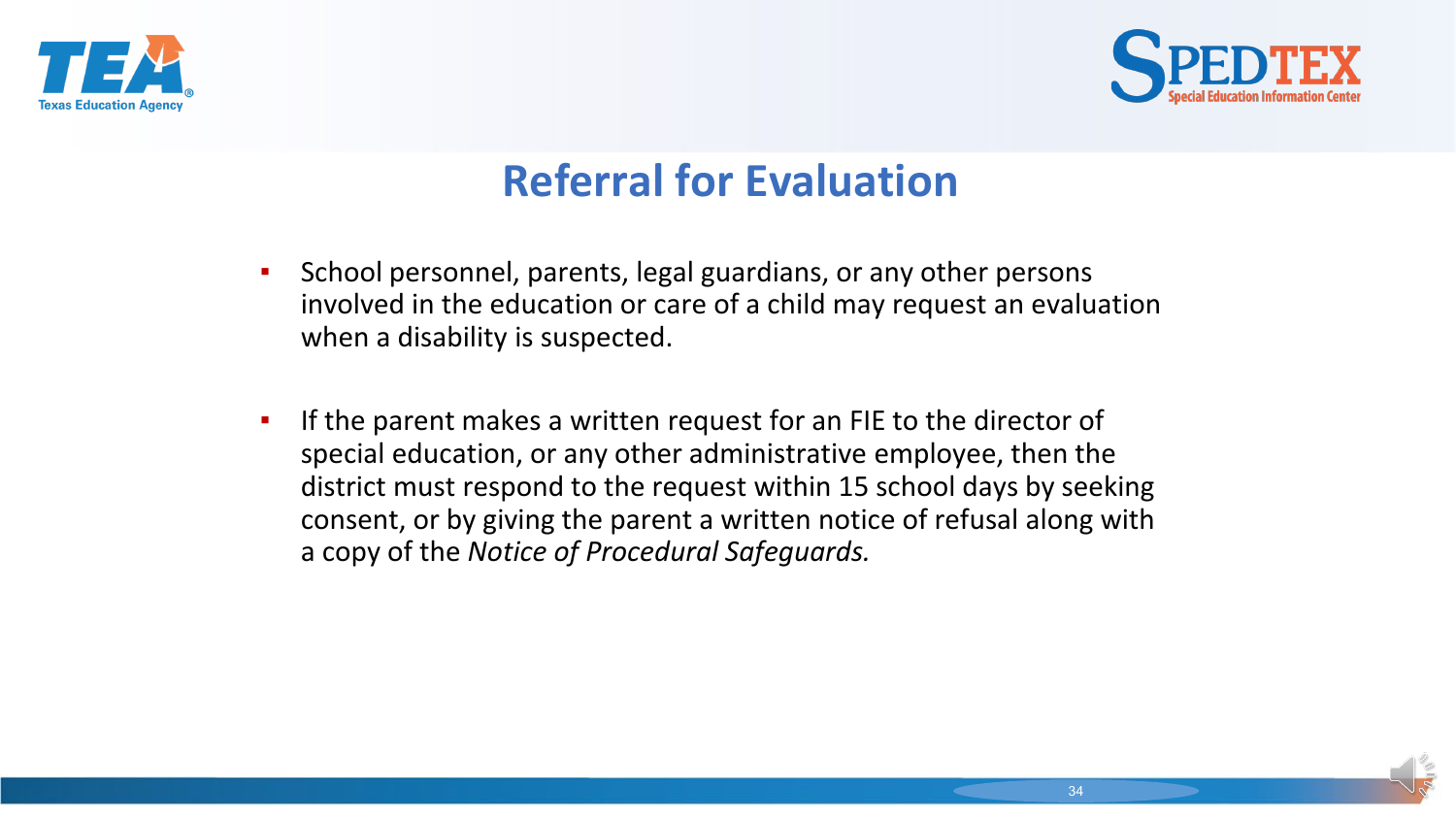



# **Referral for Evaluation**

- **•** The school must obtain prior written consent from the parent before conducting the initial evaluation.
- **•** The initial FIE is to be completed no later than the  $45<sup>th</sup>$  school day after receiving the signed written consent for evaluation.
	- **•** If the student is absent three or more days, the timeline is extended day-for-day.
	- For those not enrolled in school, private school, home school and preschoolers, it is 45 school days.
- **•** If the consent is obtained at least 35 but less than 45 school days before the last day of the school year, then the FIE must be completed and delivered to the parent by June 30<sup>th</sup>, and the ARD meeting held within the first 15 schools days of the next school year.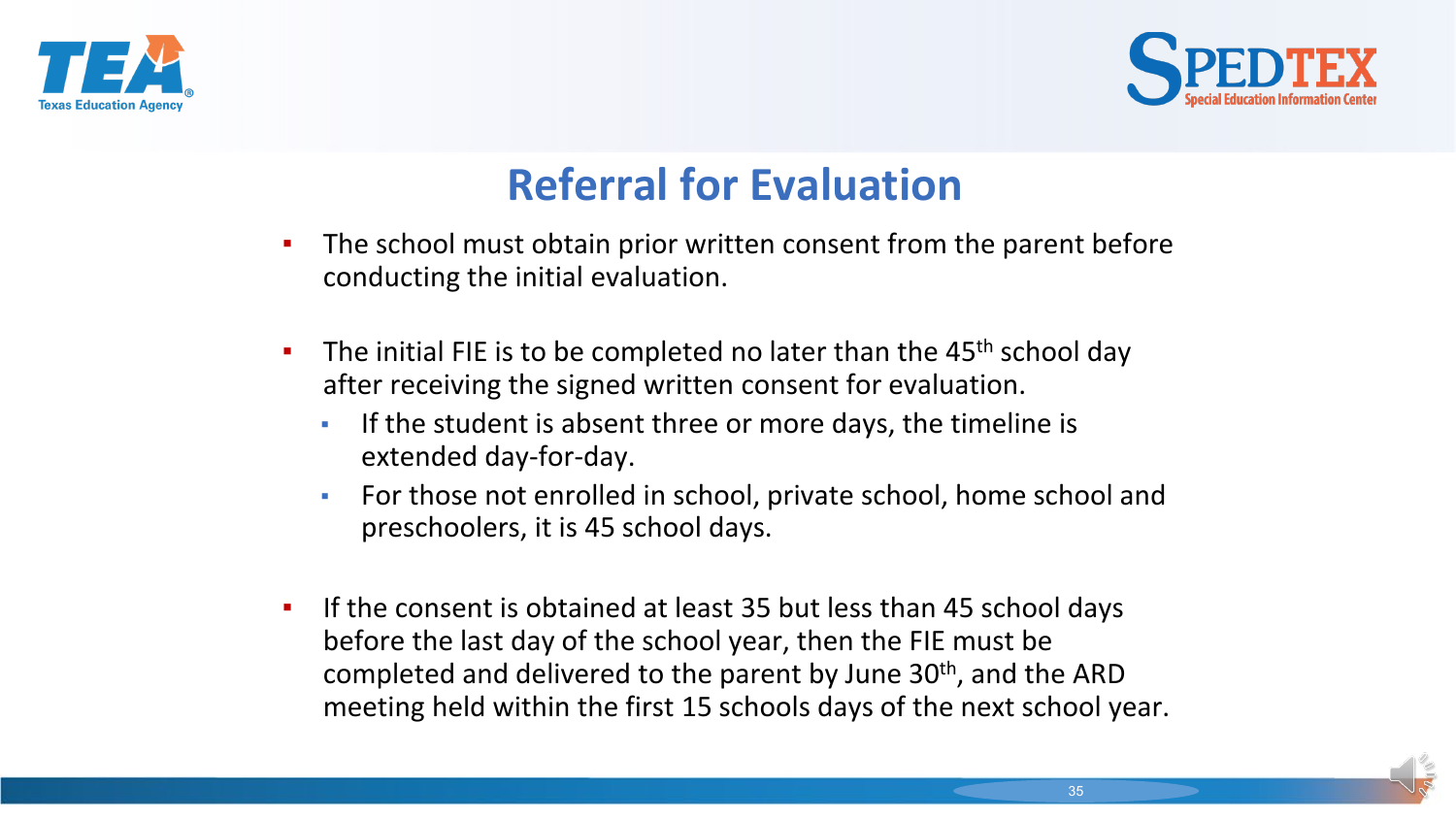



# **Evaluation**

- **•** The evaluation must be conducted by a team of qualified professionals and include parent input in all areas of suspected disability.
- **.** The school must use a variety of technically sound instruments and procedures that are not biased against the child because of race, cultural background, language, or disability.
- **•** The materials and procedures must be administered in the language and form most likely to provide accurate information on what the child knows and can do.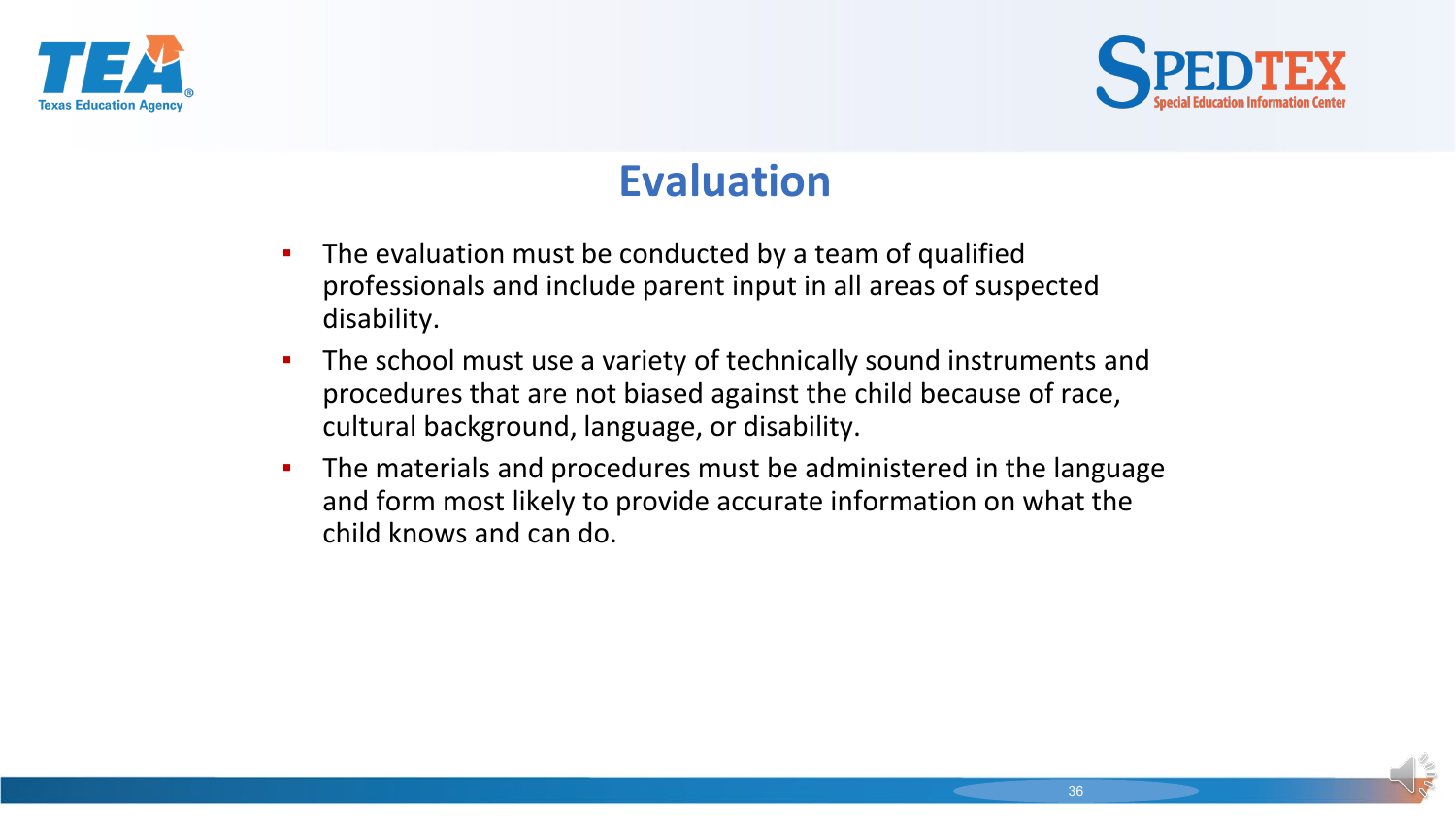



## **Evaluation Data May Include**

- **EXEC** Results from intelligence testing
- **EXEC** Results from achievement level testing
- **EXEC** Results from psychological tests
- Results from tests of the child's speech/language abilities
- Results from the child's medical evaluations
- The child's grades
- **•** The child's behavior/conduct reports
- **•** Information from the child's teachers
- **·** Information from the child's parents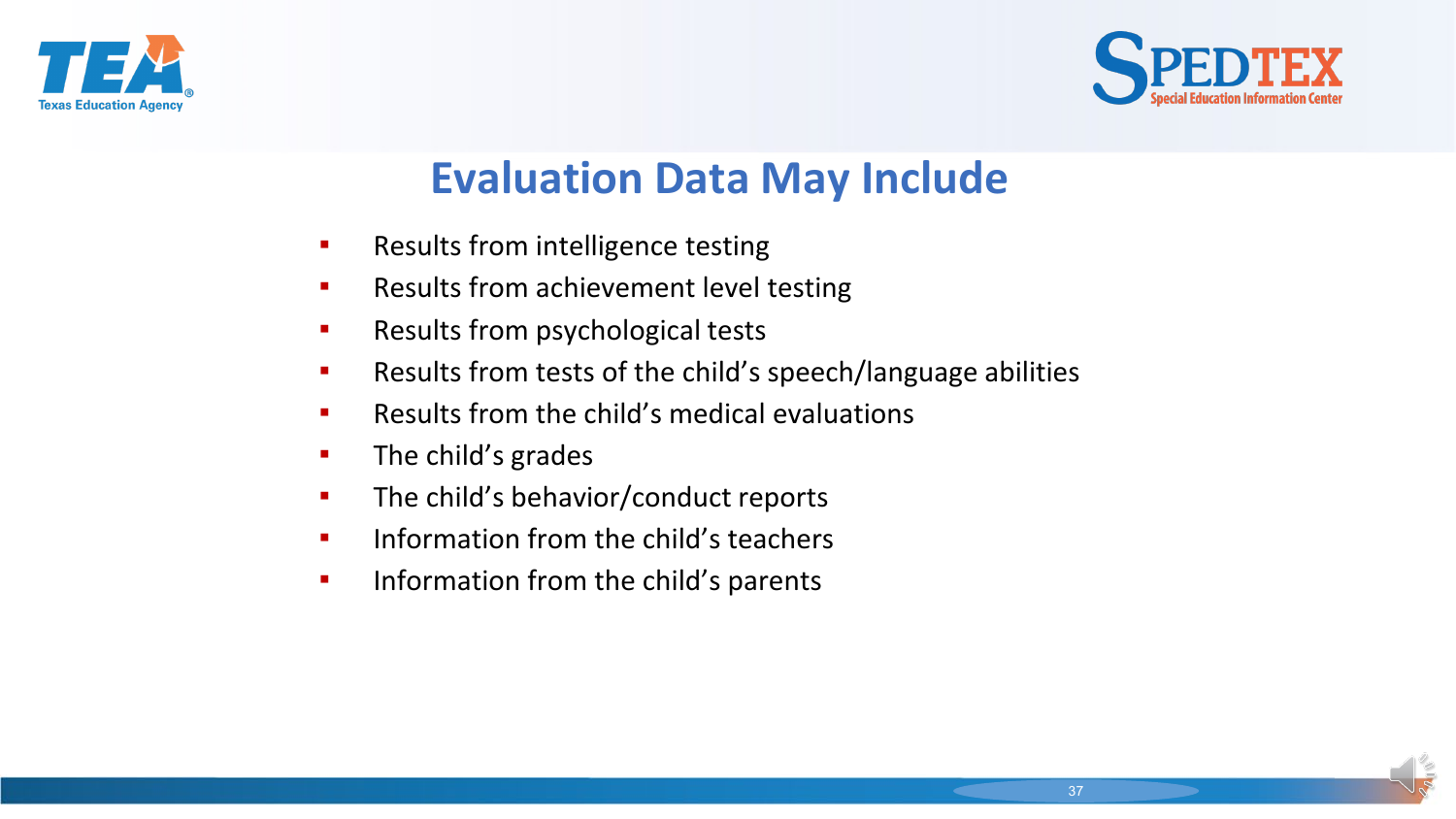



### **How Evaluation Data Drives Decisions**

- **EXTER** After the evaluation is complete, the ARD committee will meet within 30 calendar days from the date of completion of the initial evaluation report.
- The ARD committee will use the academic, developmental, and functional performance data collected in determining:
	- whether the child is a child with a disability; and
	- the content of the child's IEP (Individualized Education Program), including information related to enabling the child to be involved and make progress in the general education curriculum.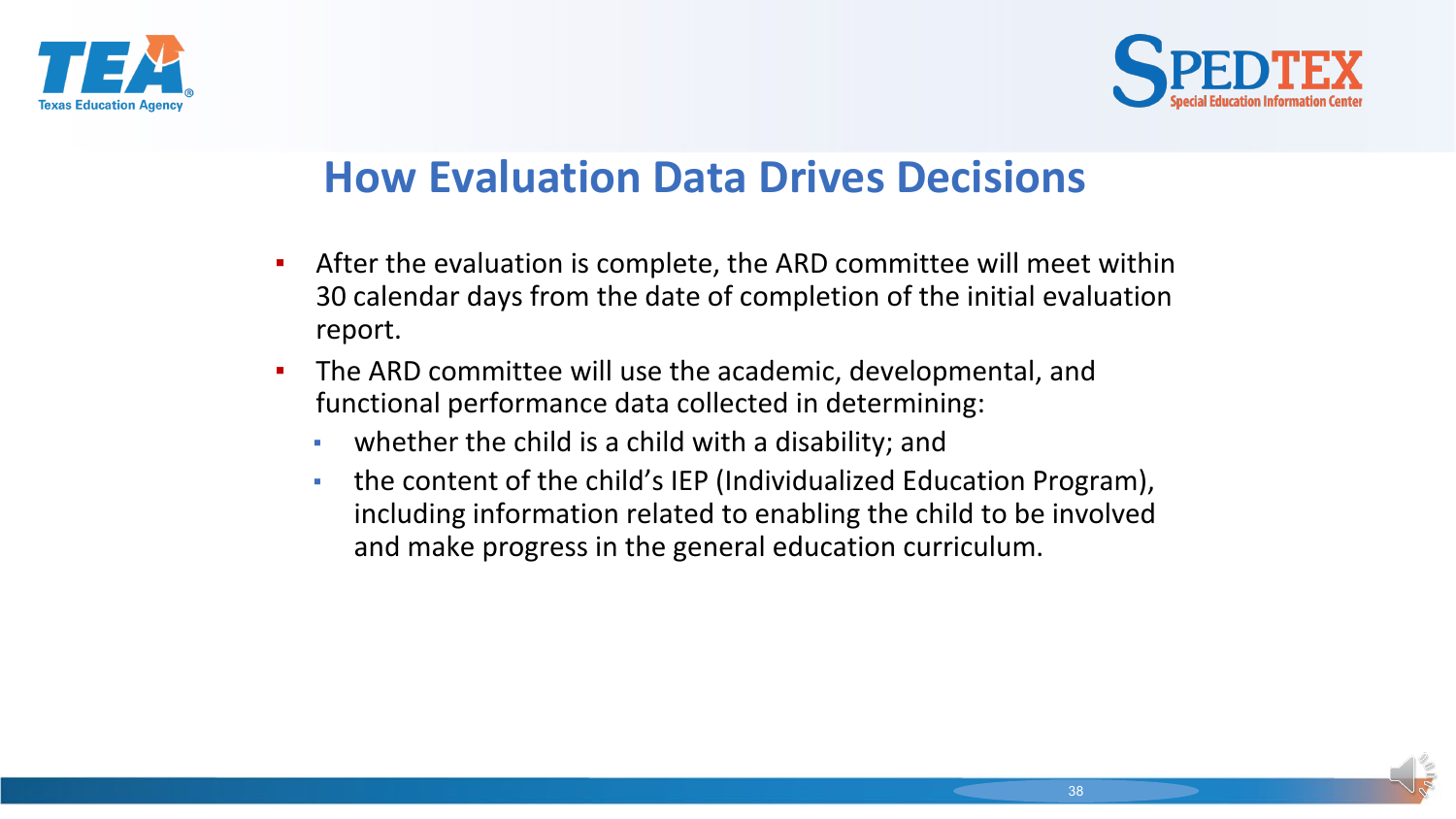



## **Disabilities Categories**

Students are eligible when they are evaluated and found to have one or more of the following disabilities and an educational need (19 TAC § 89.1040):

- **•** Autism
- Deaf-Blind
- Deaf/Hard of Hearing
- **Emotional Disturbance**
- **Intellectual Disability**
- Multiple Disabilities
- Orthopedic Impairment
- Other Health Impairment
- Specific Learning Disability
- Speech or Language Impairment
- **Traumatic Brain Injury**
- Visual Impairment and Blindness
- Non-categorical early childhood (ages 3-5)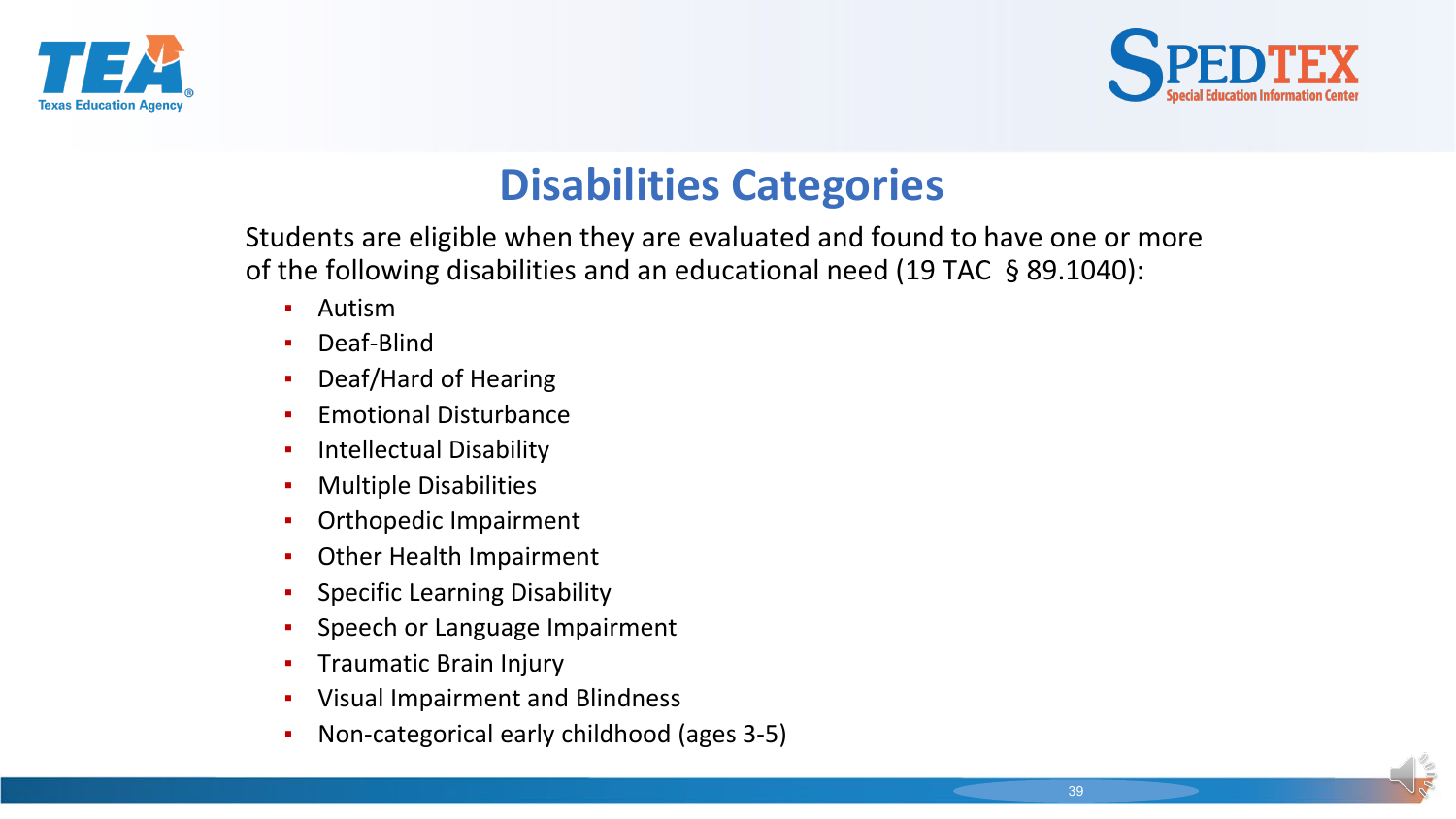



### **Consent For Services**

- Upon completion of the evaluation, and if the child is found to be a child with a disability, you will be asked to provide the school with your written consent for special education services and placement.
- **.** If you refuse to consent to services, the local education agency may not provide special education and related services to the child.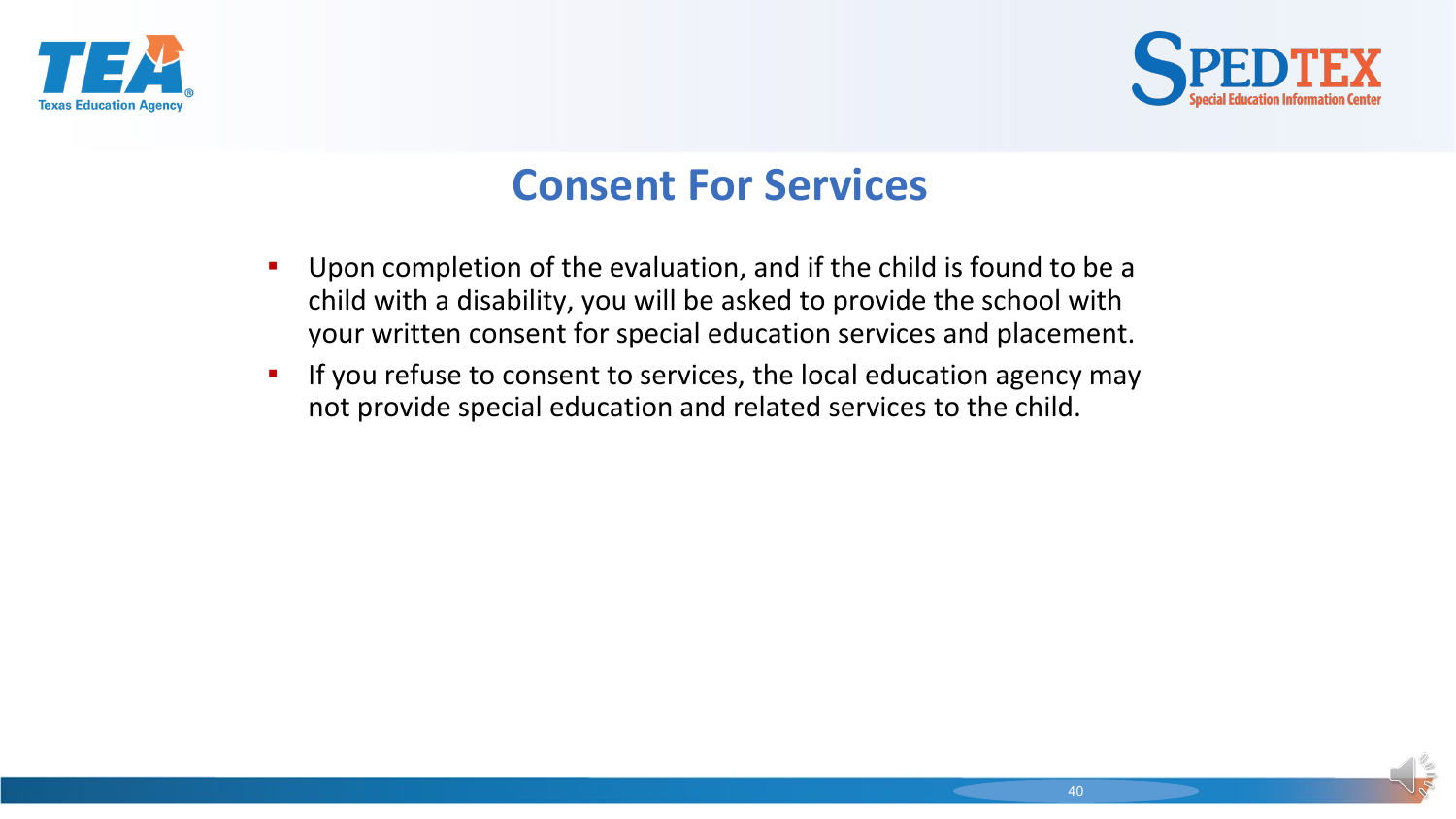



#### **Review the Completed Evaluation Carefully**

- Understand what the conclusions and recommendations are and why those are being made.
- **E** Ask questions.
- **EXT** If you disagree with the school's evaluation, you have the right to request an Independent Educational Evaluation (IEE).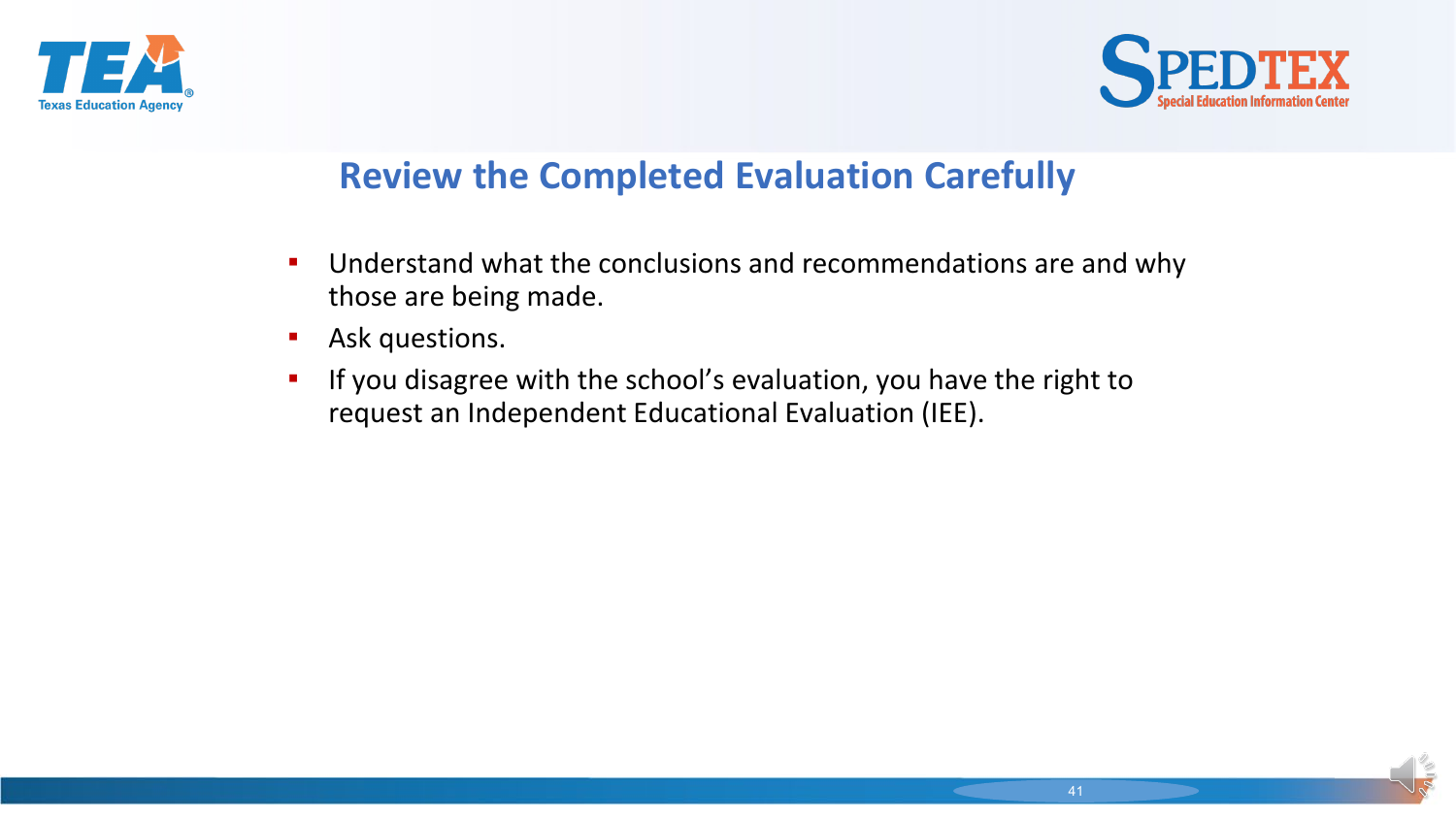



# **How Often Is a Student Evaluated?**

- A re-evaluation shall not occur more than once a year unless you and the school agree otherwise, but must be conducted every three years unless you and district agree through a Review of Existing Evaluation Data (REED) that a re-evaluation is not needed.
- As part of any re-evaluation, a group that includes the ARD committee members, and other qualified professionals, as appropriate, shall conduct a REED, during which they may agree to continue eligibility without additional testing.
- Even with a REED being conducted, parents have the right to request an evaluation be conducted. (34 CFR § 300.305)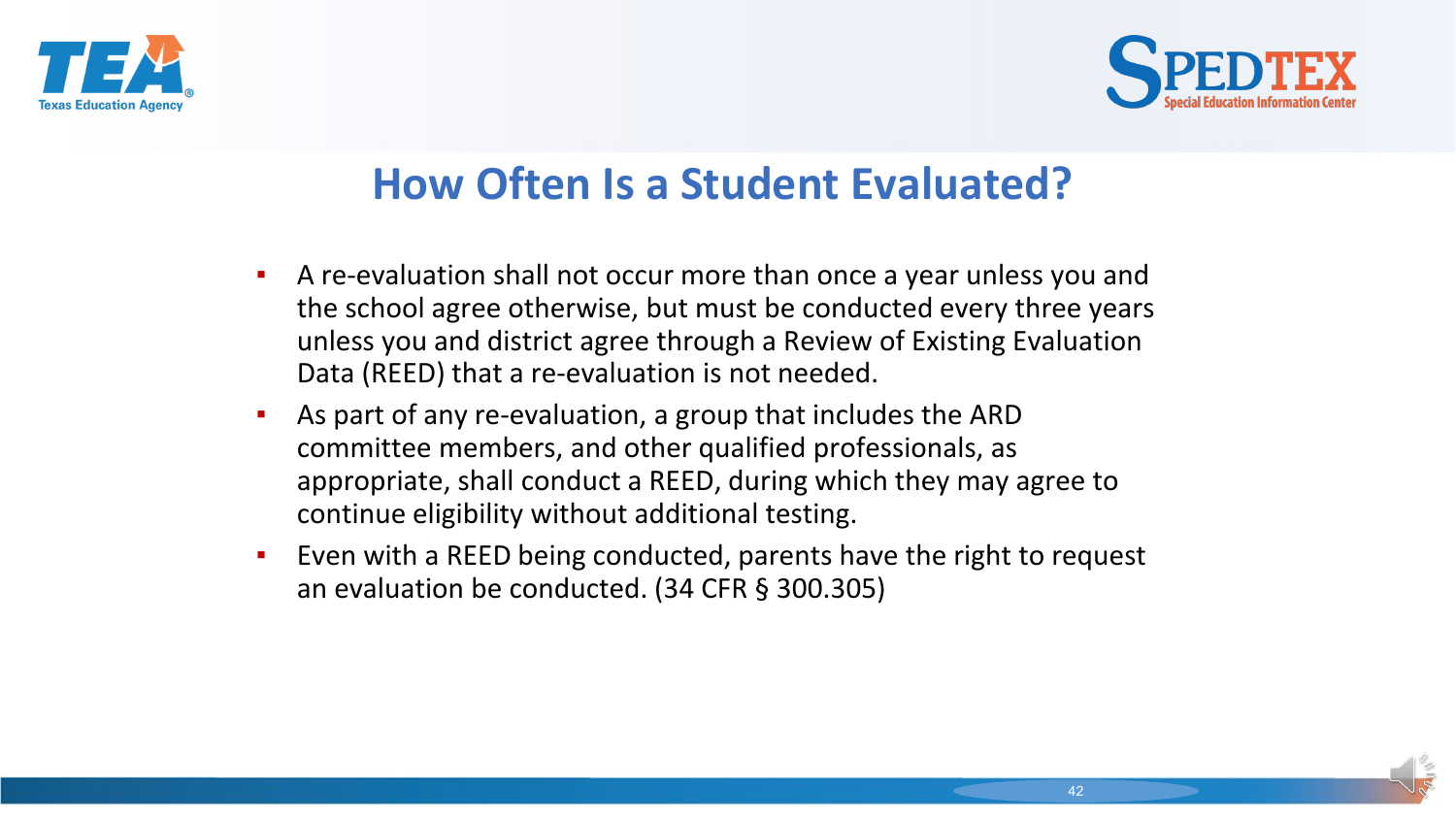



### **Re-evaluation**

In conducting a REED, the ARD committee must review:

- Evaluation and information provided by the parent;
- Current classroom-based assessments and observations;
- Local and state testing results; and
- Observations by teachers and related services providers.

The results of the re-evaluation will be used to determine:

- Whether the student continues to have a disability;
- Present levels of academic achievement and functional performance;
- Special education and related services; and
- Specific services needed to meet the IEP and participate in the general education curriculum.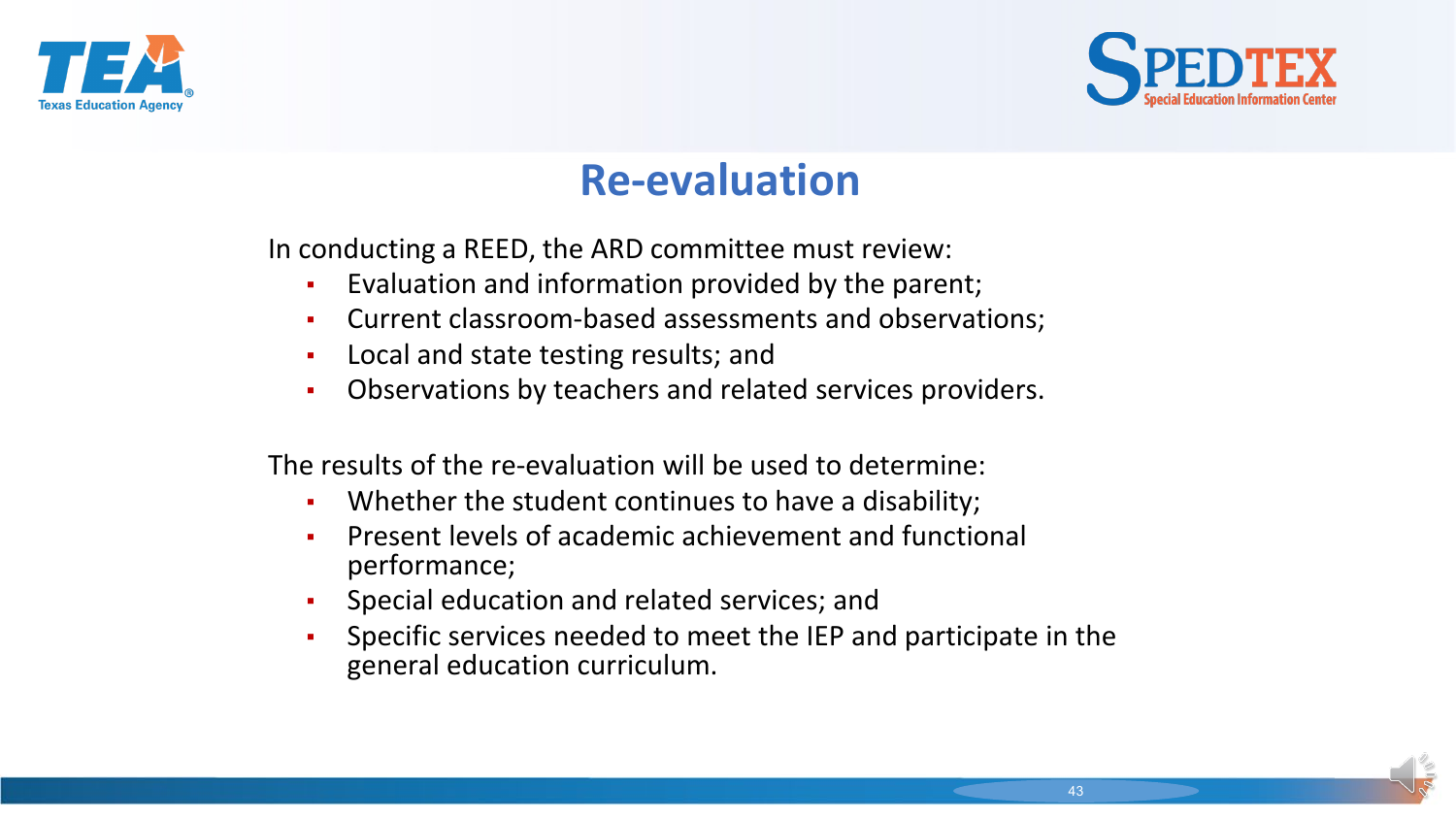



### **What Is an ARD Committee Meeting?**

- ARD stands for Admission, Review and Dismissal.
- **The ARD Committee determines a student's eligibility to receive** special education services and develops the Individualized Education Program (IEP) of the student.
- **EXTERGHT ARD committees make most of the key decisions about special** education services and general education placement.
- Each student has his or her own ARD committee.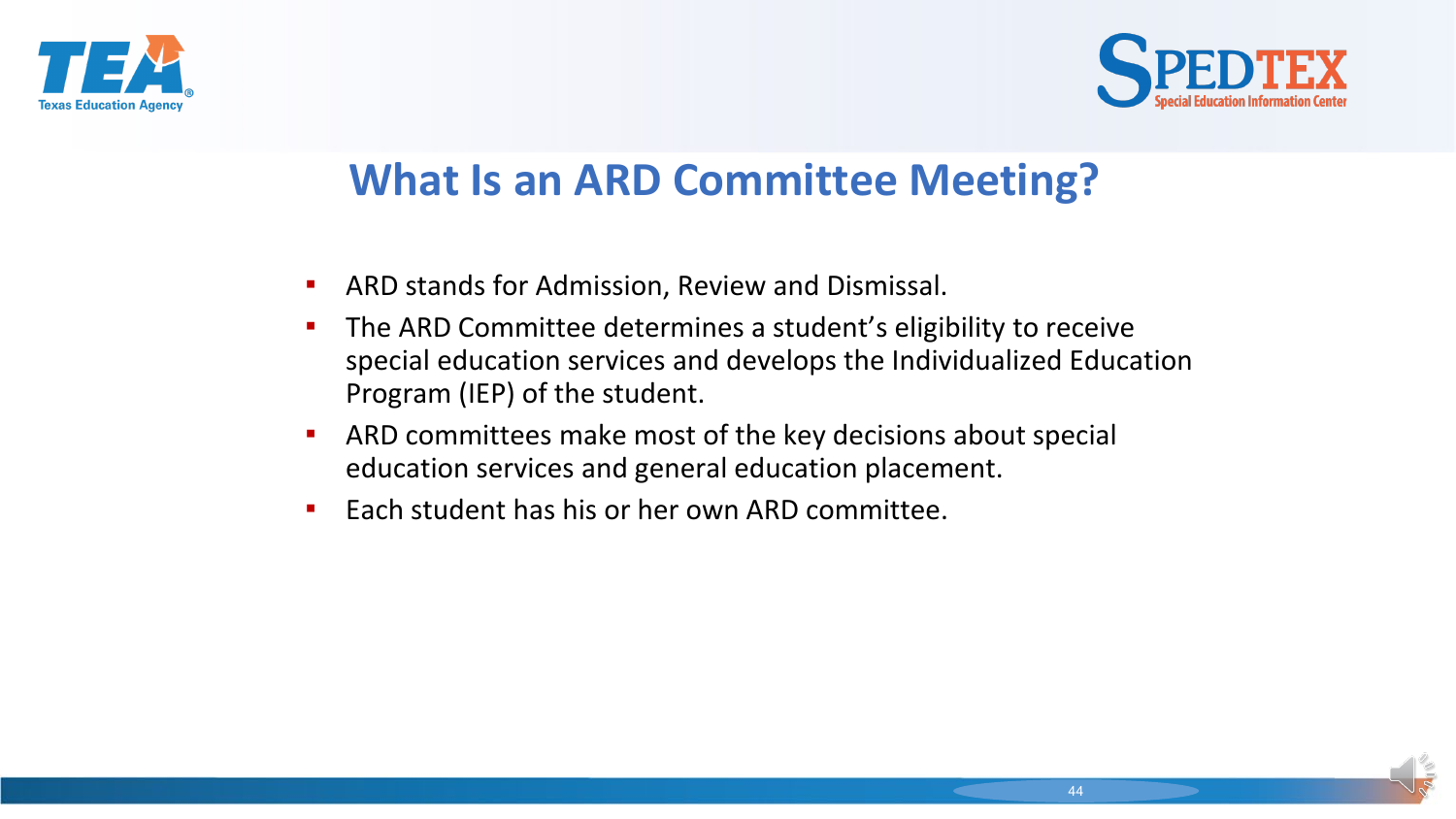



# **The ARD Committee Consists of:**

- The parent, as defined by IDEA
- Teachers (general and special education)
- Administration representative
- Person knowledgeable about evaluation data
- The student, whenever appropriate
- Adult student
	- The adult student may invite his/her former surrogate parent or anyone else to attend the ARD meeting to assist him/her.
- Other persons who may be helpful to the committee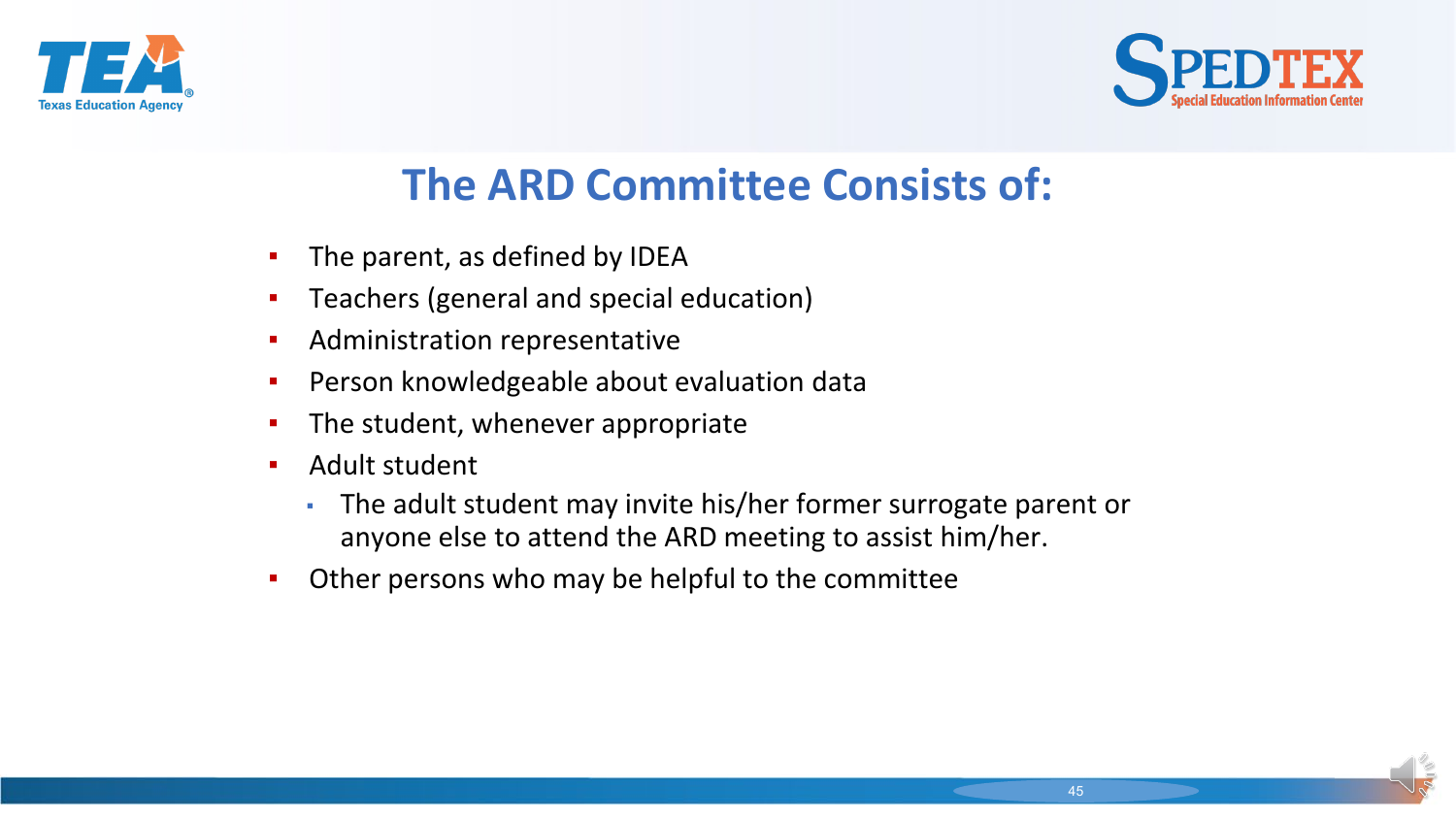



### **ARD Committee Members**

- An ARD committee member's attendance may not be necessary if the member's area of curriculum or related services is not being modified or discussed in the meeting.
- An excusal can only take place if you agree in writing to allow the member not to attend part or all of the ARD meeting.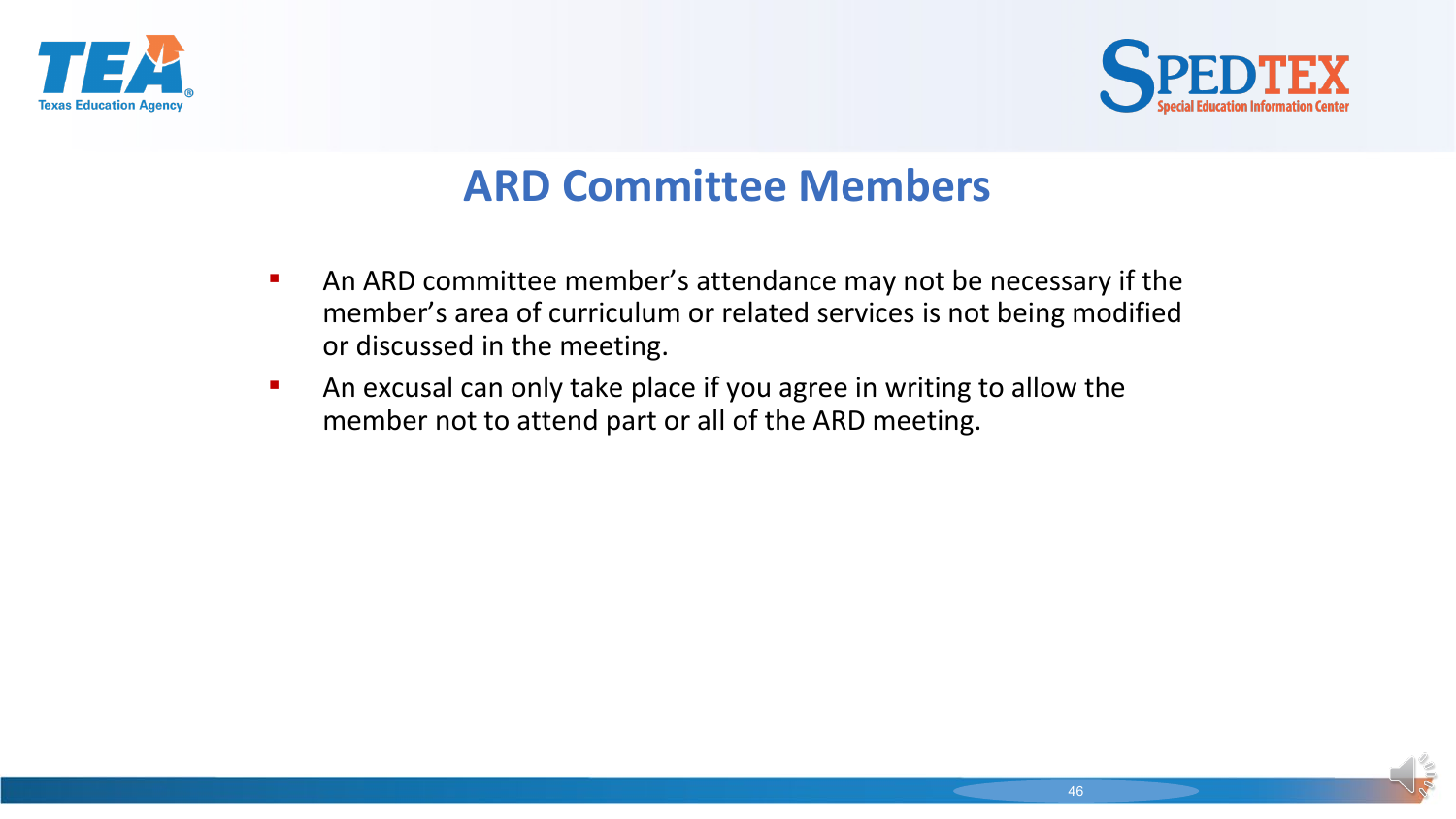



### **ARD Committee Members**

- A member may also be excused from attending part or all of the meeting when the meeting involves a modification or discussion of the member's area of related services.
- **EXTED IF YOU ARD FOREY COMMITTEE CONSET AT ARTLE IS EXAMORE IT IS EXCUSSED** In writing, the member must submit, in writing, to the parent and the ARD committee, input into the development of the IEP prior to the meeting.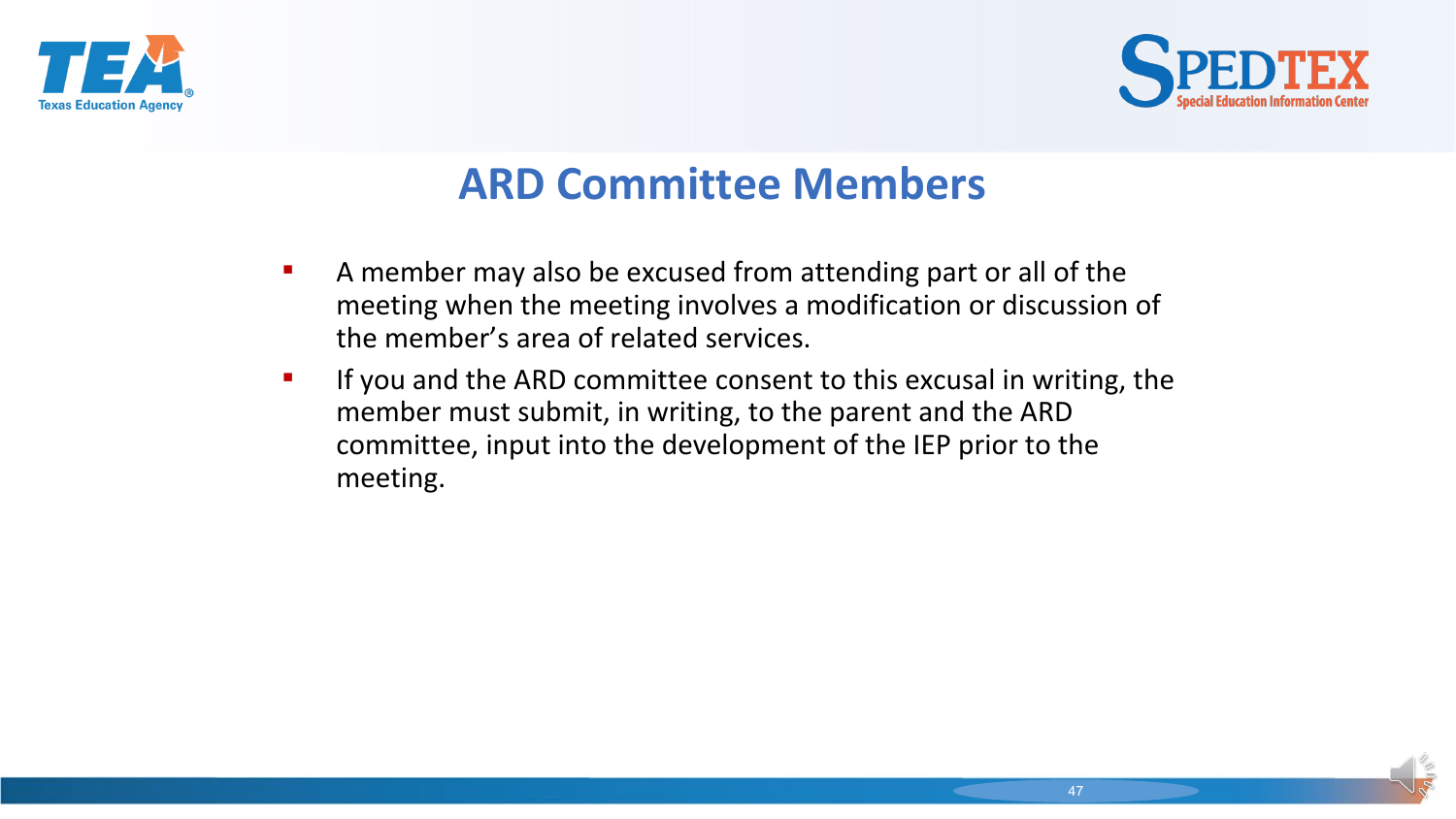



### **The ARD Committee:**

- Develops, reviews, and revises the student's Individualized Education Program (IEP).
- **•** Develops annual goals and objectives for the student.
- **EXEDENT Selects appropriate accommodations or curriculum modifications for** the student.
- **•** Determines the student's placement.
- **Determines the appropriate state assessment for the student.**
- Determines the specific services the student needs.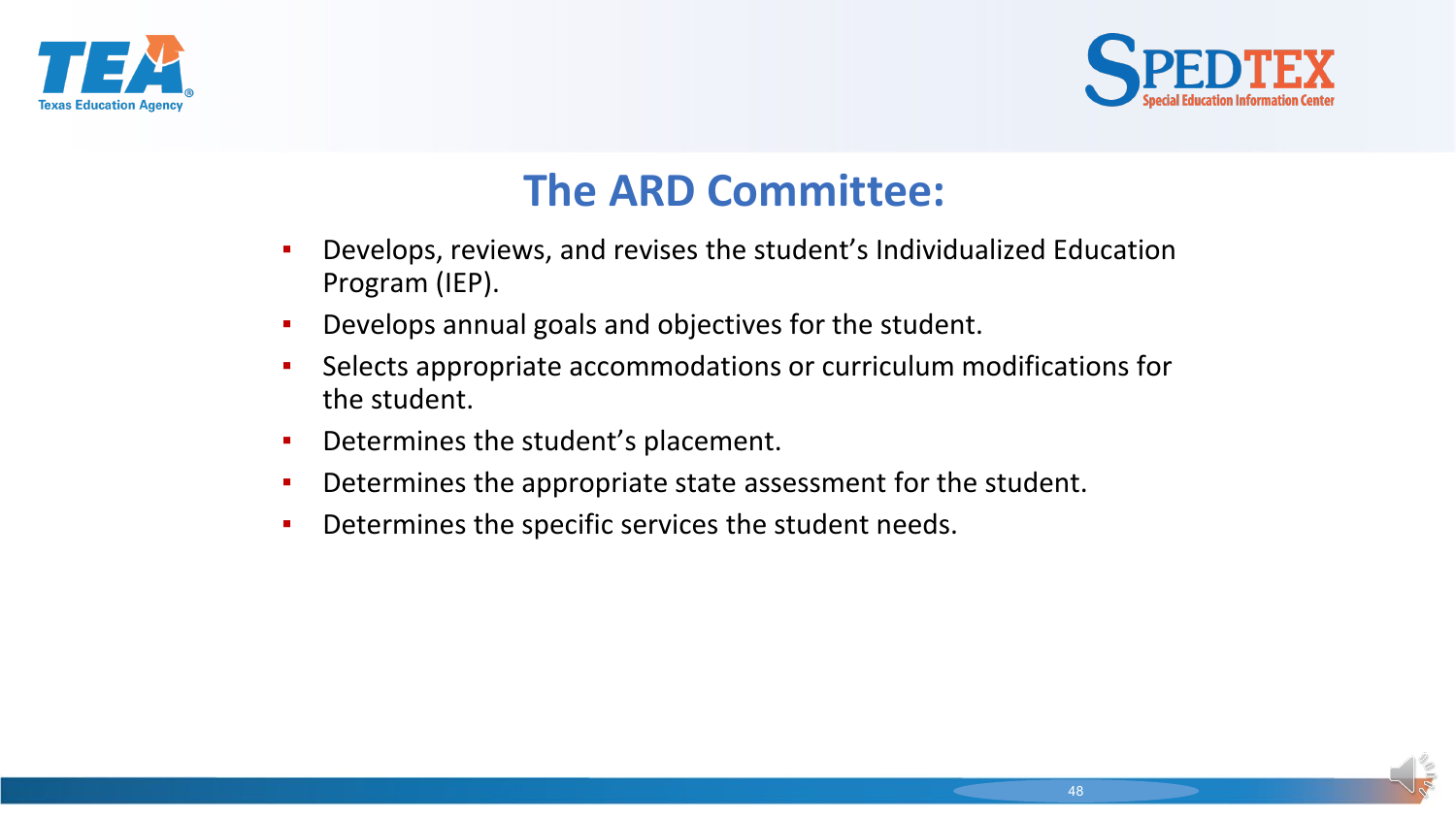



# **Tips for Preparing for the ARD Committee Meeting**

- **.** Have a good idea of what the purpose of the meeting is.
- **EXP** Make sure you have copies of documents you need to fully participate.
- Be clear who is in attendance.
- You have the right to bring other people who you believe have knowledge or expertise about your child. Let the school know in advance.
- Take an active part.
	- **Provide input.**
	- **E** Ask questions.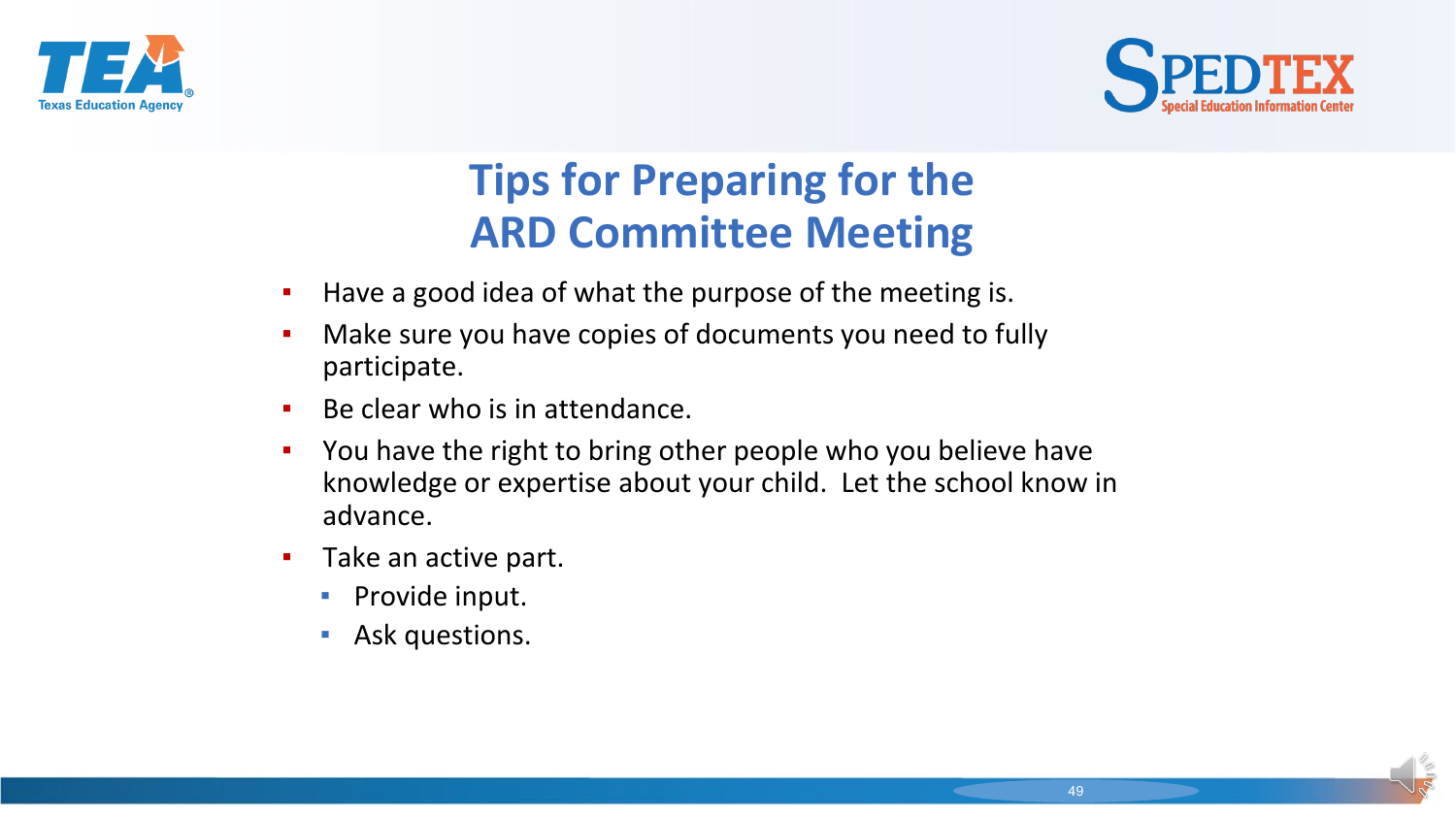



# **What Is My Role In the ARD Process?**

- Attend and look after the student's interest at the meeting.
	- The meeting is to be held at a time and place mutually agreeable to you and school officials.
	- The school must give you notice of an ARD meeting at least five school days before the meeting.
- You can ask for an ARD meeting whenever you believe it is needed.
	- Upon receipt of a written request for an ARD committee meeting, the school must schedule and convene a meeting or within five school days, provide you with written notice explaining why the district refuses to convene a meeting.
	- Remember, that many problems or concerns can be handled outside of the ARD process (e.g. in a parent conference.)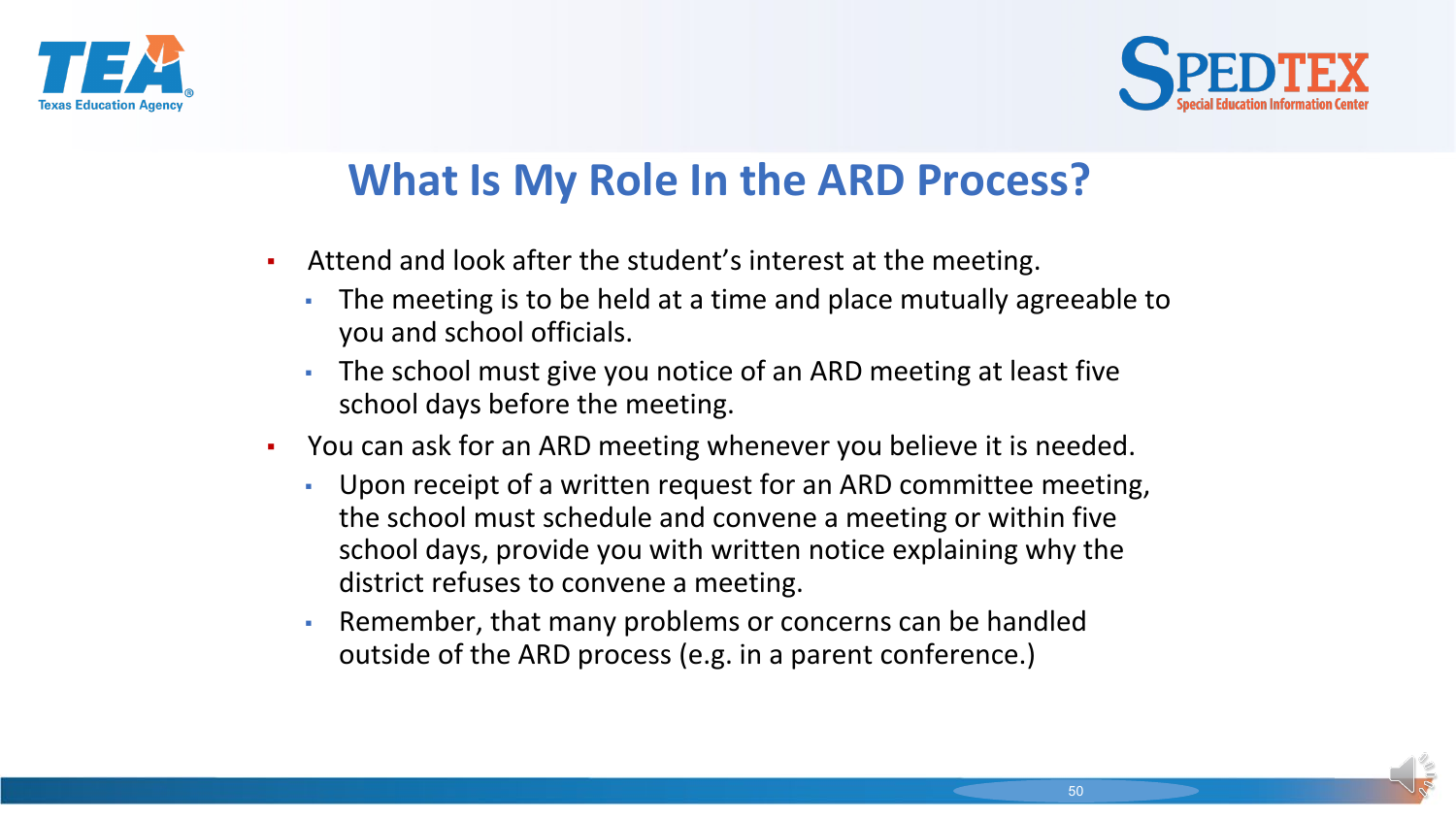



# **What Does Least Restrictive Environment (LRE) Mean?**

- Least Restrictive Environment refers to the placement or instructional arrangement in which the student is served. Students with disabilities have a right to be educated in the least restrictive environment and have access to the general education curriculum.
- More restrictive means less contact with students without disabilities.
- The ARD committee decides on the student's placement.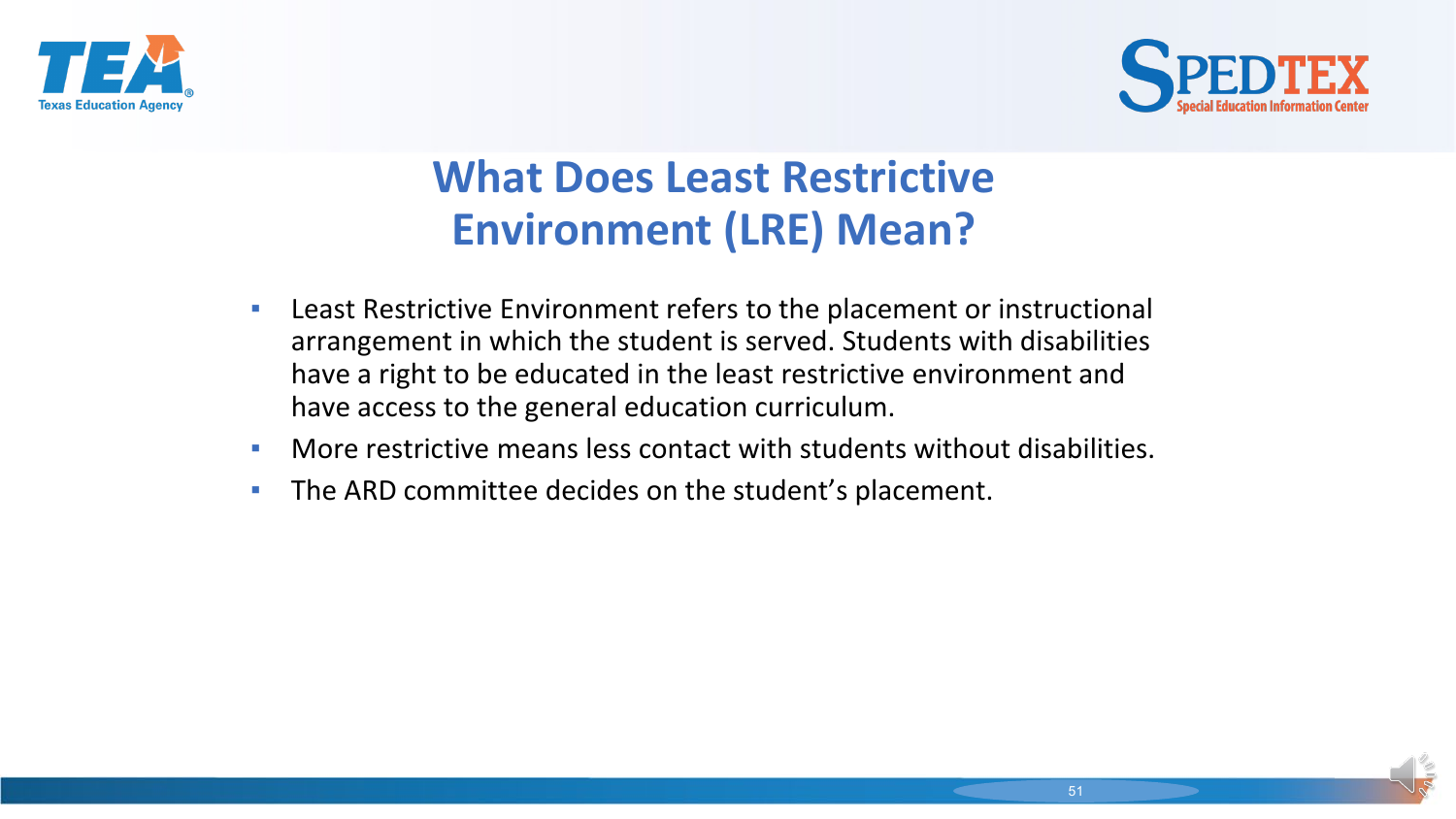



### **Requirements of the Individualized Education Program (IEP)**

- The student's Present Levels of Academic Achievement and Functional Performance (PLAAFP)
- **E** Annual goals, both academic and functional goals
- **E** Special education, related services, and supplementary aids and services to be provided and their frequency, duration, and location
- **•** Program modifications and supports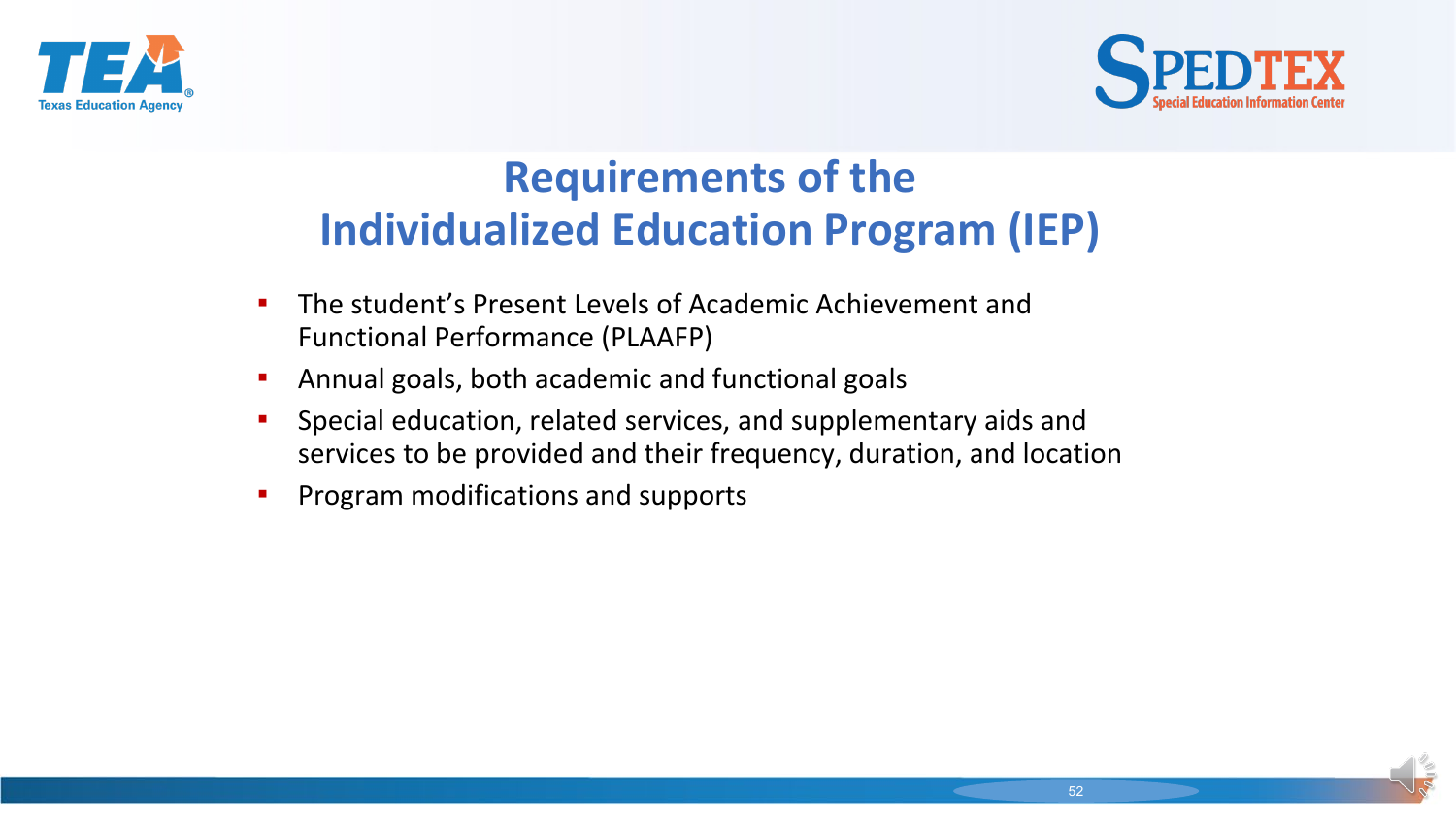



### **Requirements of the Individualized Education Program (IEP)**

- Extent of participation with students without disabilities
- How the child's progress toward meeting the annual goals will be measured
- When periodic progress reports will be provided to the parents
- How the child will participate in state and district assessments
- **Extended School Year (ESY) services**
- Discipline
- **•** Transition services, when age-appropriate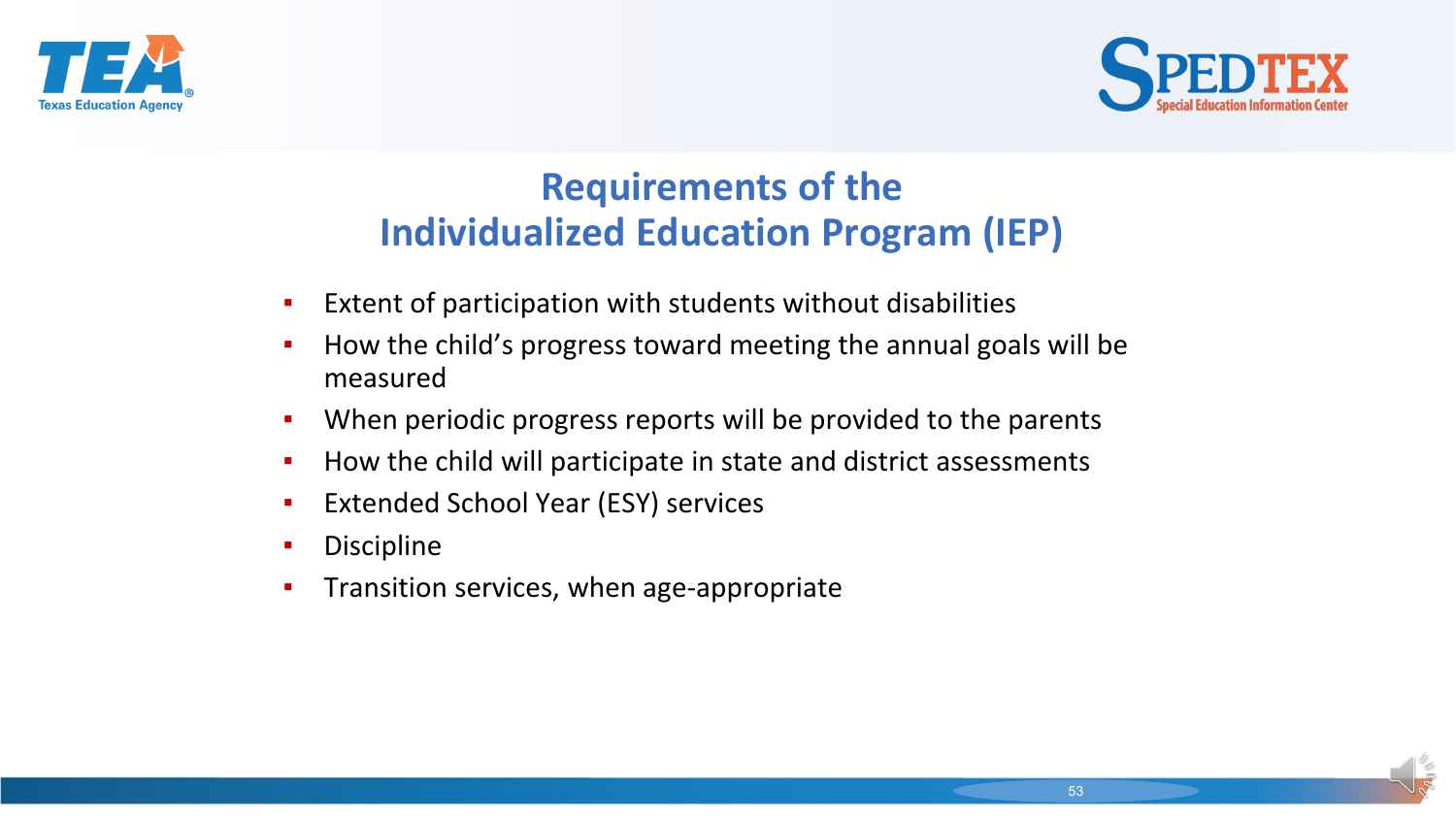



### **Requirements of the Individualized Education Program (IEP)**

- Select appropriate statewide assessments.
	- **EXECUTE: STAAR and STAAR-ALTERNATE 2**
- **EXEDENT Short term objectives for children who take alternate assessments.**
- A statement must indicate why the ARD committee selected a particular alternate assessment and why it is appropriate for the child.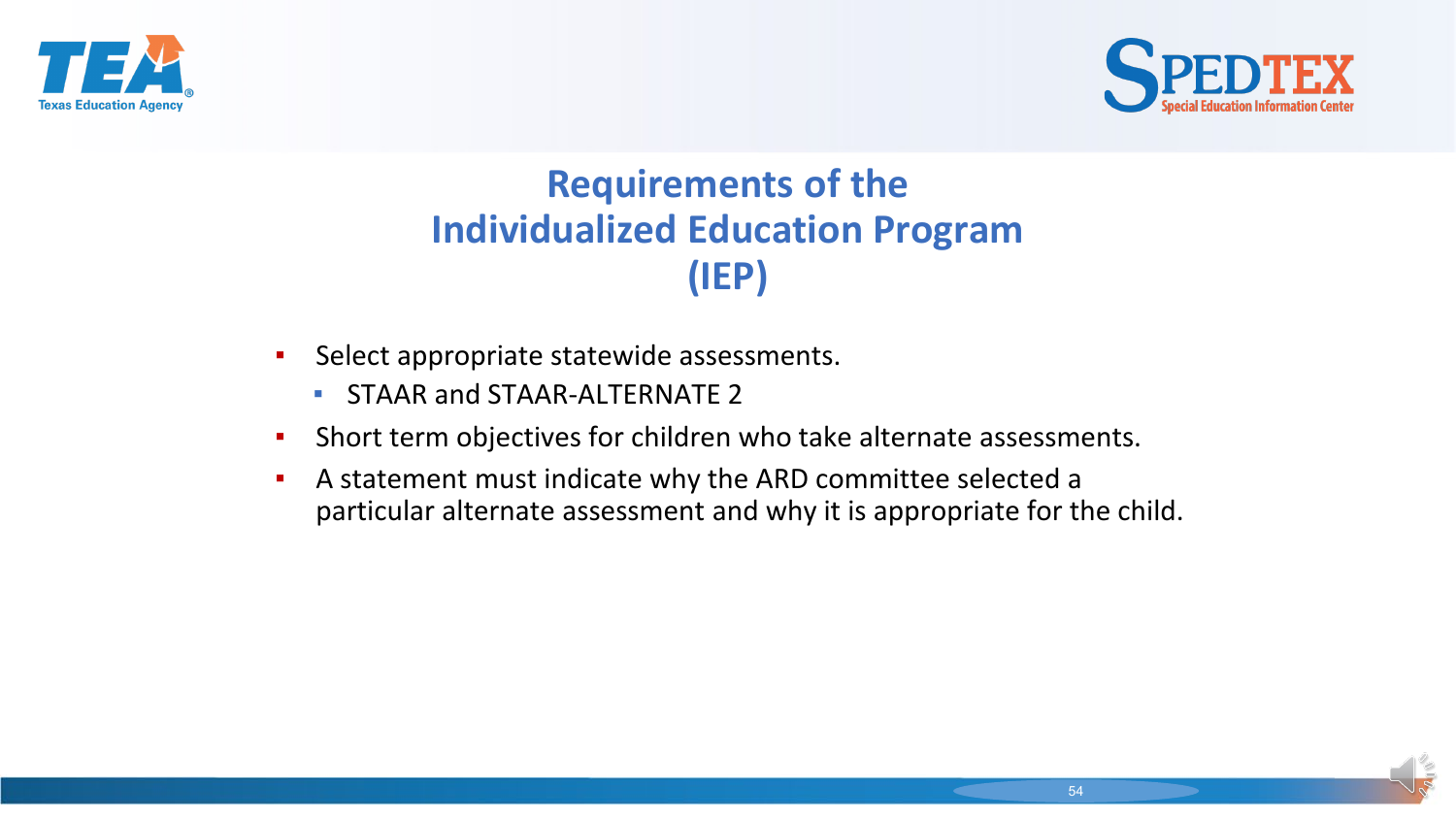



# **What Is My Role in Developing and Reviewing an IEP?**

- Take an active interest.
- **■** Make recommendations that will benefit the student.
- **E** Ask questions.
- **EXT** If you disagree, speak up, and let the school know why you are in disagreement, and offer suggestions to the ARD Committee to consider as a possible remedy to address the concern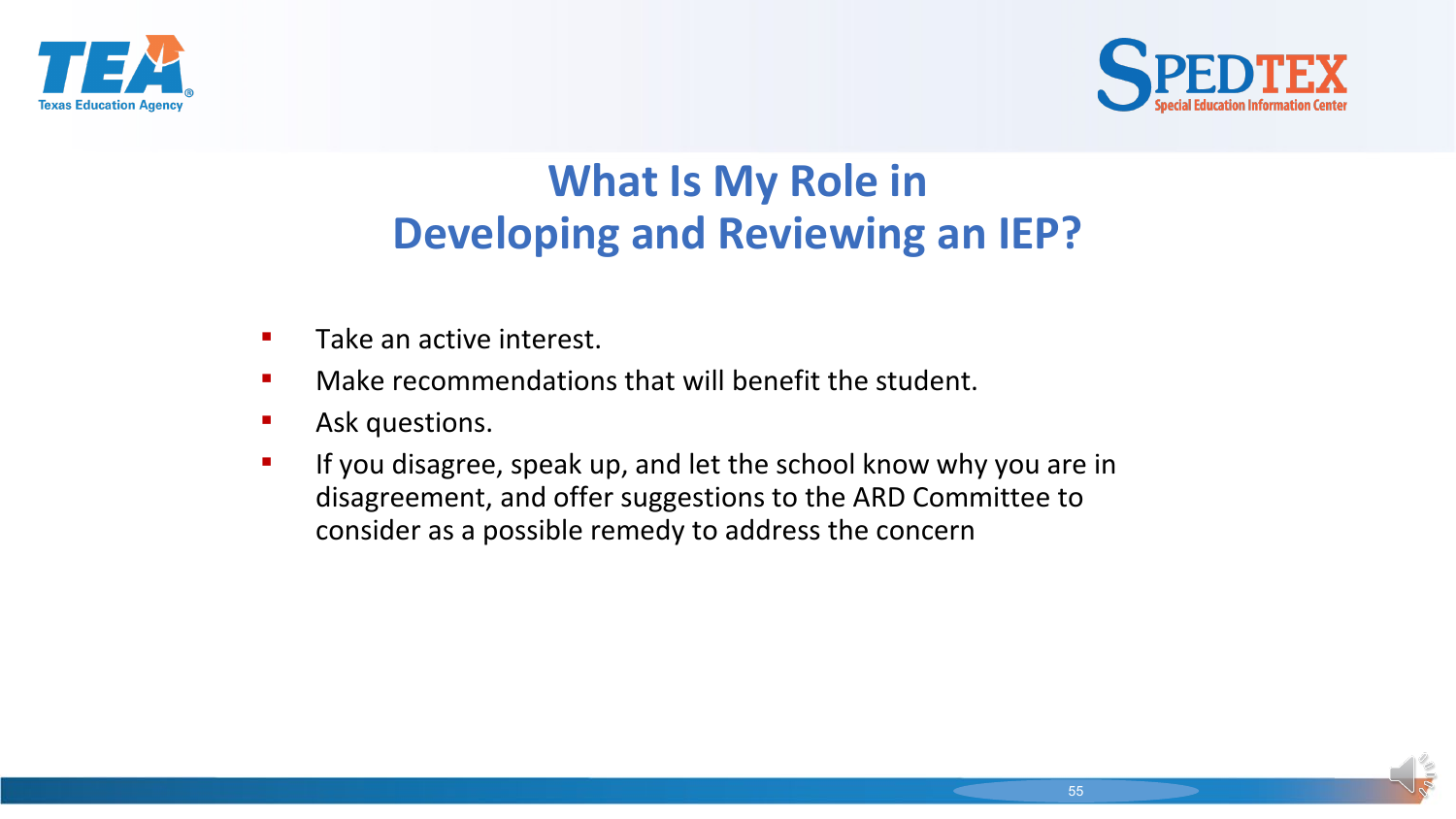



#### **Development, Review, and Revision of the IEP 34 CFR §300.324**

- However, once the annual ARD meeting has been held, and an annual IEP is developed, the parent of a child with a disability and the school may agree not to convene an ARD meeting for the purpose of making any changes, and instead may develop a written document to amend or modify the child's current IEP. The IEP can be changed without an ARD meeting.
- You and the school must agree to change the IEP.
- If changes are made to the child's IEP, the school must ensure that the child's ARD committee is informed of those changes.
- Eligibility, placement decisions, and manifestation determinations cannot be changed without an ARD committee meeting.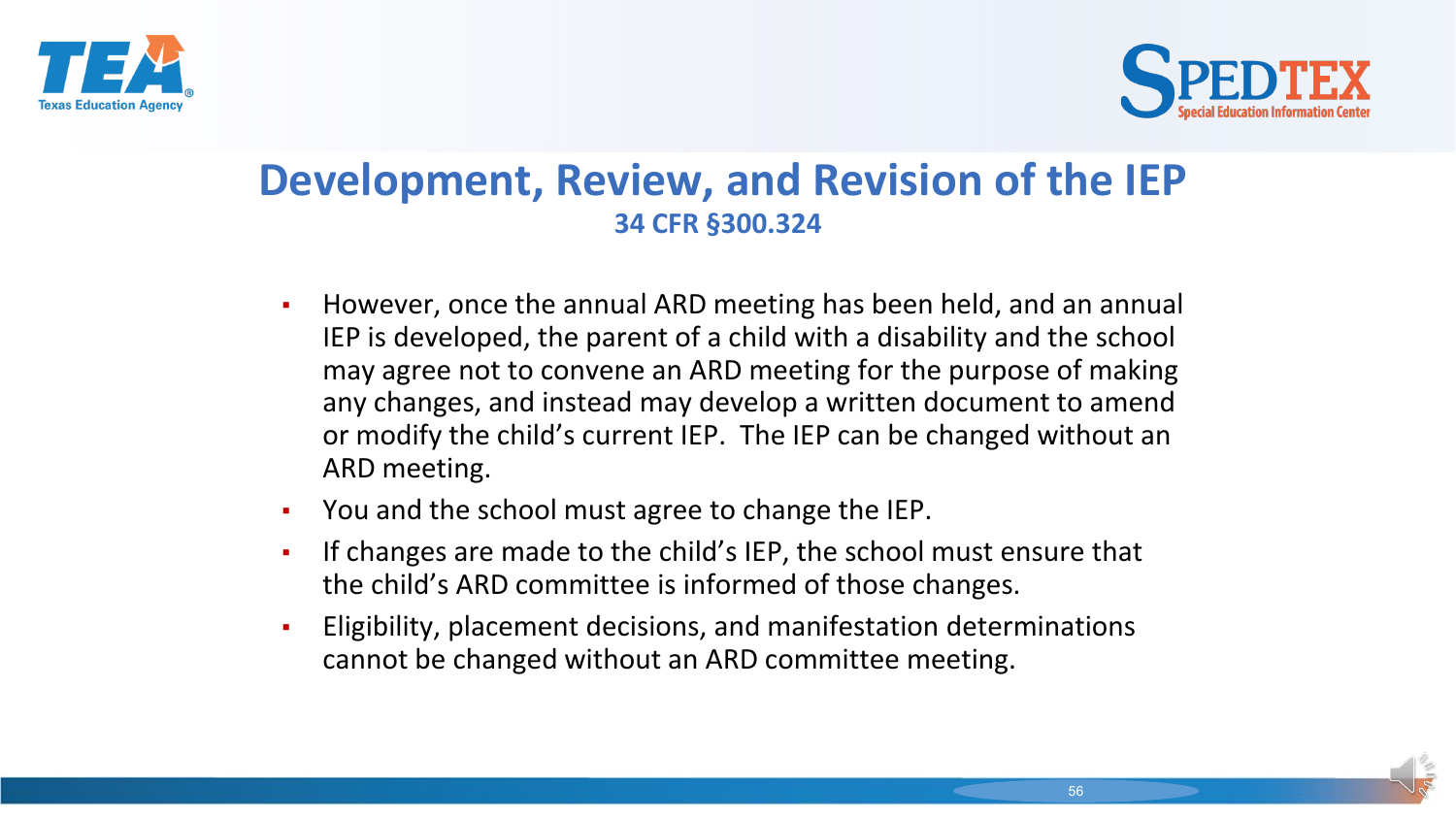



# **What is My Role in the Implementation of the IEP?**

- If you have reason to suspect the IEP is not being properly implemented, express your concerns to the child's teacher(s) and to the campus principal. If you continue to have concerns, contact the school district's special education director.
- School district personnel have the responsibility of implementing the IEP.
- Review the *Notice of Procedural Safeguards* to learn about and know your rights.
	- **EXE** Surrogate parents have the same rights as parents.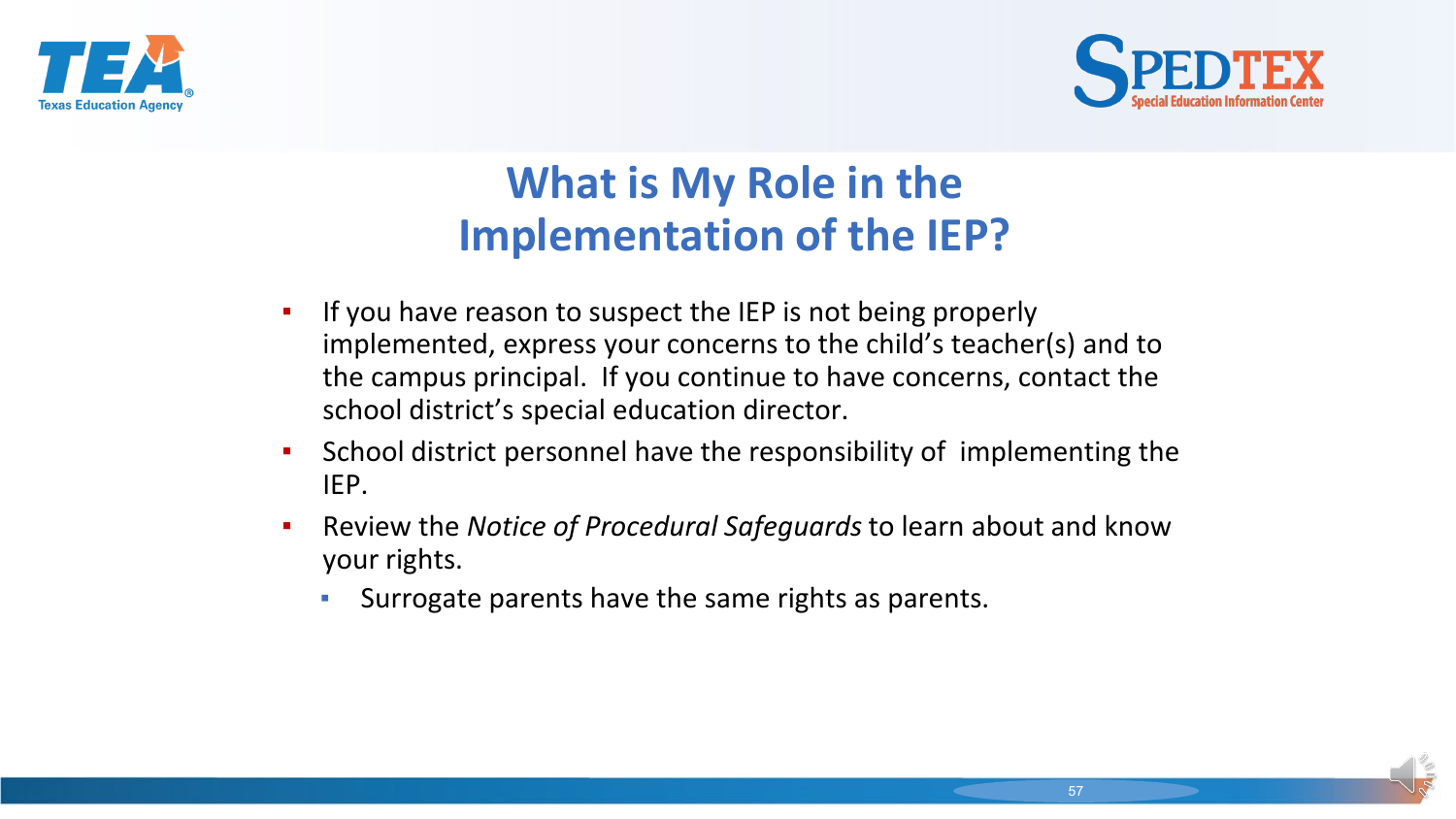



# **At the Conclusion of an ARD Committee Meeting**

- You will be asked if you agree or disagree with the recommendations and IEP.
- If you disagree, share the item(s) in which you disagree and the reason why.
- **EXTED IF CONSET IS 19 IS STARK IS STARK IS SET IS SET IS EXE** ISLEMING ISLEMINGTRY IF A 10-day recess you will be offered.
- Be sure you understand what will happen next through dispute resolution processes.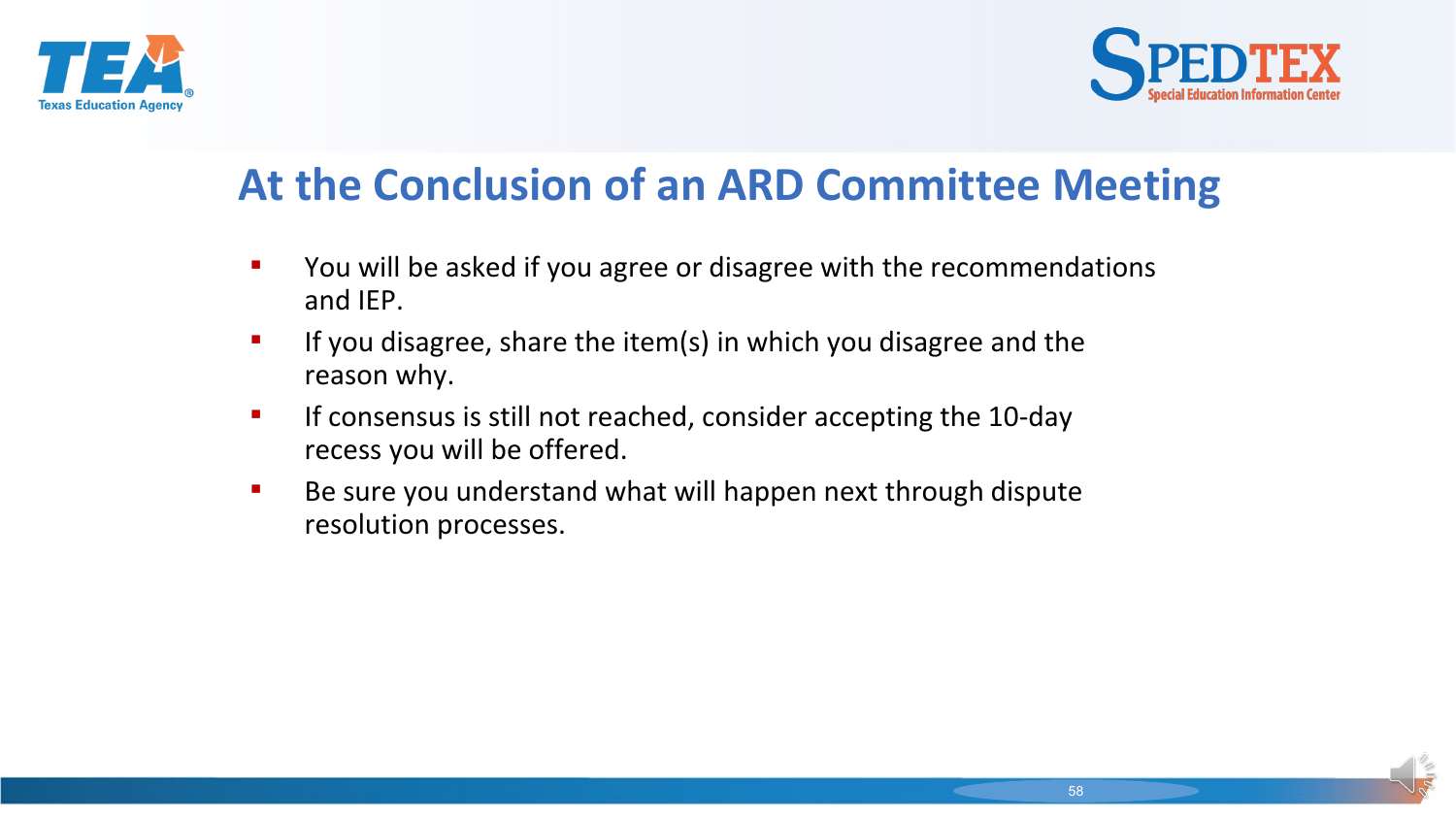



# **Special Factors**

The ARD committee may need to address the following special factors for some students.

- **•** Assistive Technology
- Autism
- Behavior
- Communication
- **•** Limited English Proficiency
- For students that are deaf/hard or hearing, opportunities for direct communications with peers and professional personnel in the student's language and communication mode
- For students with visual impairments, appropriate reading and writing media and an evaluation of the student's future needs for instruction in Braille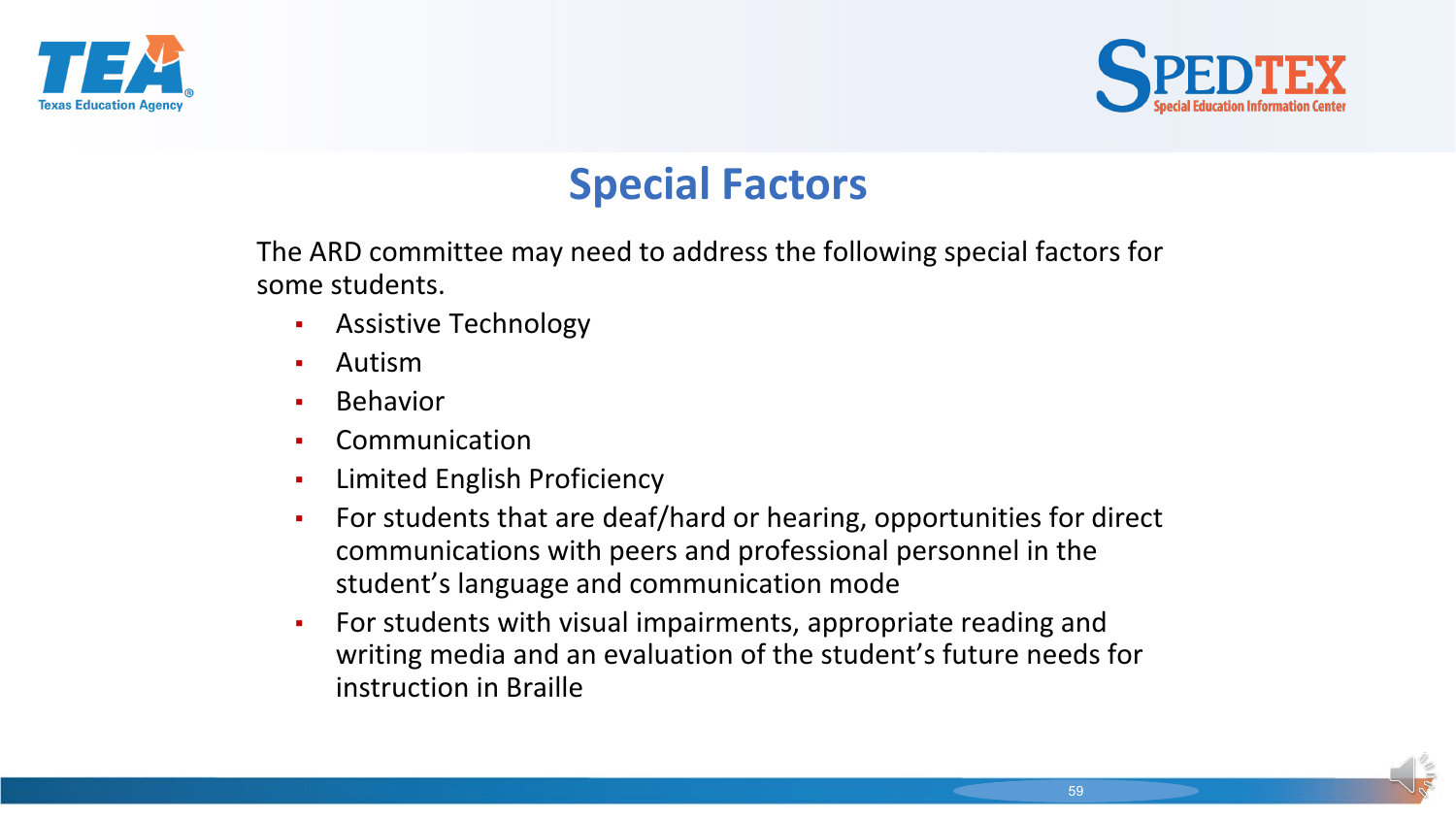



# **Can a School Take Disciplinary Actions That Can Change a Student's Placement?**

- School officials may remove your child from the placement if your child violates the code of conduct. This removal can be to an appropriate interim alternative educational setting, another setting, or suspension.
- The authority of school officials to order such a removal is limited to no more than ten consecutive school days, except for *special circumstances/situations.* In ordering the removal of your child with a disability, school officials must apply the same standards and follow the same procedures that apply to the general education student.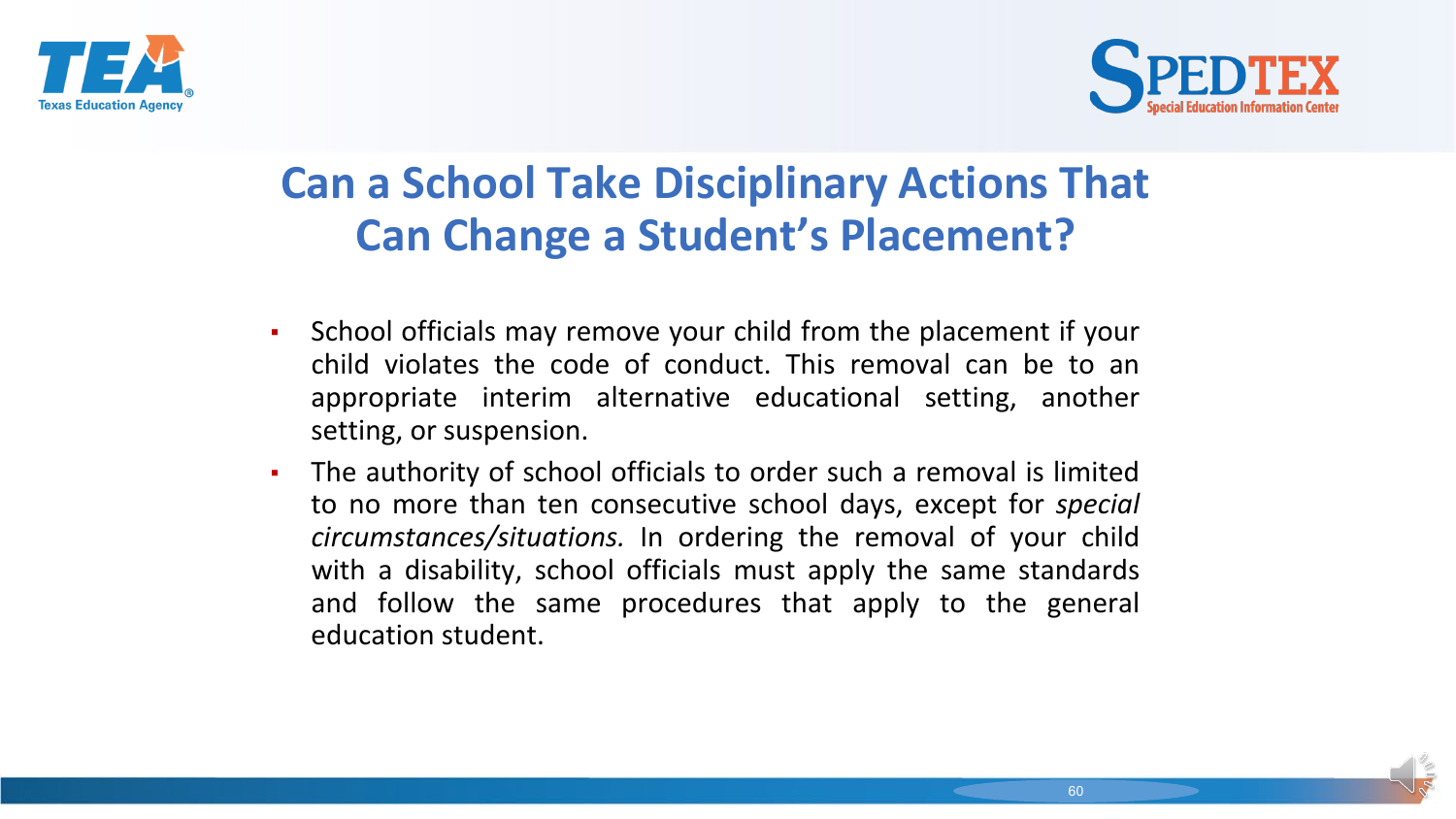



# **Can a School Take Disciplinary Actions That Can Change a Student's Placement?**

A school is permitted to remove a student with a disability to an alternative educational setting for not more than 45 calendar days without regard to whether the behavior is determined to be caused by the student's disability, in cases where a student:

- Carries or possesses a weapon at school, on school premises, or at a school function
- Knowingly possesses or uses illegal drugs, or solicits the sale of controlled substance, while at school, on the school premises, or at a school function.
- Has inflicted serious bodily injury upon another person while at school, on school premises, or at a school function.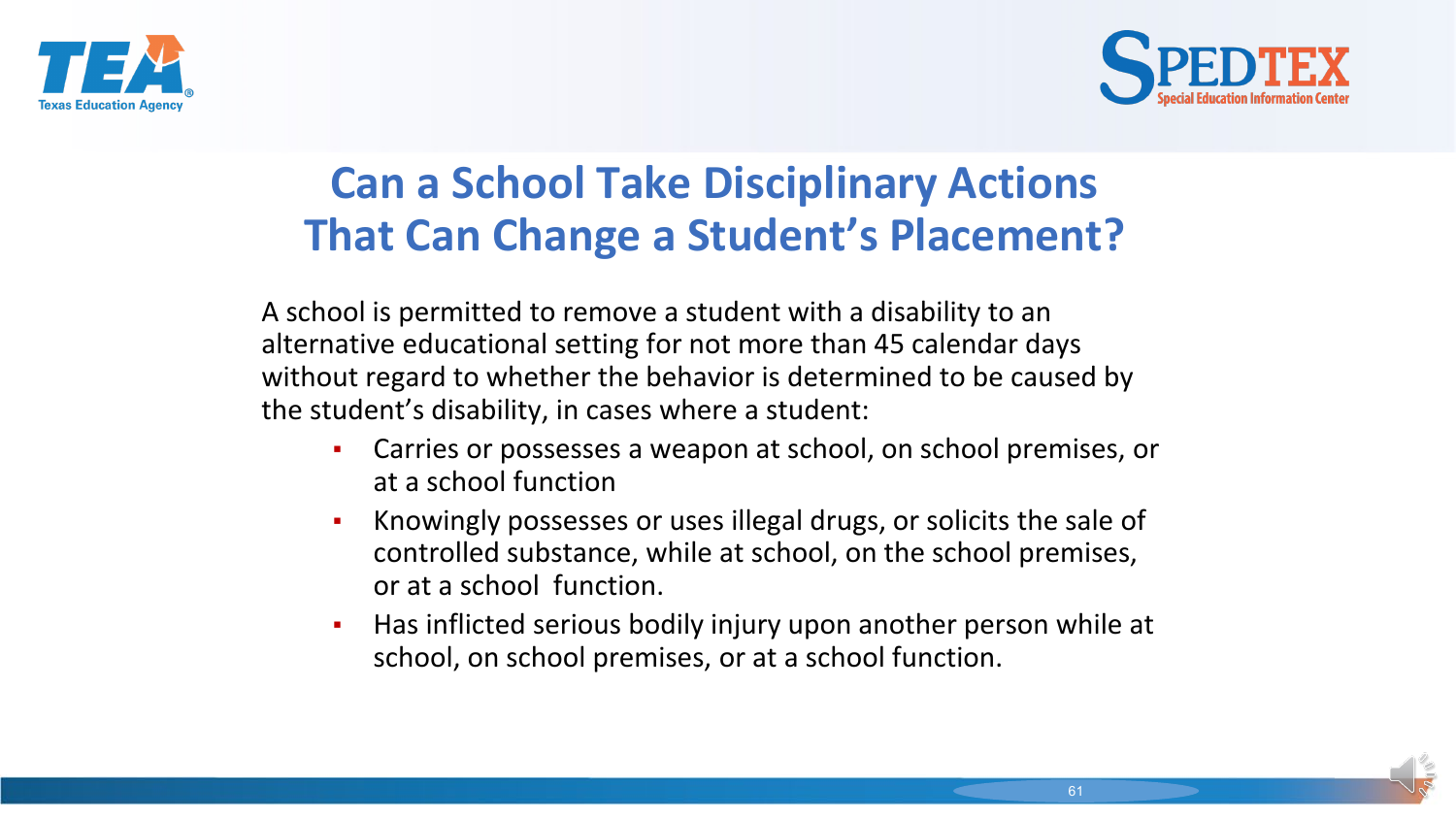



## **Can a School Take Disciplinary Actions That Can Change a Student's Placement?**

If a student violates the student code of conduct, and the school is recommending a change of placement, within 10 school days, the ARD committee must convene and determine if the student's conduct was caused by a direct and substantial relationship to the student's disability, or a direct result of the school's failure to implement the IEP. (Manifestation Determination ARD)

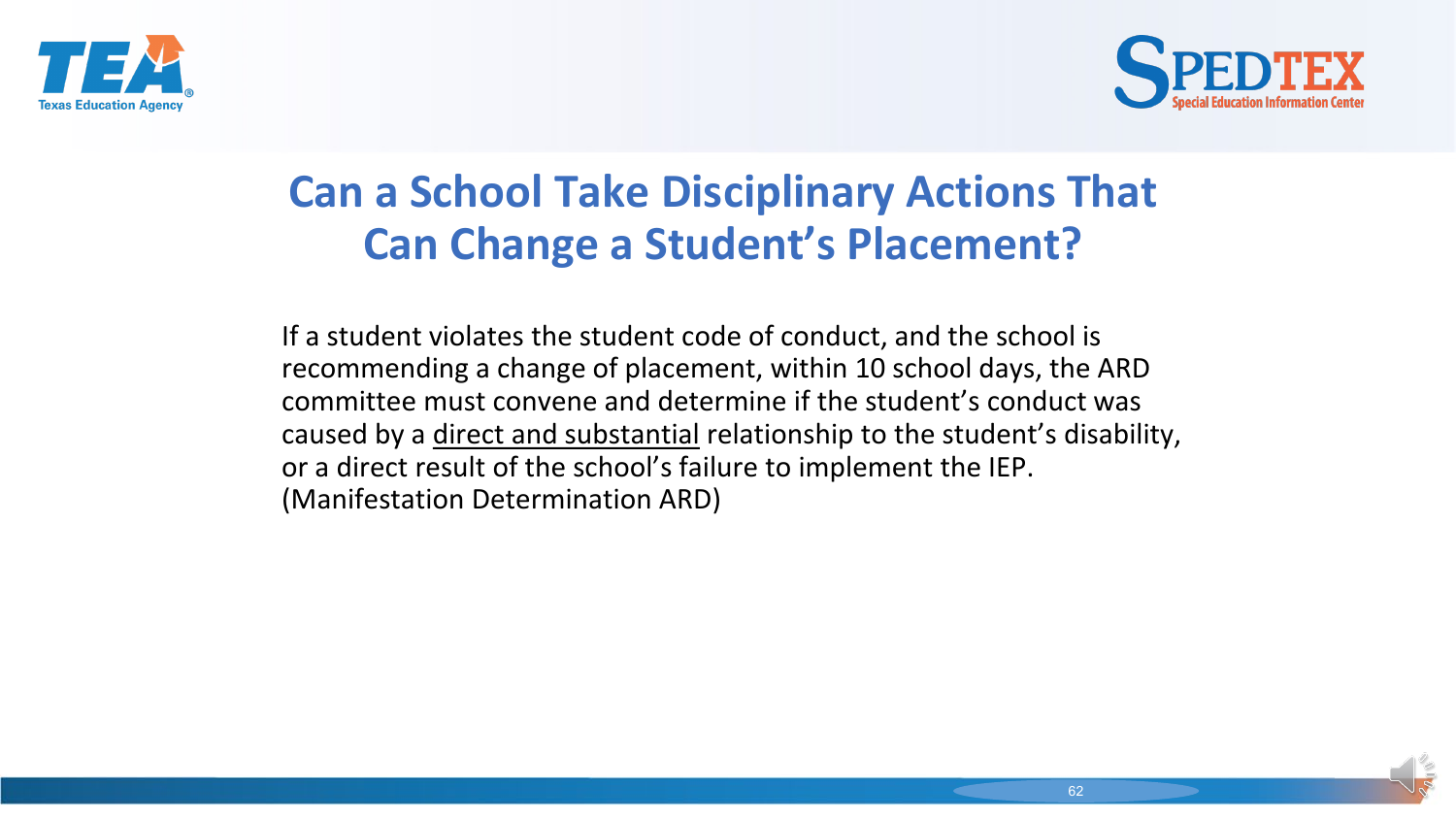



# **Extended School Year (ESY) Services**

- The need for ESY services must be documented from formal and/or informal evaluations provided by the district or the parents.
- The documentation must demonstrate that in one or more critical areas addressed in the current IEP goals and objectives, the student has exhibited, or reasonably may be expected to exhibit, severe or substantial regression that cannot be recouped within a reasonable period of time.
	- Severe or substantial regression means that the student has been, or will be, unable to maintain one or more acquired critical skills in the absence of ESY services.
- The reasonable time for recoupment of acquired critical skills must be determined on the basis of needs identified in each student's IEP but must not exceed eight weeks.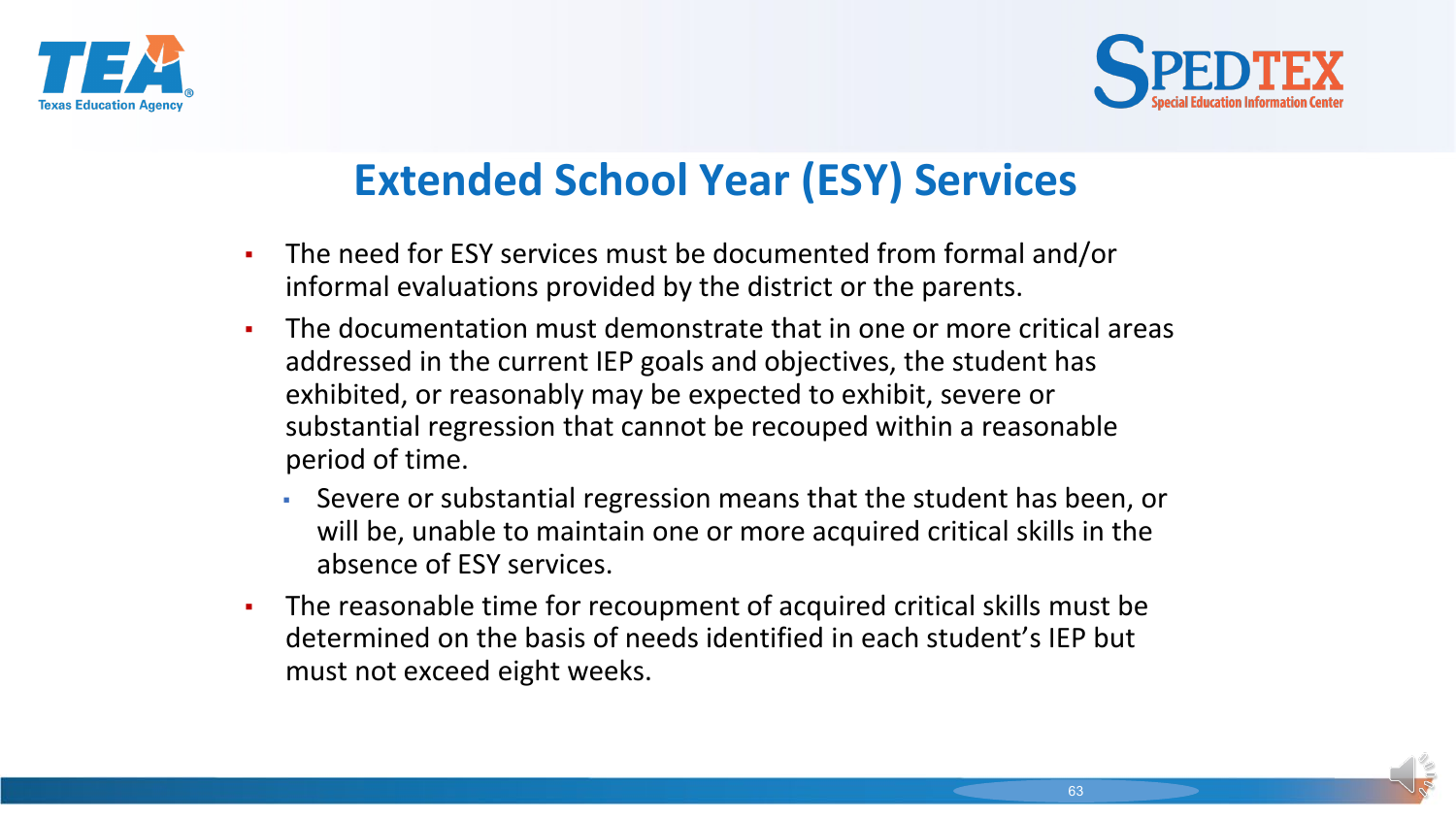



# **What Are Transition Services?**

Transition services mean a coordinated set of activities for a child with a disability that is designed to be within a results-oriented process, that is focused on improving the academic and functional achievement of the child with a disability, to facilitate the child's movement from school to post-school activities, including:

- post-secondary education;
- vocational education;
- integrated employment (including supported employment);
- continuing and adult education;
- adult services;
- independent living; or
- community participation.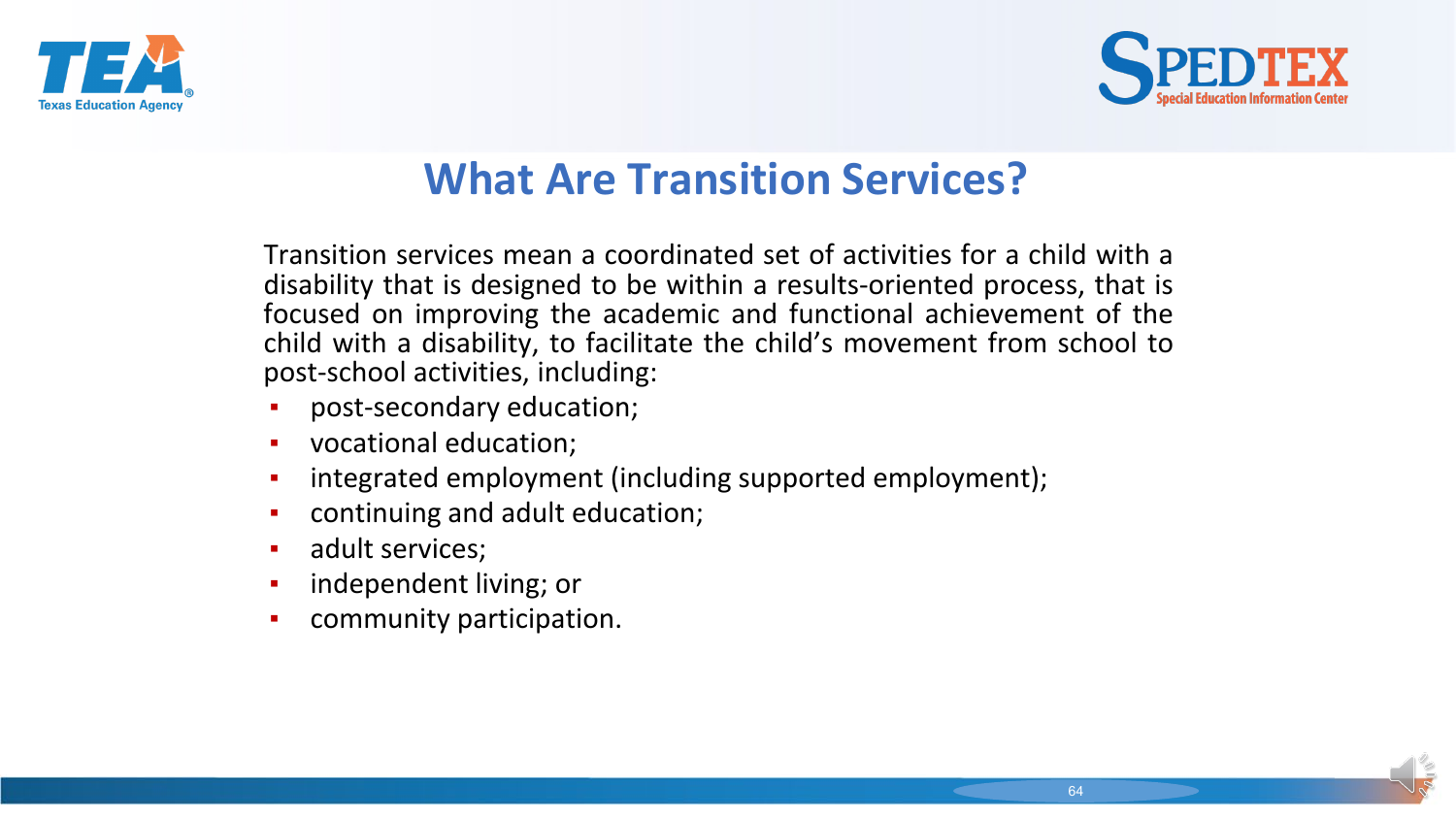



### **Transition Services**

Are based on the individual child's needs, taking into account the child's strengths, preferences and interests, and includes:

- **·** instruction;
- **·** related services;
- community experiences;
- the development of employment;
- **•** other post-school adult living objectives;
- **•** when appropriate, acquisition of daily living skills; and
- **•** when appropriate, functional vocational evaluation.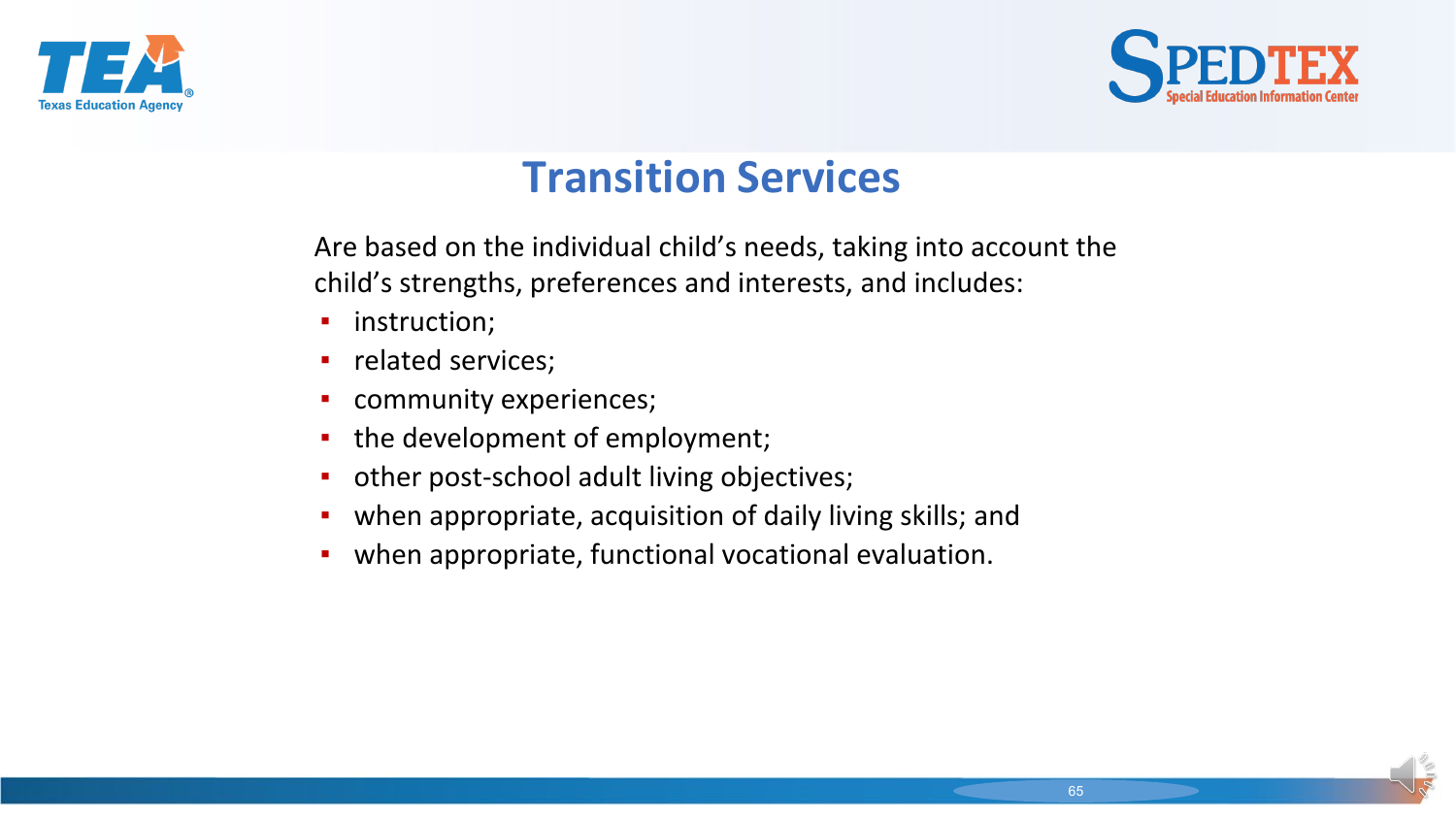



# **Transition Planning**

Appropriate state transition planning under the procedure adopted under TEC Section 29.011 must begin for a student not later than when the student reaches **14 years of age.**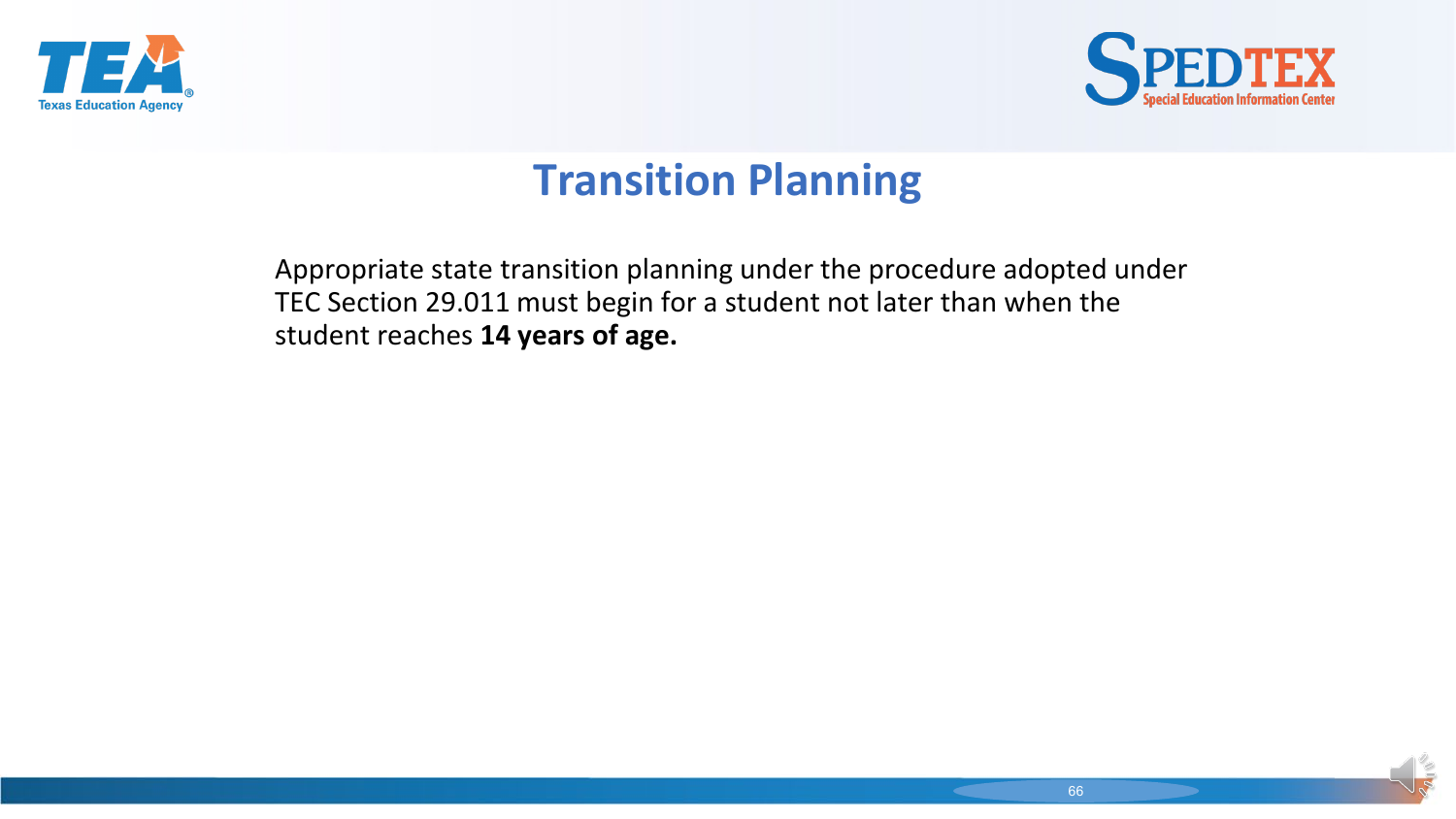



## **Transition Planning**

The procedures must specify the manner in which a student's ARD committee must consider, and if appropriate, address the following issues in the student's IEP:

- appropriate student involvement in the student's transition to life outside the public school system;
- if the student is younger than 18 years of age, appropriate parental involvement in the student's transition;
- **•** if the student is at least 18 years of age, appropriate parental involvement in the student's transition, if the parent is invited to participate by the student or the school district in which the student is enrolled;
- any postsecondary education options;
- a functional vocational evaluation;
- employment goals and objectives;
- if the student is at least 18 years of age, the availability of age-appropriate instructional environments;
- **•** independent living goals and objectives; and
- appropriate circumstances for referring a student or the student's parents to a governmental agency for services.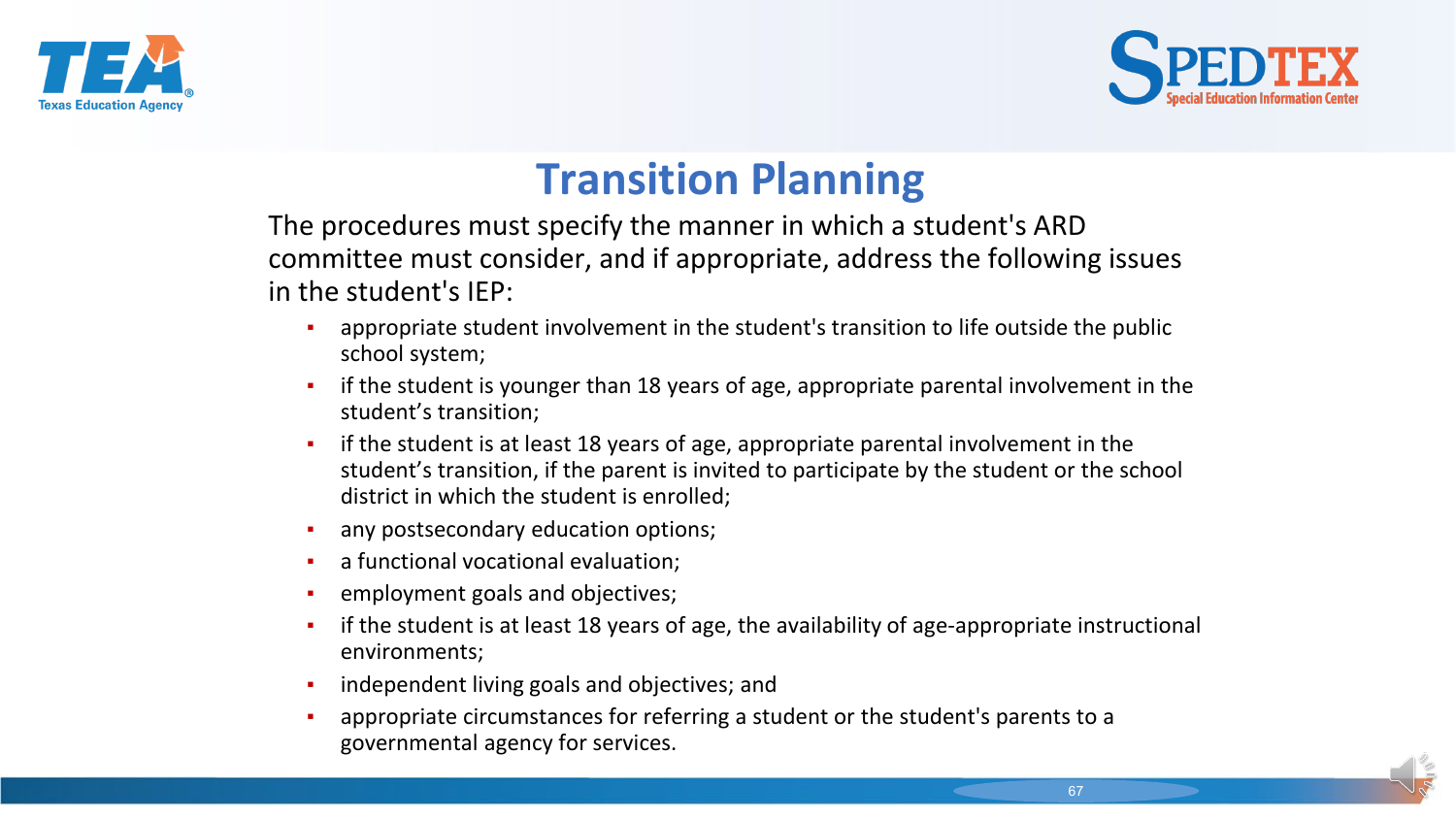



### **Transition Services**

Beginning not later than the first IEP to be in effect when the child is 16, or younger if determined appropriate by the ARD committee, and updated annually thereafter, the IEP must include:

- Appropriate measurable post-secondary goals based upon age-appropriate transition assessment related to training, education, employment, and independent living skills, where appropriate; and
- **•** Transition services needed to assist the child in reaching those goals, including courses of study.

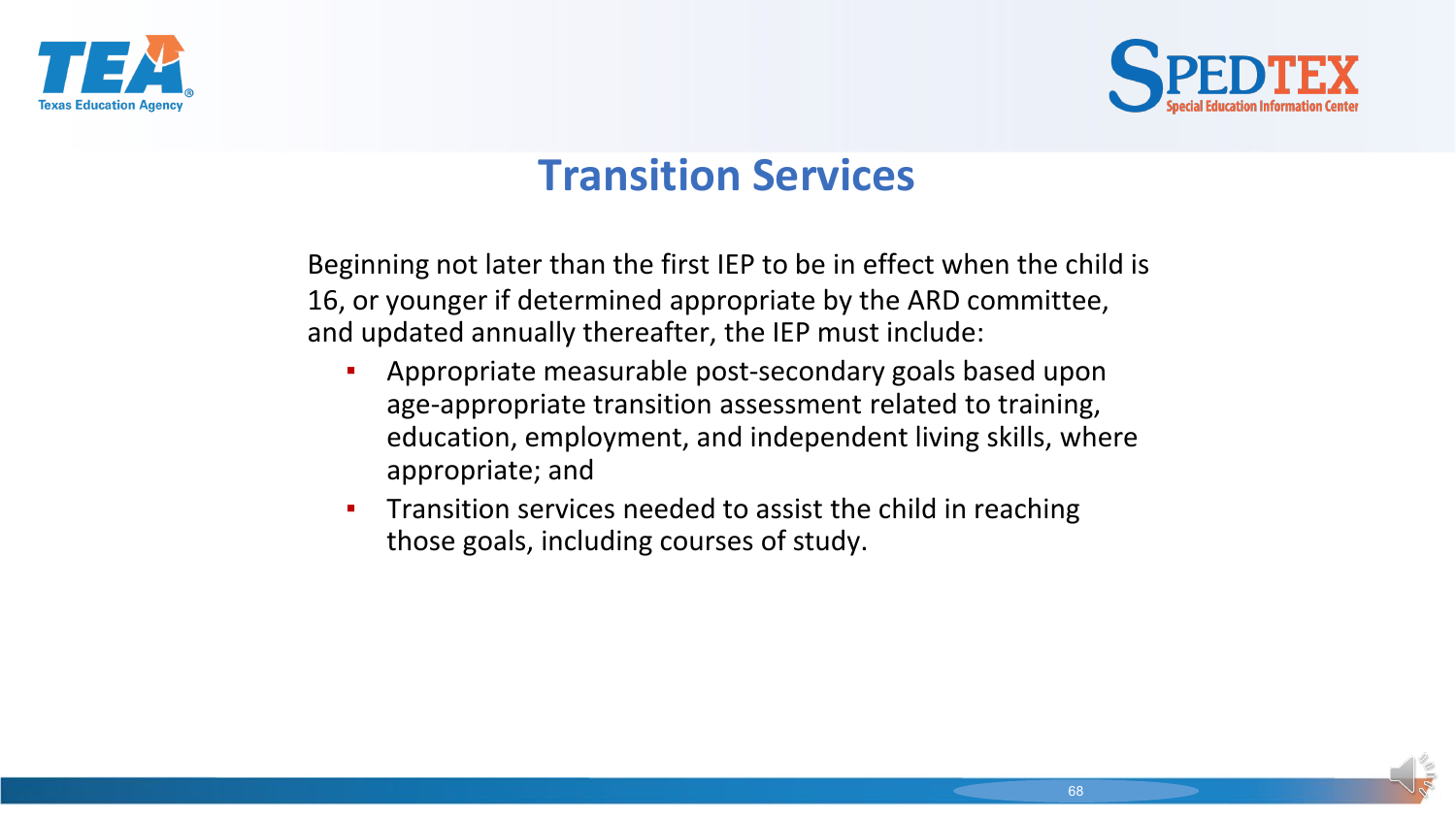



# **What Is My Role In Developing and Reviewing Transition Services?**

- Help the student plan for life as an adult.
- **EXECUTE:** Encourage the student to actively participate.
- Help the student understand the importance of planning for life after high school.
- **E** Ask questions.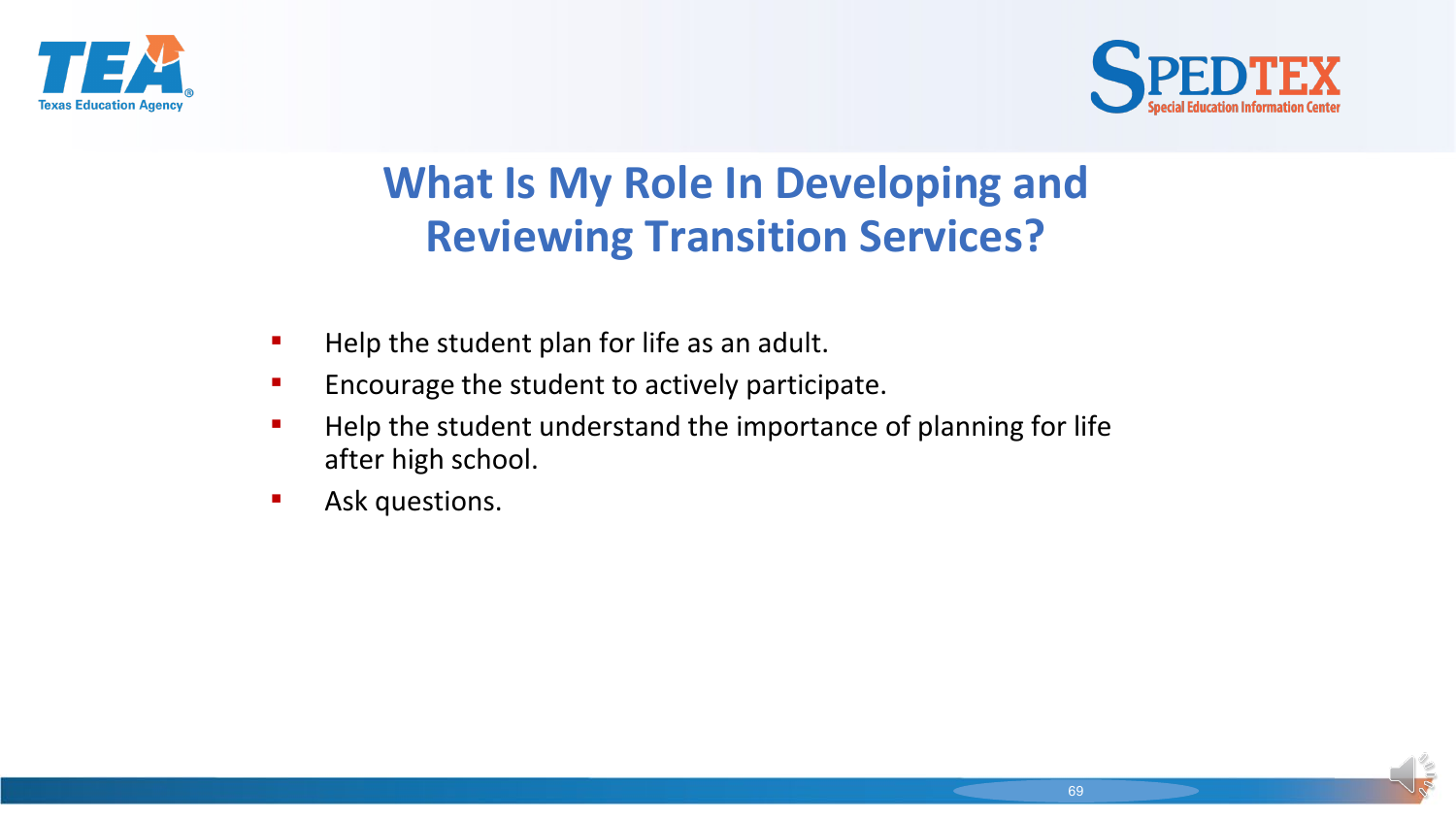



### **Transition Services Redefined**

- For students younger than 18 years of age, "appropriate parental involvement" has been redefined as involvement by the student's parents and other persons invited to participate by the student's parents or the school district.
- If the student is at least 18 years of age, "appropriate parental involvement" has been redefined as the student's parents and other persons, if the parent or other person:
	- Is invited to participate by the student or school district; and
	- Has the student's consent to participate pursuant to a supported decision-<br>making agreement.
- The student's ARD committee must also address the use and availability of appropriate:
	- Supplementary aids, services, curricula, and other opportunities to assist the student in developing decision-making skills; and
	- Supports and services to foster the student's independence and self-<br>determination, including a supported decision-making agreement.
- The transition and employment guide must contain information regarding guardianship and alternatives to guardianship, including a supported decision- making agreement.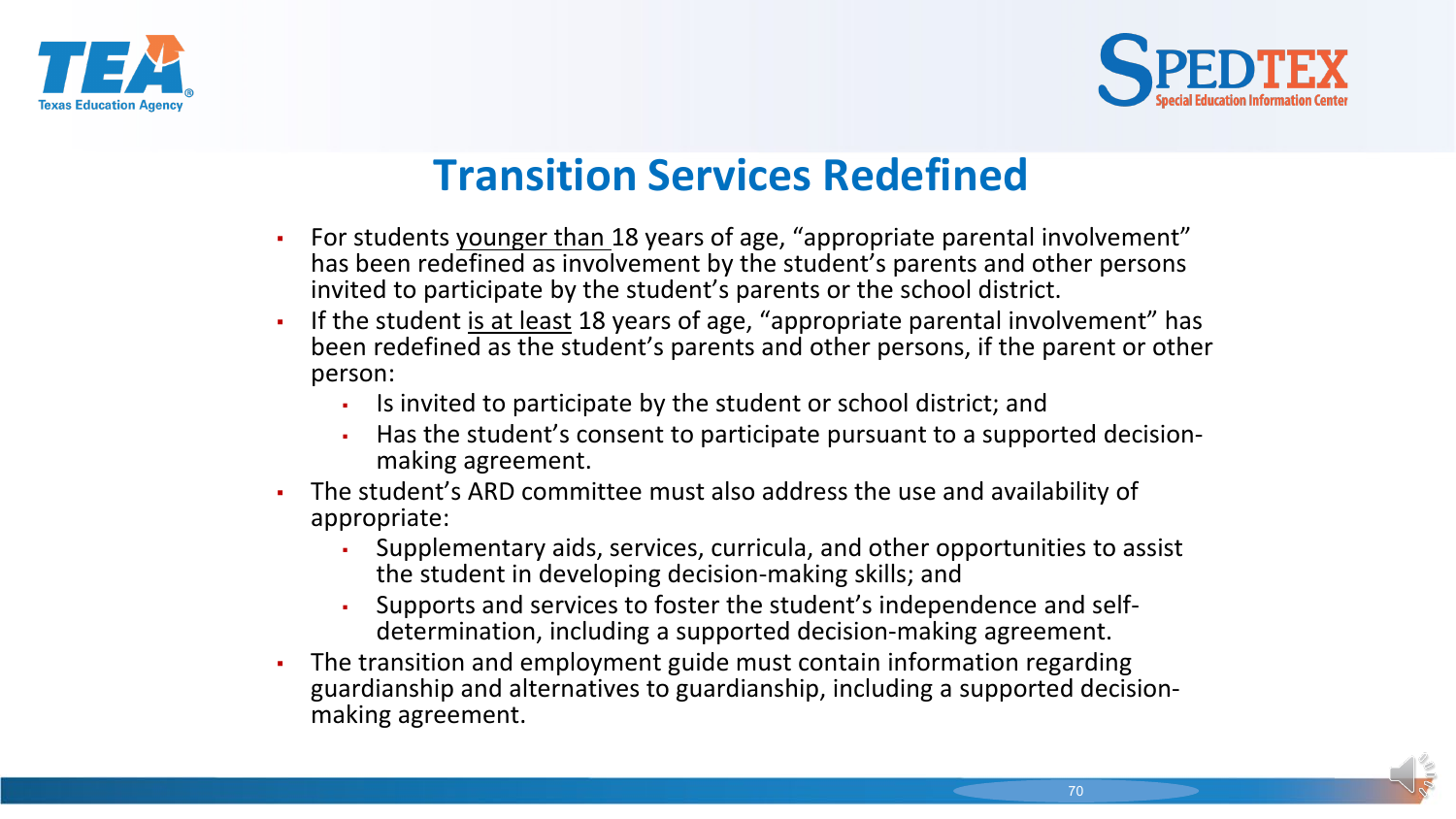



### **Transition Services**

- **•** Not later than one year before the  $18<sup>th</sup>$  birthday of a student with a disability, the school district shall:
	- Provide to the student and the student's parents written notice regarding the transfer of rights under this section;
	- Provide to the student and the student's parents information and resources regarding guardianship, alternatives to guardianship, including a supported decision-making agreement, and other supports and services that may enable the student to live independently; and
	- Ensure that the student's IEP includes a statement that the district provided the notice, information, and resources required.
- The student may enter into a supported decision-making agreement after the transfer of rights.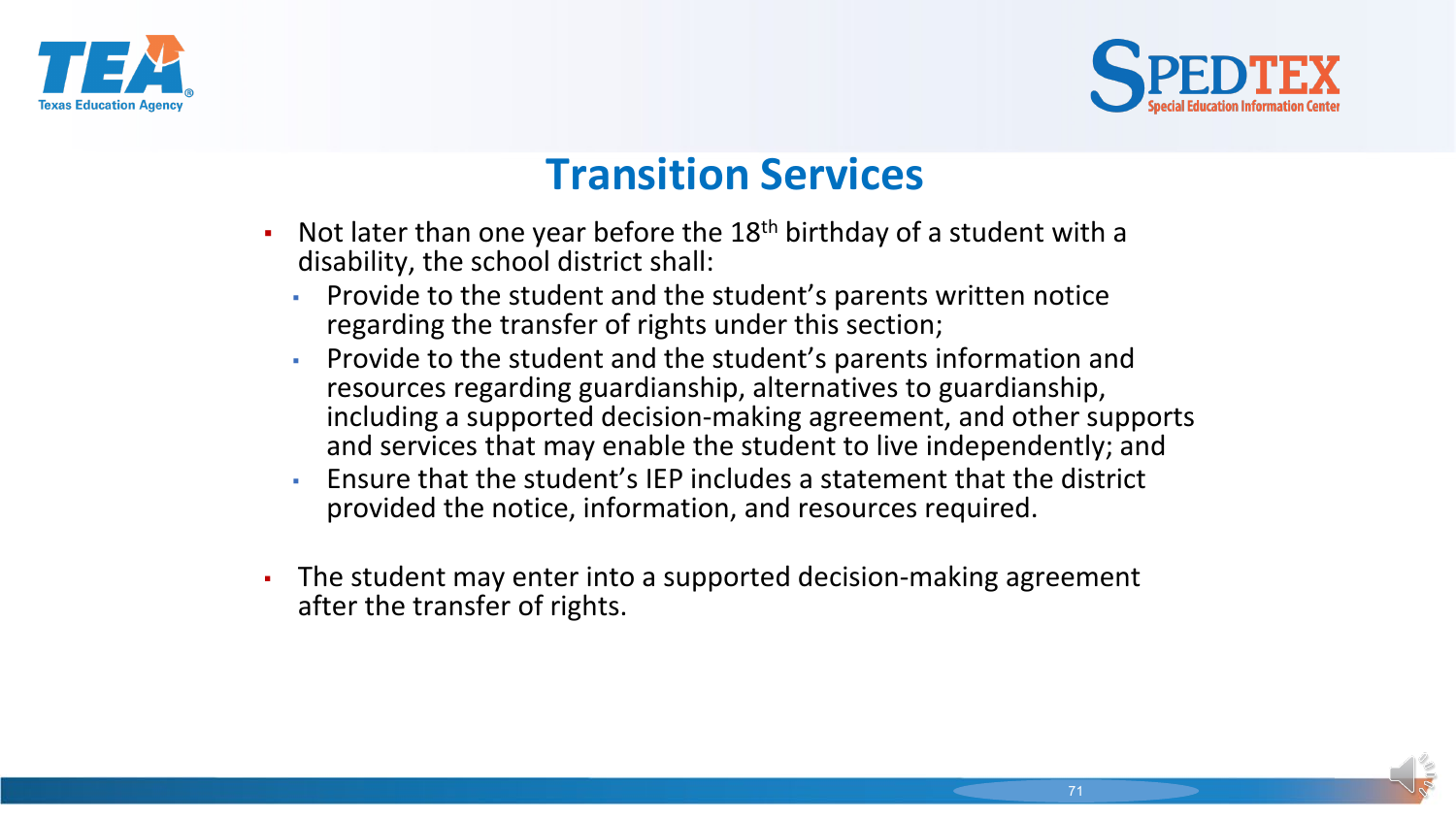



# **Graduation for Students Receiving Special Education Services**

In Texas, students receiving special education services may graduate and be awarded a regular high school diploma under the Foundation High School Program.

Students receiving special education services may also earn an endorsement.

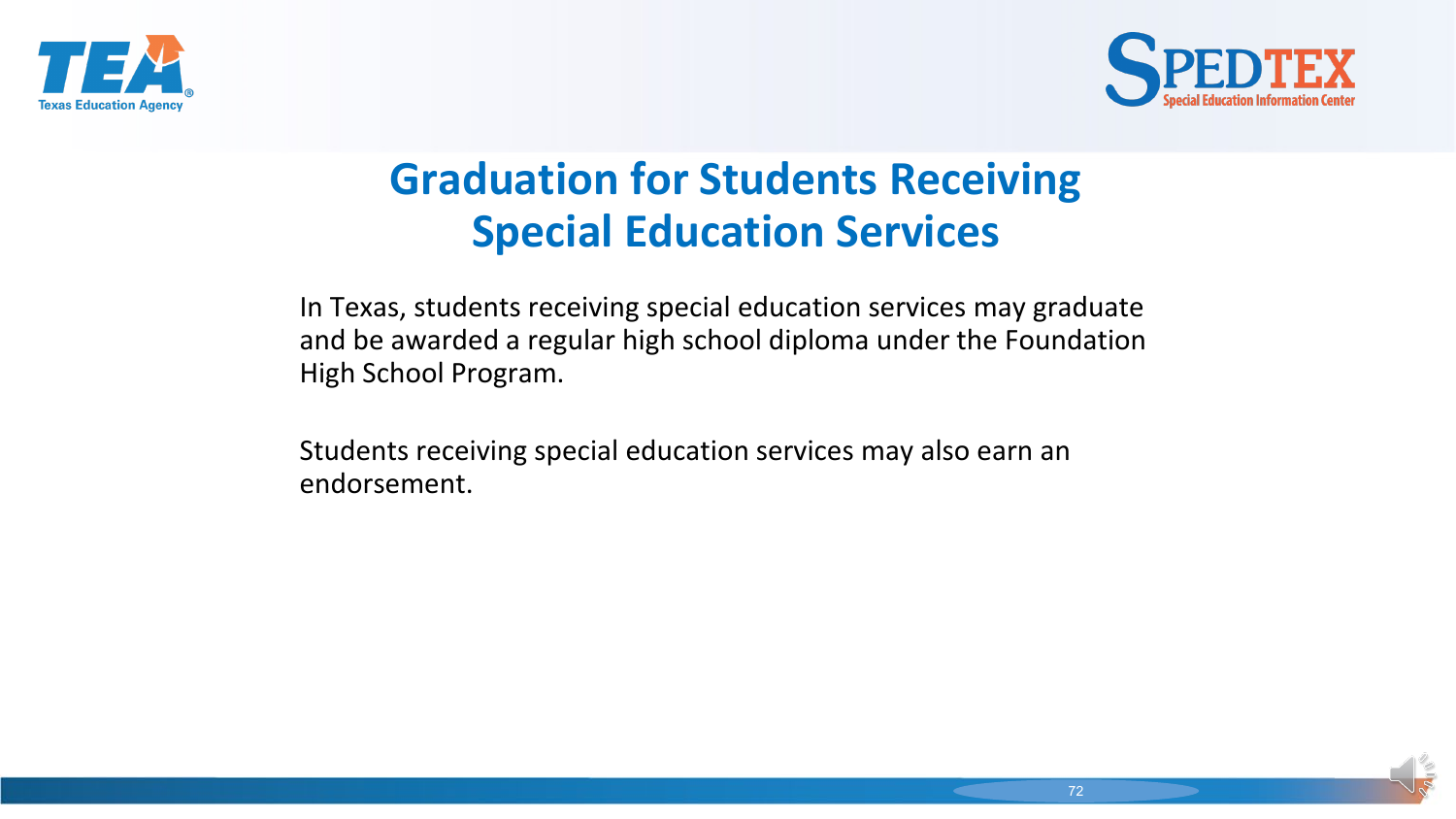



#### **Foundation High School Program 19 TAC §89.1070(b)(1)**

A student entering Grade 9 in the 2014-2015 school year and thereafter who receives special education services may graduate and be awarded a regular high school diploma if the child meets the following criteria:

- **EXED** demonstrated mastery of required state standards;
- satisfactorily completed credit requirements for graduation under the Foundation High School Program; and
- performed satisfactorily on the required state assessment, unless the student's ARD committee has determined that satisfactory performance on the required state assessments is not necessary for graduation.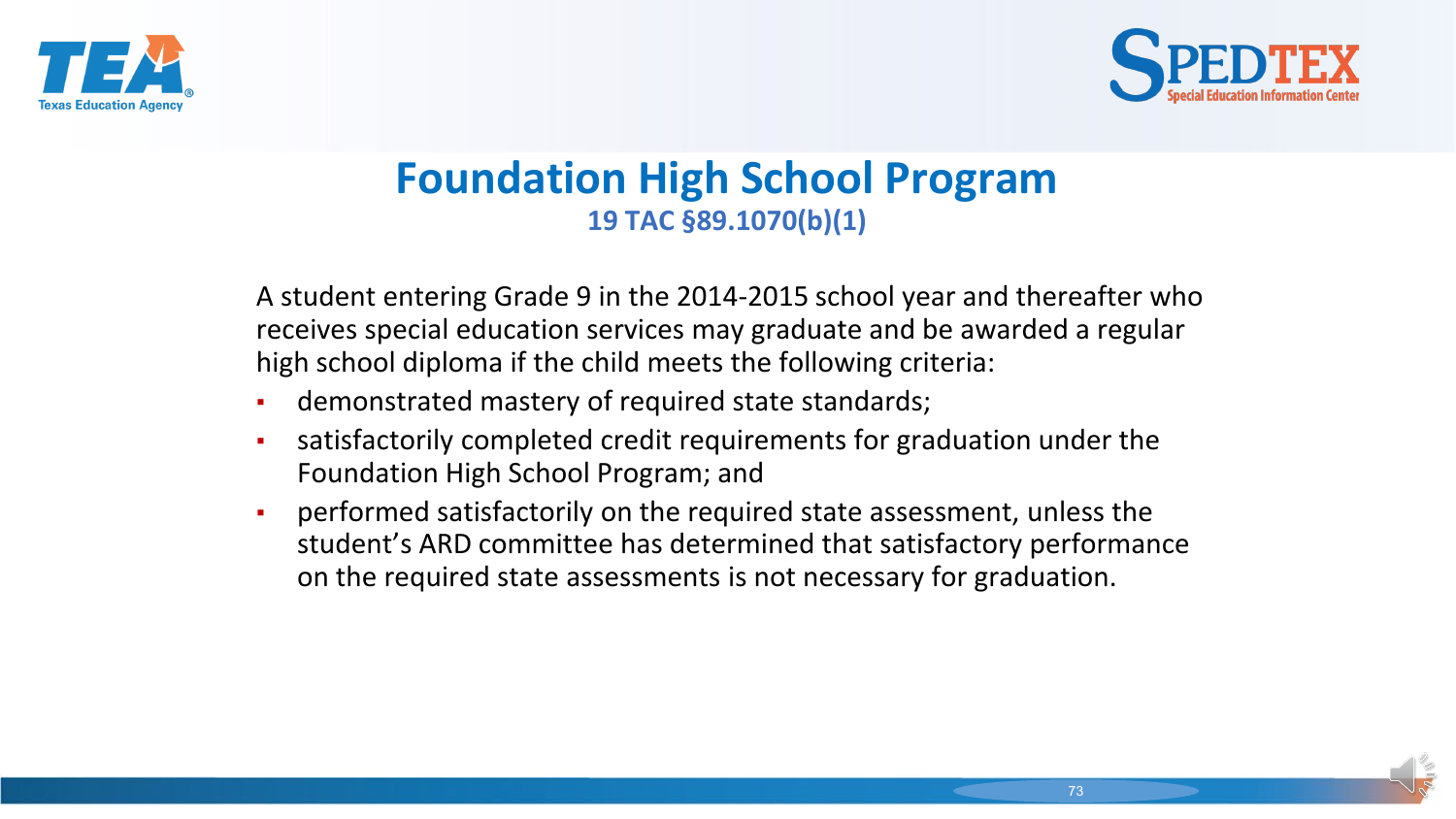



#### **Foundation High School Program 19 TAC §89.1070(b)(2)**

A student entering Grade 9 in the 2014-2015 school year and thereafter who receives special education services may also graduate and be awarded a regular high school diploma if the child meets the following criteria:

- demonstrated mastery of required state standards;
- **•** satisfactorily completed credit requirements for graduation under the Foundation High School Program through courses, one or more of which contained modified curriculum;
- performed satisfactorily on the required state assessment, unless the student's ARD committee has determined that satisfactory performance on the required state assessments is not necessary for graduation; and
- successfully completed the IEP and meets one of the following conditions:
	- has obtained full-time employment and mastered sufficient self-help skills to enable maintenance of employment without direct and ongoing educational support;
	- has demonstrated mastery of specific employability skills and self-help skills that do not require direct ongoing educational support;
	- has access to services that are not within the legal responsibility of public education or educational options for which the student has been prepared by the academic program; or
	- no longer meets age eligibility requirements.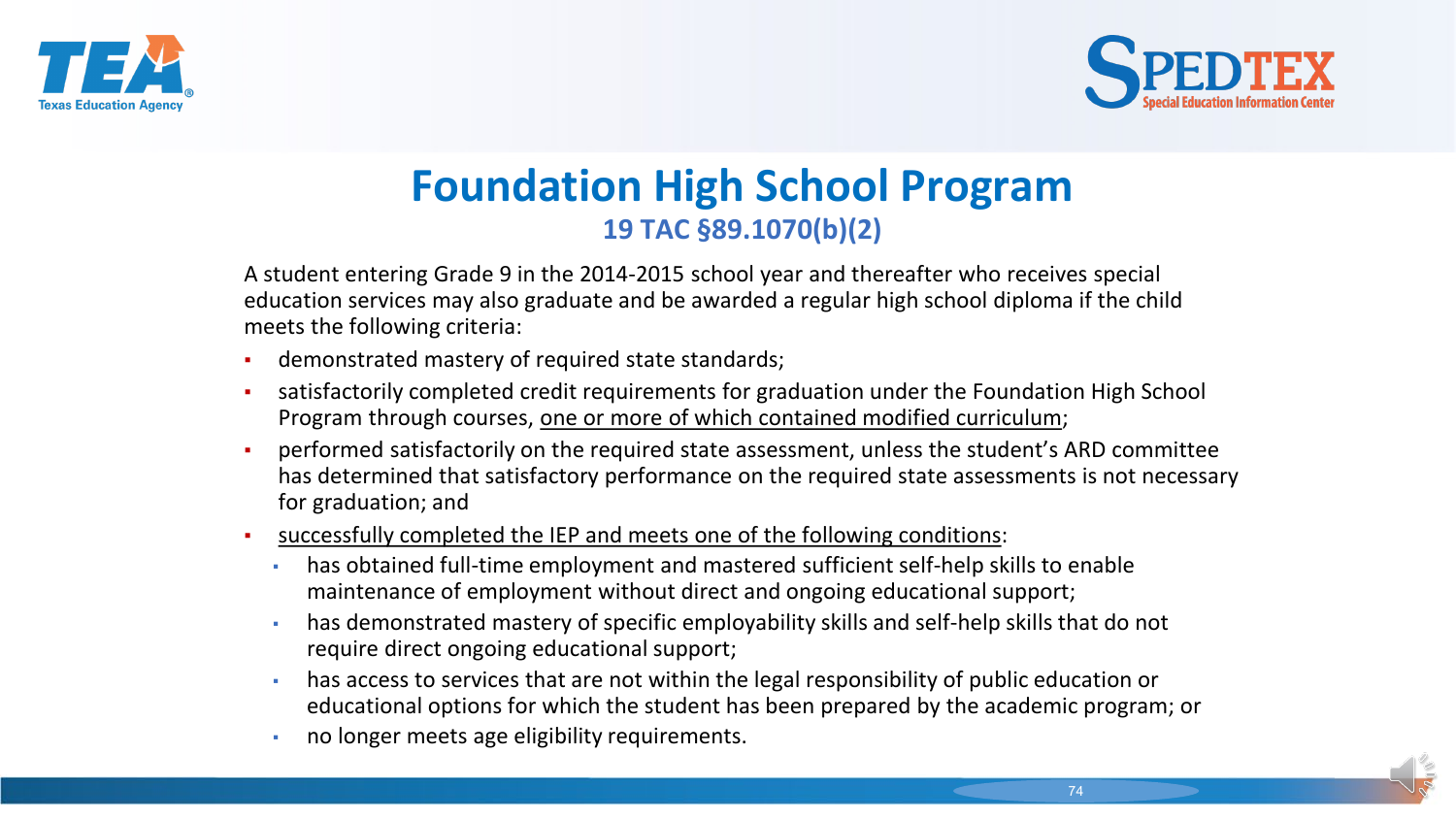



#### **Endorsements**

[House Bill 165,](https://legiscan.com/TX/text/HB165/id/2023916) as voted by the 86th Legislature in June 2019, incorporates these changes for endorsements, as listed in TEC 28.025 Section 1, subsection c-7 and c-8…. **Beginning in the 2019-2020 school year:**

- A student "may earn an endorsement on the student's transcript…. with modification of the curriculum, provided that the curriculum, as modified, is sufficiently rigorous as determined by the student's [ARD] committee."
- The ARD committee *"shall determine whether the student is required to achieve satisfactory performance on an end-of-course assessment instrument to earn an endorsement on the student's transcript."*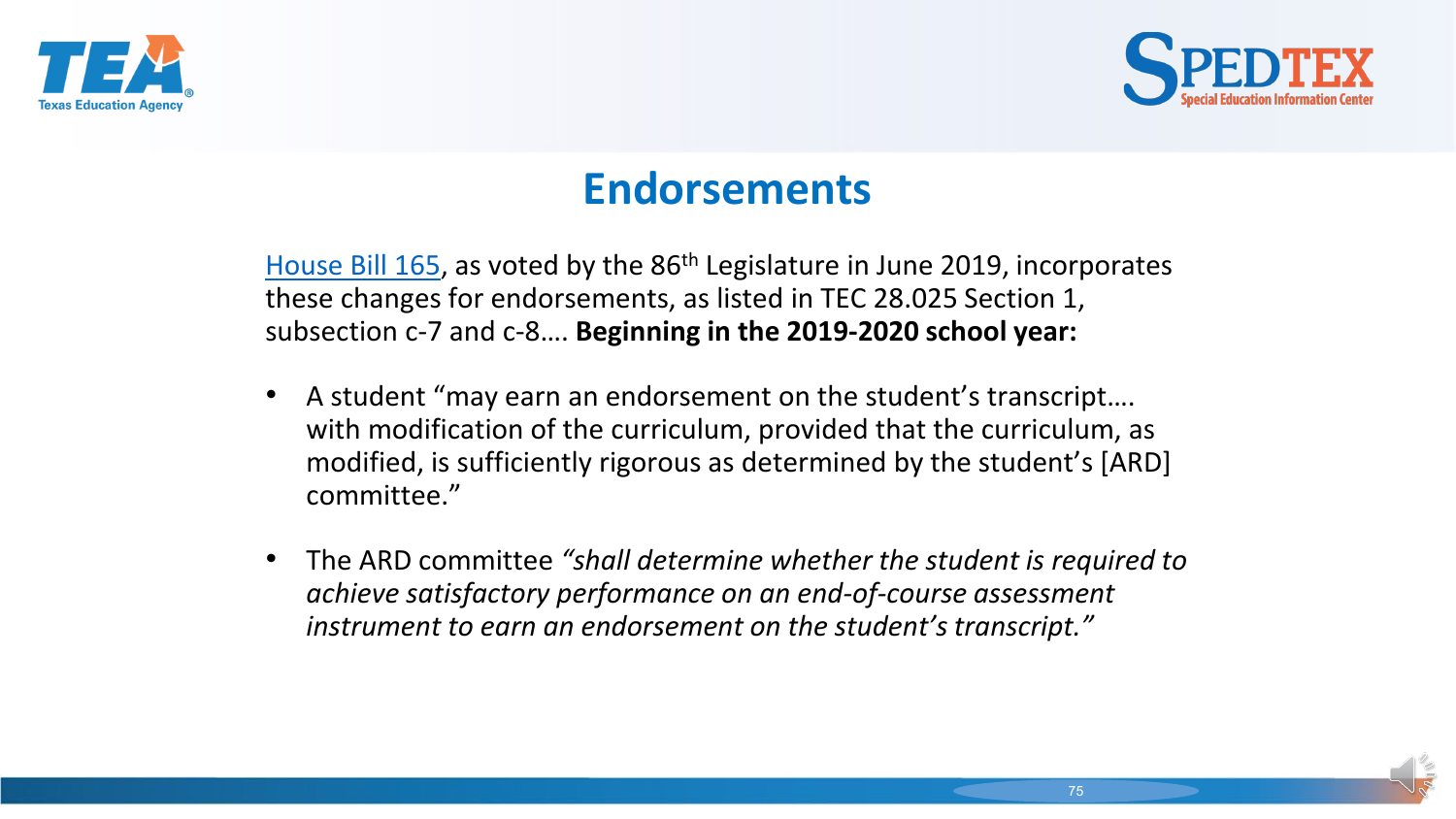



#### **Summary of Performance 19 TAC §89.1070(h)**

A student graduating under this section must be provided with a summary of academic achievement and functional performance. This summary must consider, as appropriate, the views of the parent and the student and written recommendations from adult services agencies on how to assist the student in meeting postsecondary goals. An evaluation must be included as part of the summary for a student graduating under subsections (b)(2)(A), (B), or (C) of this section.

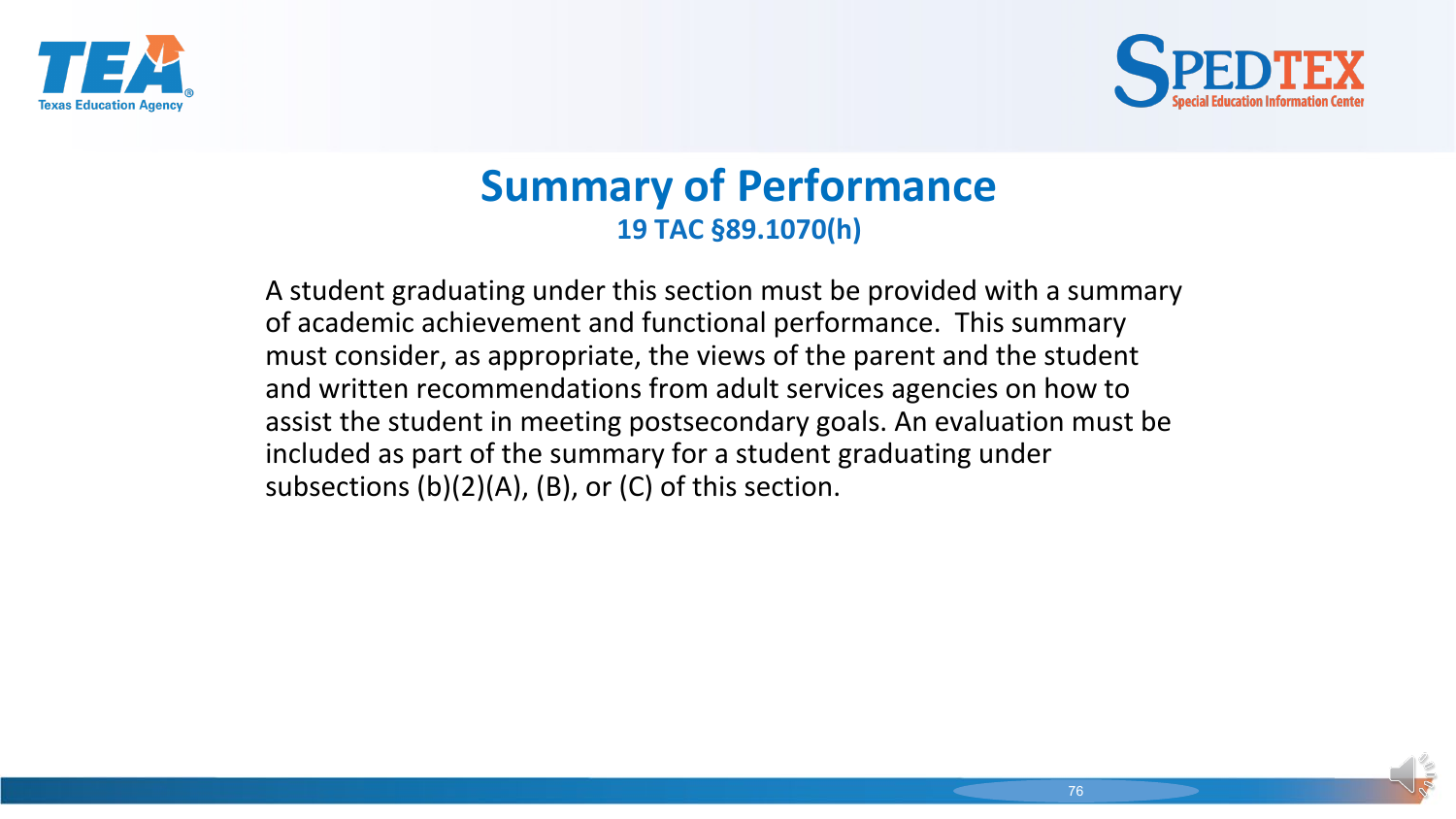



### **Age Eligibility Requirements**

A child who receives a diploma and has completed one or more courses with modified curriculum or content may return to school as long as the child meets the age eligibility requirements and has educational need.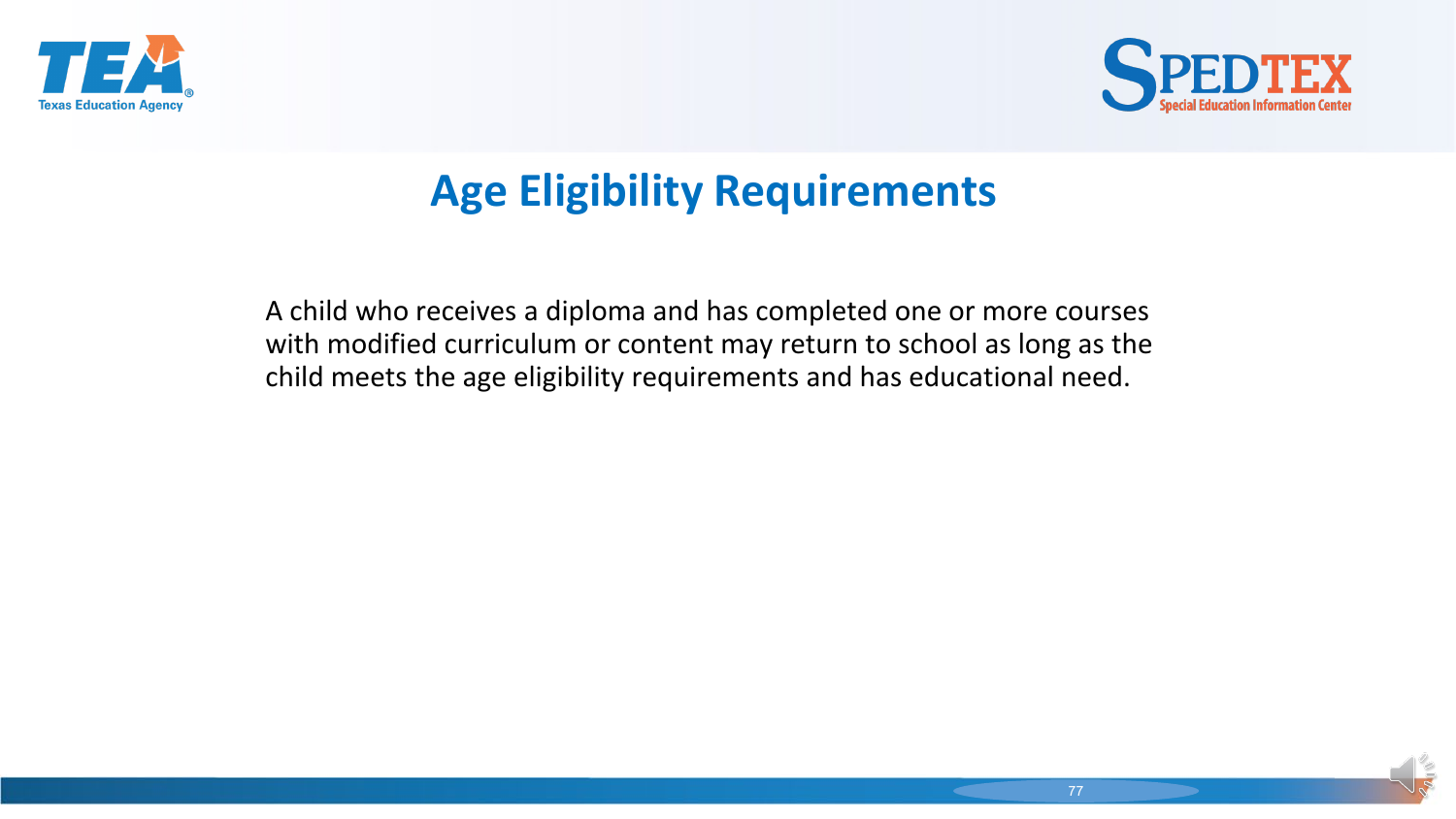



## **Graduation Ceremony Participation for Non-Graduates**

The state of Texas allows high school students receiving special education services to participate in graduation ceremonies if they have been in high school for four years and not completed graduation requirements.

- Parents will be notified if their child is eligible to participate in the ceremony. The parents may decide to allow or not allow their child to participate.
- The students will receive a certificate of attendance and not a diploma. The students will receive a diploma once they have met the district and IEP requirements.
- The students will continue with their education.
- The student can only participate in one graduation ceremony.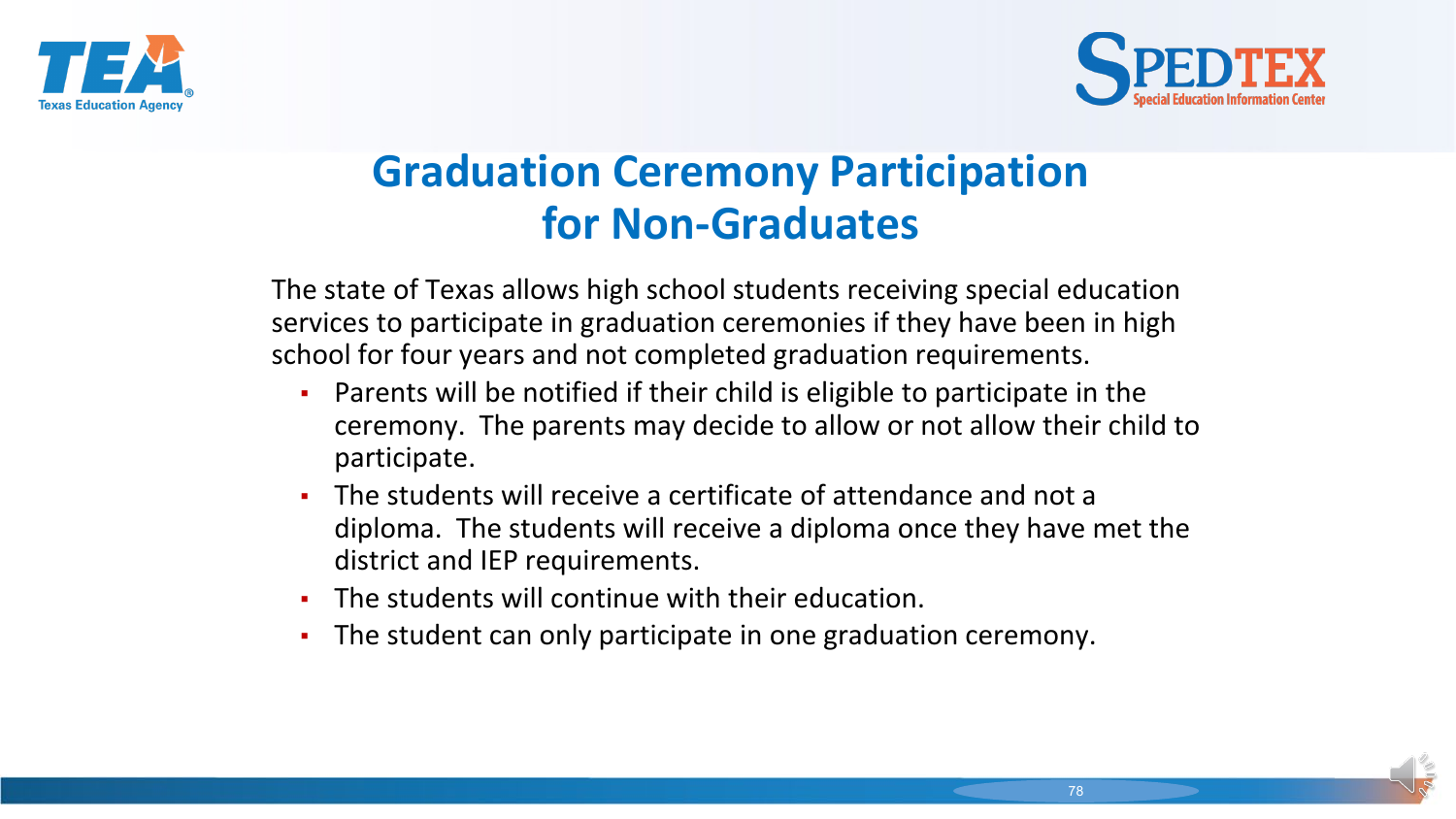



# **What is the Transfer of Rights?**

- Beginning not later than one year before a student reaches the age of majority under the state law, age 18, the IEP must include a statement that the child has been informed of the student's rights, and if any that will transfer to him or her on reaching the age of majority.
- The student's IEP must include a statement that the student has been informed, unless the student's parent or other individual has been granted guardianship of the student under the Probate Code.
- All rights granted to the parent under IDEA, other than the right to receive any notice required under IDEA, will transfer to the student upon reaching age 18.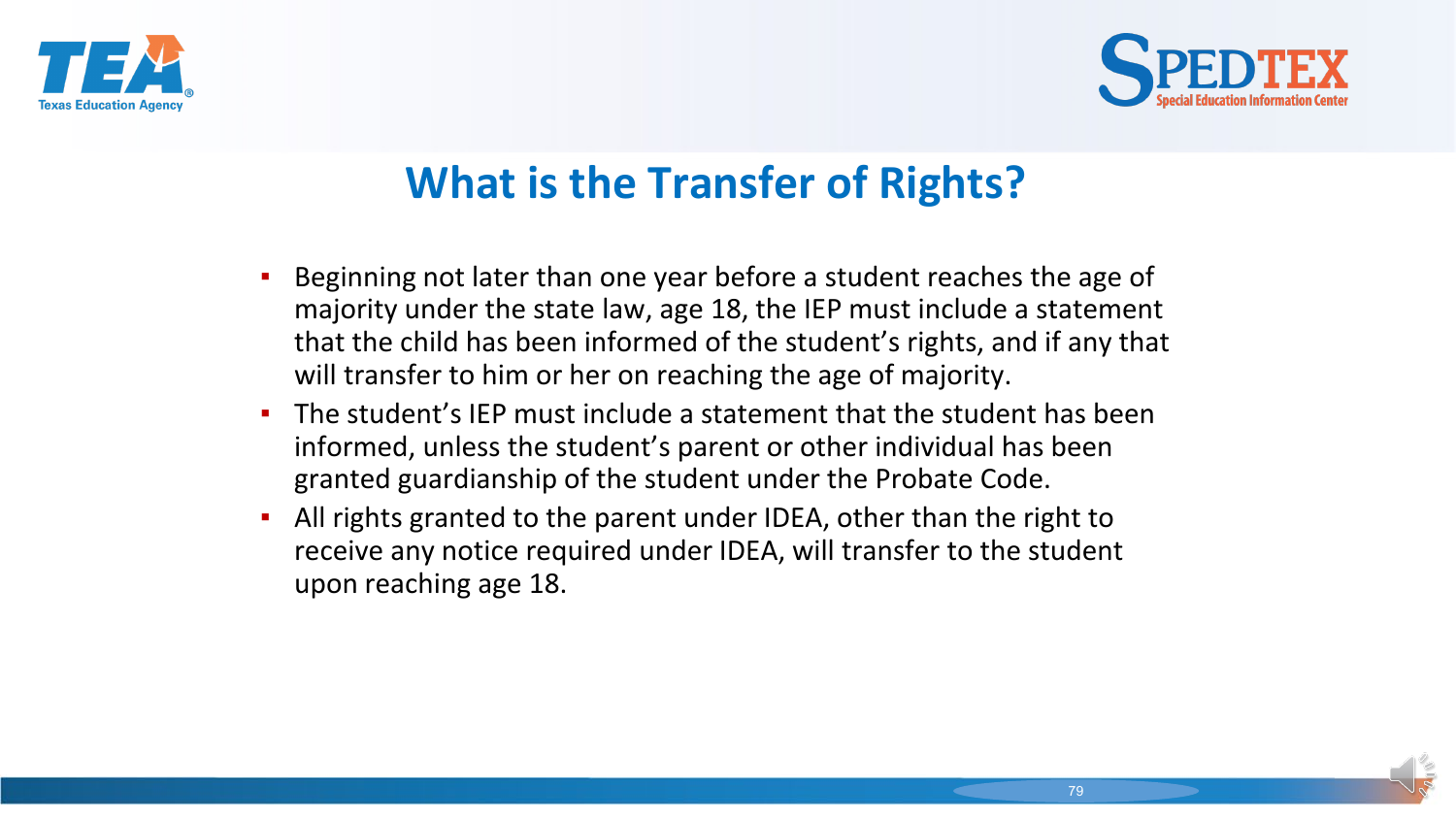



## **Transfer of Rights**

A school district must notify, in writing, the adult student and parent of the transfer of parental rights at the time the student reaches the age of 18.

- This notification is separate and distinct from the requirement that the student's IEP include a statement relating to the transfer of parental rights beginning at least one year before the student reaches the age of 18.
- **•** This notification must include a statement that parental rights have transferred to the adult student, as well as information and resources regarding guardianship, alternatives to guardianship, including a supported decision-making agreement, and other supports and services that may enable the student to live independently, and must provide contact information for the parties to use in obtaining additional information.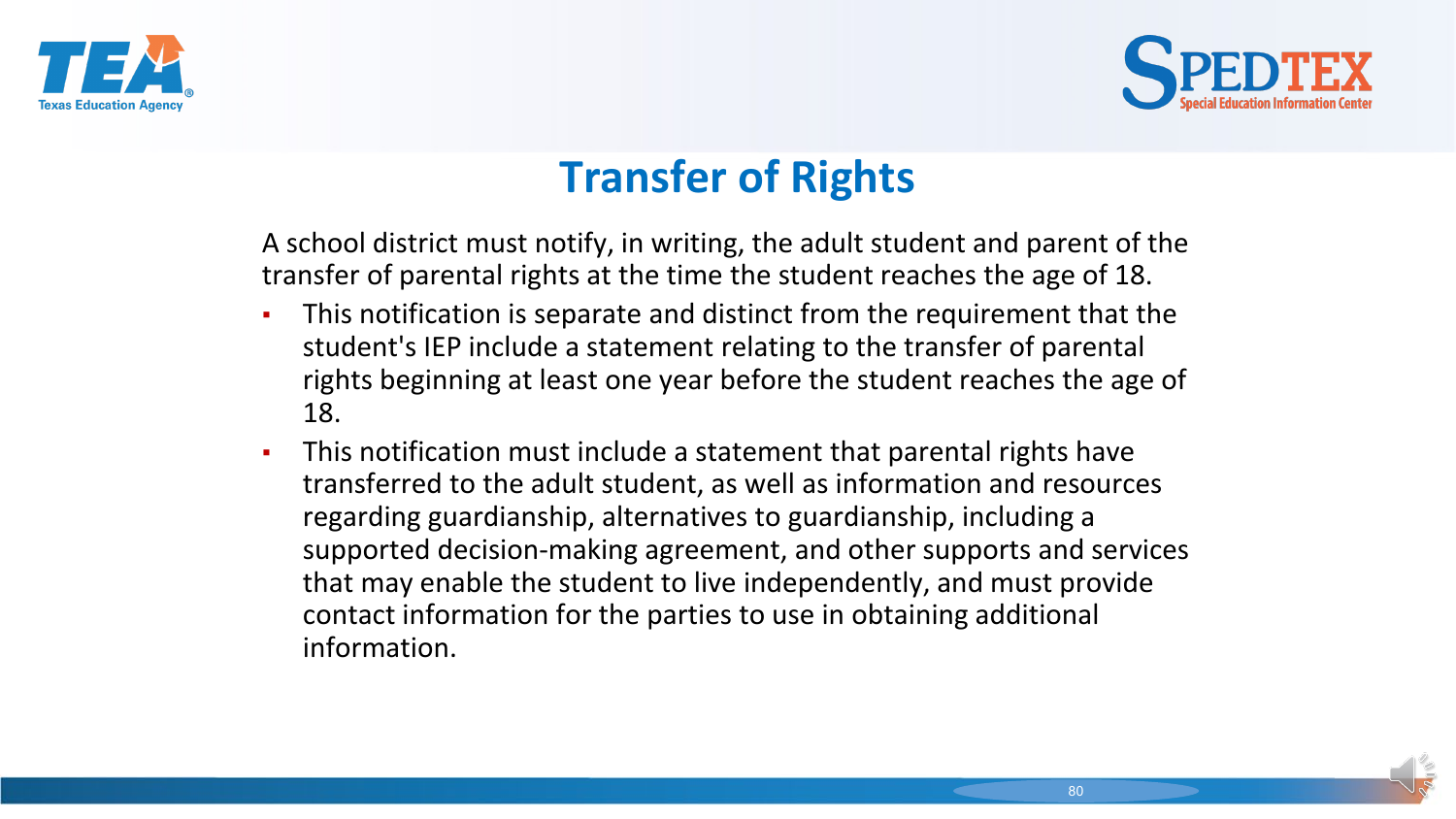



## **What Can I Do if I Am Dissatisfied with the Program or Services?**

- 1. Contact someone at the school to address your concerns.
- 2. Ask for an ARD meeting.
- 3. Request a facilitated ARD meeting.
- 4. Seek mediation through TEA or meet with a disinterested third party.
- 5. File a special education complaint with TEA.
- 6. Be willing to participate in a resolution meeting with the school.
- 7. Request an impartial special education due process hearing.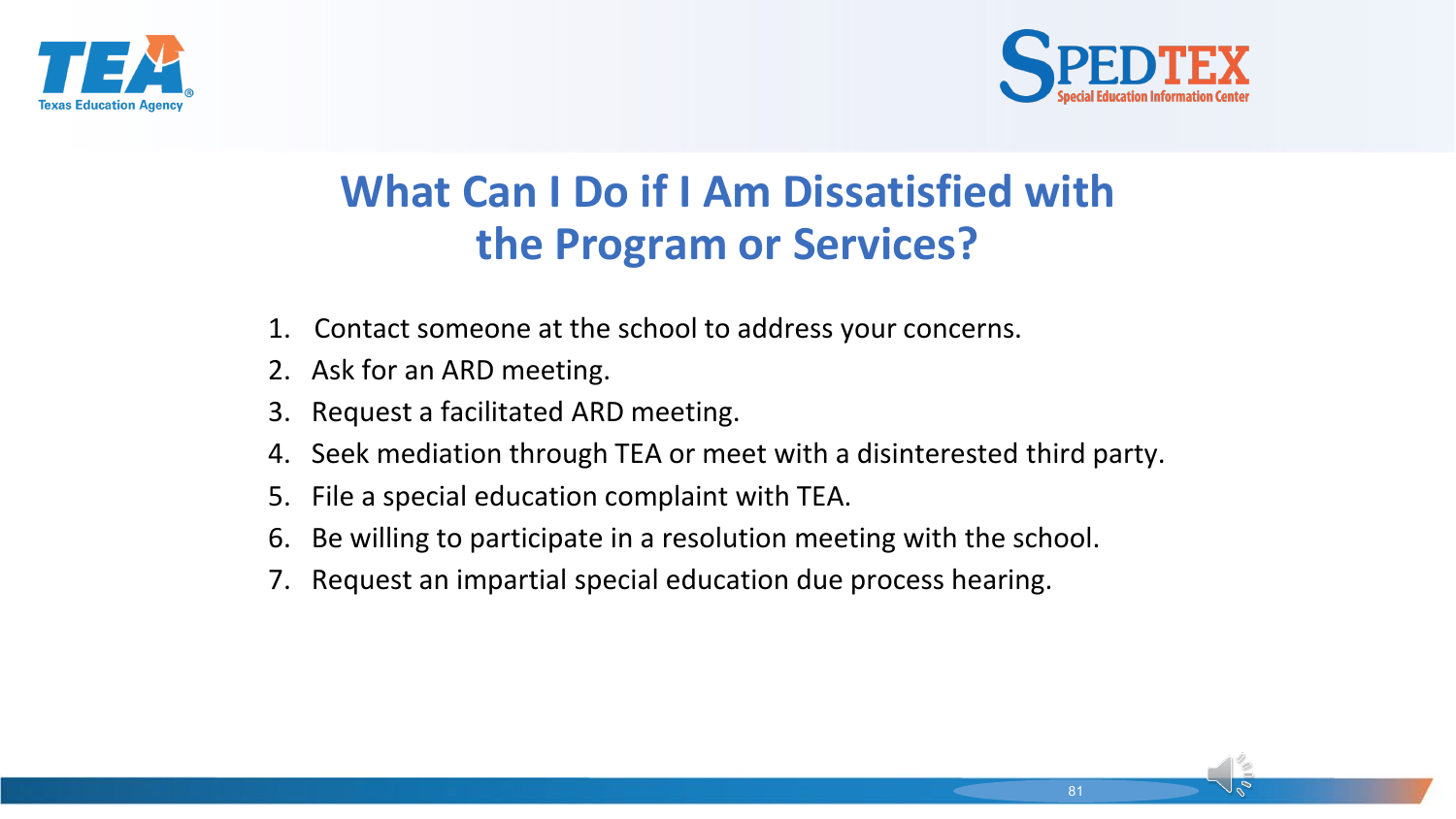



#### **Dispute Resolution**

#### Special Education Dispute Resolution Systems Handbook

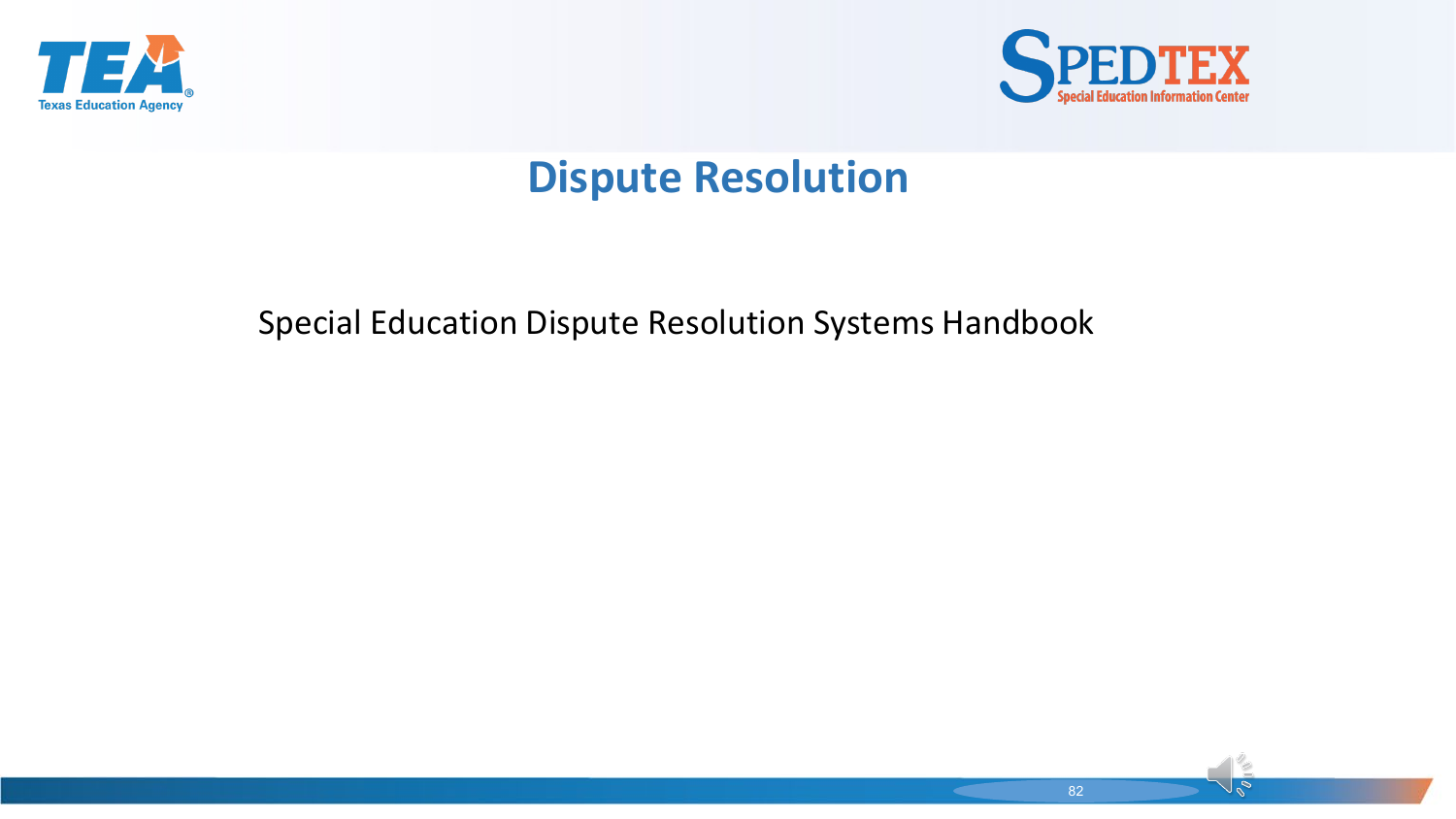



## **Facilitated ARD Meeting**

- IEP facilitation involves the use of a trained, impartial facilitator to assist the ARD committee in developing an IEP for a student with a disability. The facilitator helps ARD committee members communicate and collaborate effectively.
- The facilitator is not a member of the student's ARD committee and does not have any decision-making authority over the ARD committee.
- Schools are not required to offer IEP facilitation as an alternative dispute resolution method. But parents interested in having a facilitator attend an ARD committee meeting should contact their school to discuss the matter.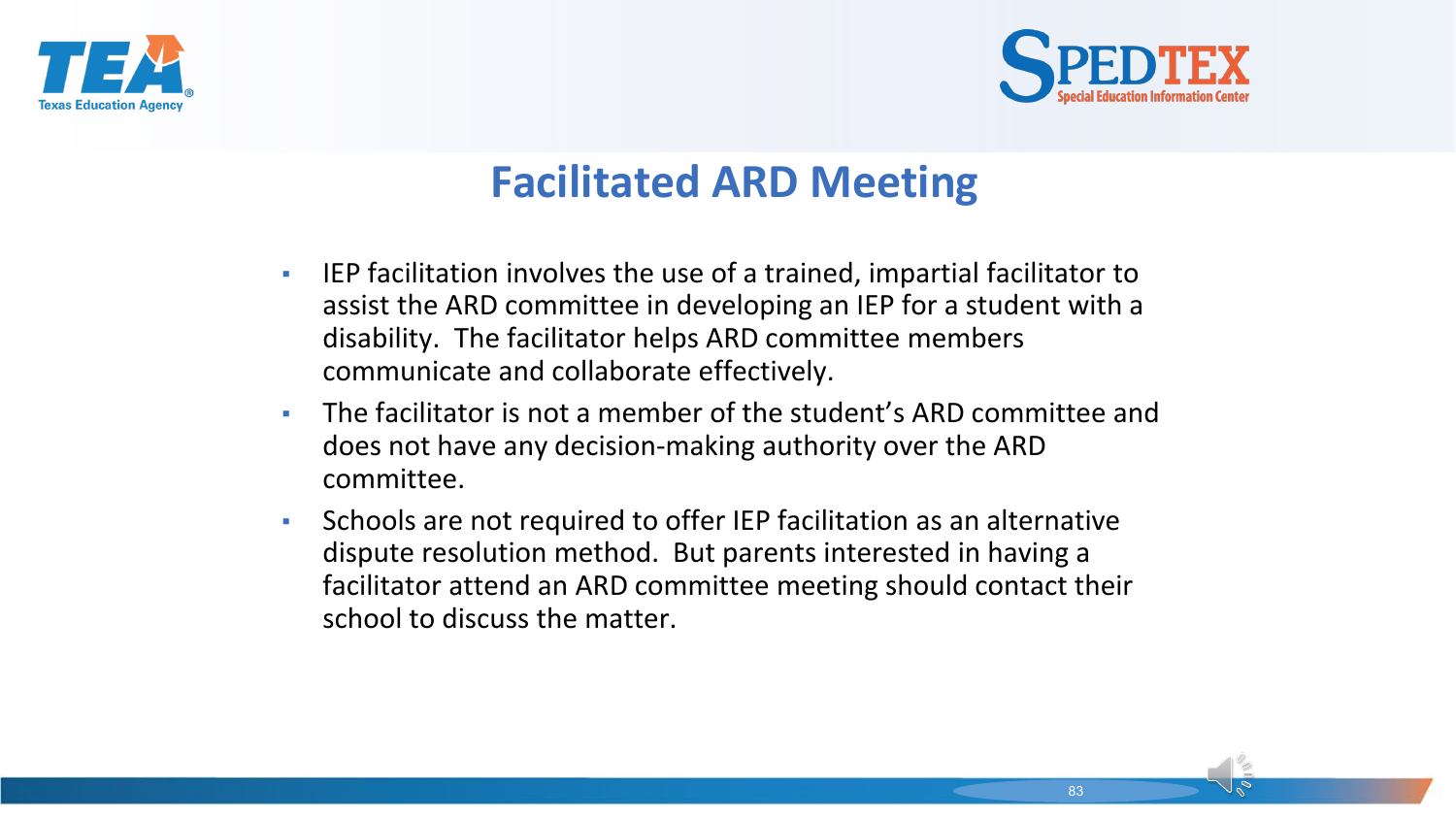



## **What Happens When I Ask For Mediation?**

- Mediation is a process where the parent and the school work with the help of a trained mediator toward a solution to a disagreement involving any matter related to a student's identification, evaluation, educational placement, and FAPE.
- Mediation must be entered into voluntarily by both sides.
- A trained mediator travels to your community.
- Mediation can lead to an agreed solution enforceable through the judicial process.

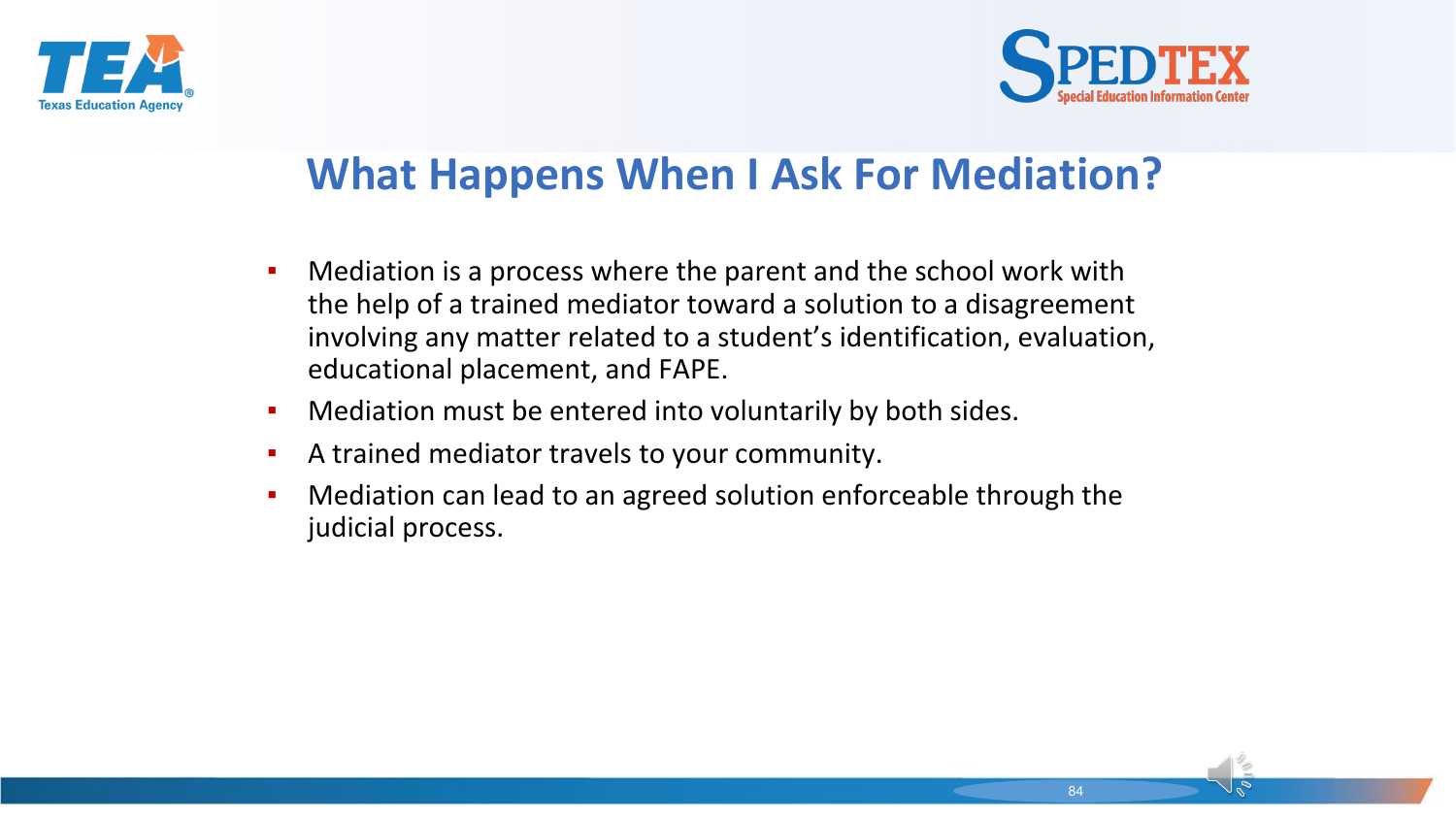



## **What is a Disinterested Party?**

A district may establish procedures to offer parents and schools that choose not to use the mediation process, an opportunity to meet, at a time and location convenient to the parents, with a disinterested party who is under contract with:

- **EXED 10 a** parent training and information center, or community parent resource center in the State established under federal guidelines
- an appropriate alternative dispute resolution entity, to encourage the use, and to explain the benefits, of the mediation process to the parents.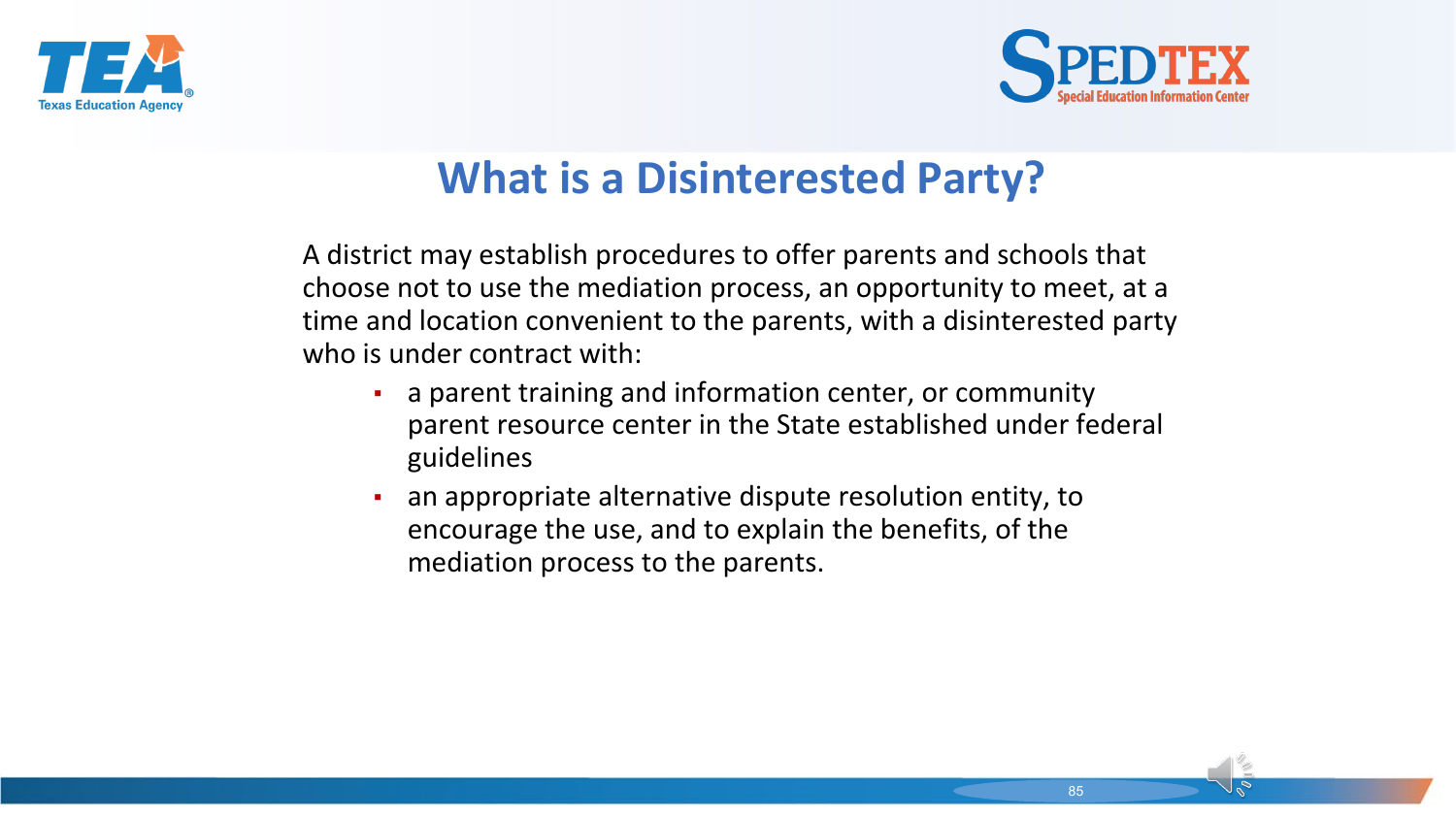



## **What Happens When I File a Complaint with TEA?**

- TEA will give you the opportunity to enter into voluntary mediation.
- TEA will give the school an opportunity to respond to the complaint and the opportunity to submit a proposal to resolve the complaint.
- Within 60 calendar days after receiving the written complaint, TEA will conduct an investigation, including an on-site investigation, if necessary.
- **TEA will review all relevant information and determine whether the** school has violated a special education requirement.
- You will be given a written decision addressing each of the allegations including the findings of fact, conclusions, and reasons for the decision.
- **If TEA determines that the school has violated a special education** requirement, it must require the school to take appropriate steps to address the violations, including engaging in technical assistance activities, negotiations, and corrective actions.

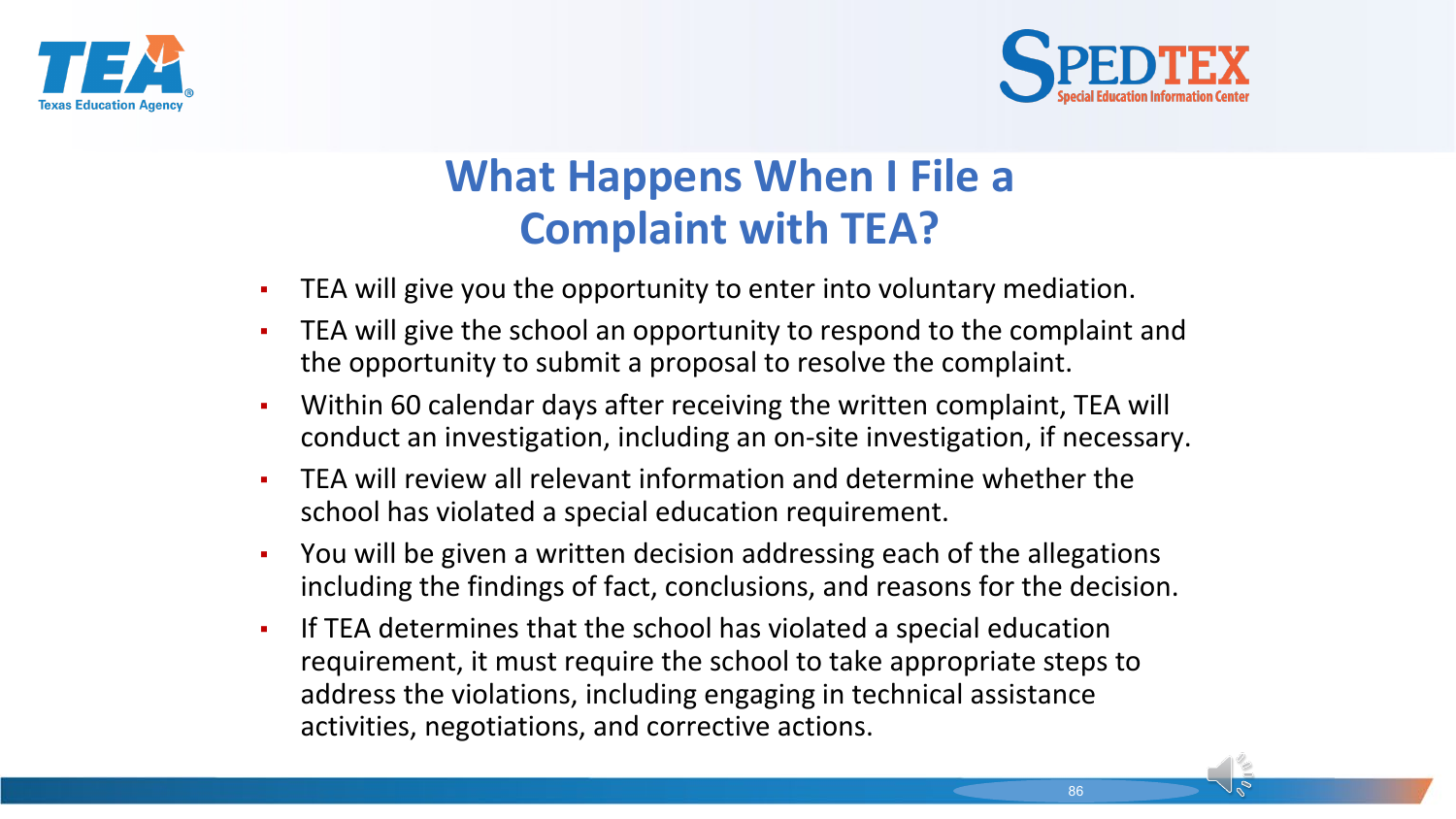



## **What Happens When I File a Complaint with TEA?**

- You must file a complaint complying with the applicable IDEA requirements
- You can contact the Division of Special Education at (512) 463-9414 for additional assistance.
- When sending a written Special Education complaint, address your letter to:

Texas Education Agency Division of Special Education 1701 North Congress Avenue Austin, TX 78701-1494 FAX: (512) 463-9560

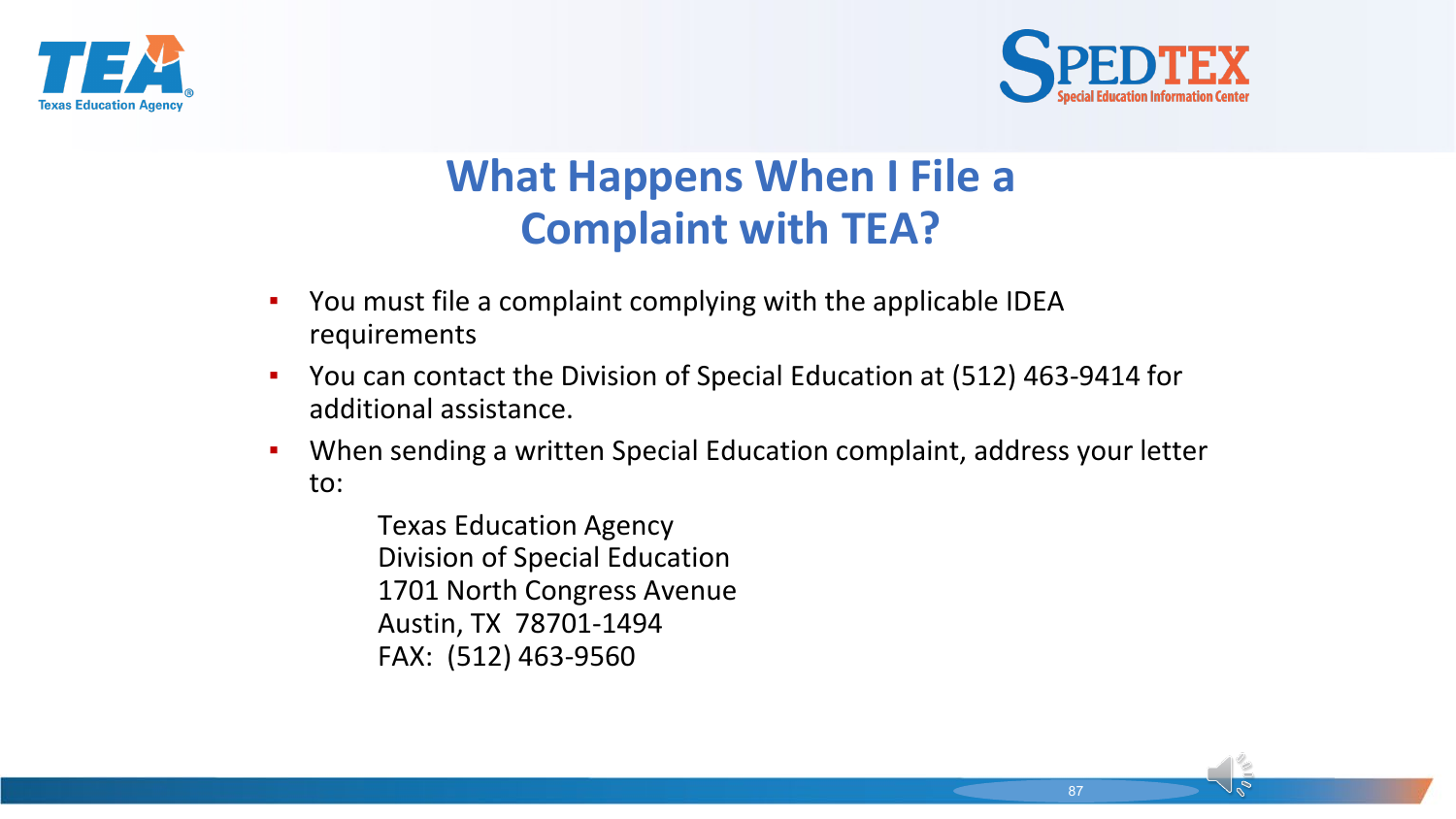



#### **What Is a Resolution Meeting?**

- **.** Upon filing for an impartial due process hearing, the school shall convene a resolution meeting with you and relevant members of the ARD committee.
- **•** The resolution meeting allows you to discuss your due process hearing request and the facts that form the basis of the due process hearing, and the school is provided the opportunity to resolve the due process hearing request.
- **•** If you and the school agree in writing to waive such a meeting or to use mediation, the resolution meeting isn't required.

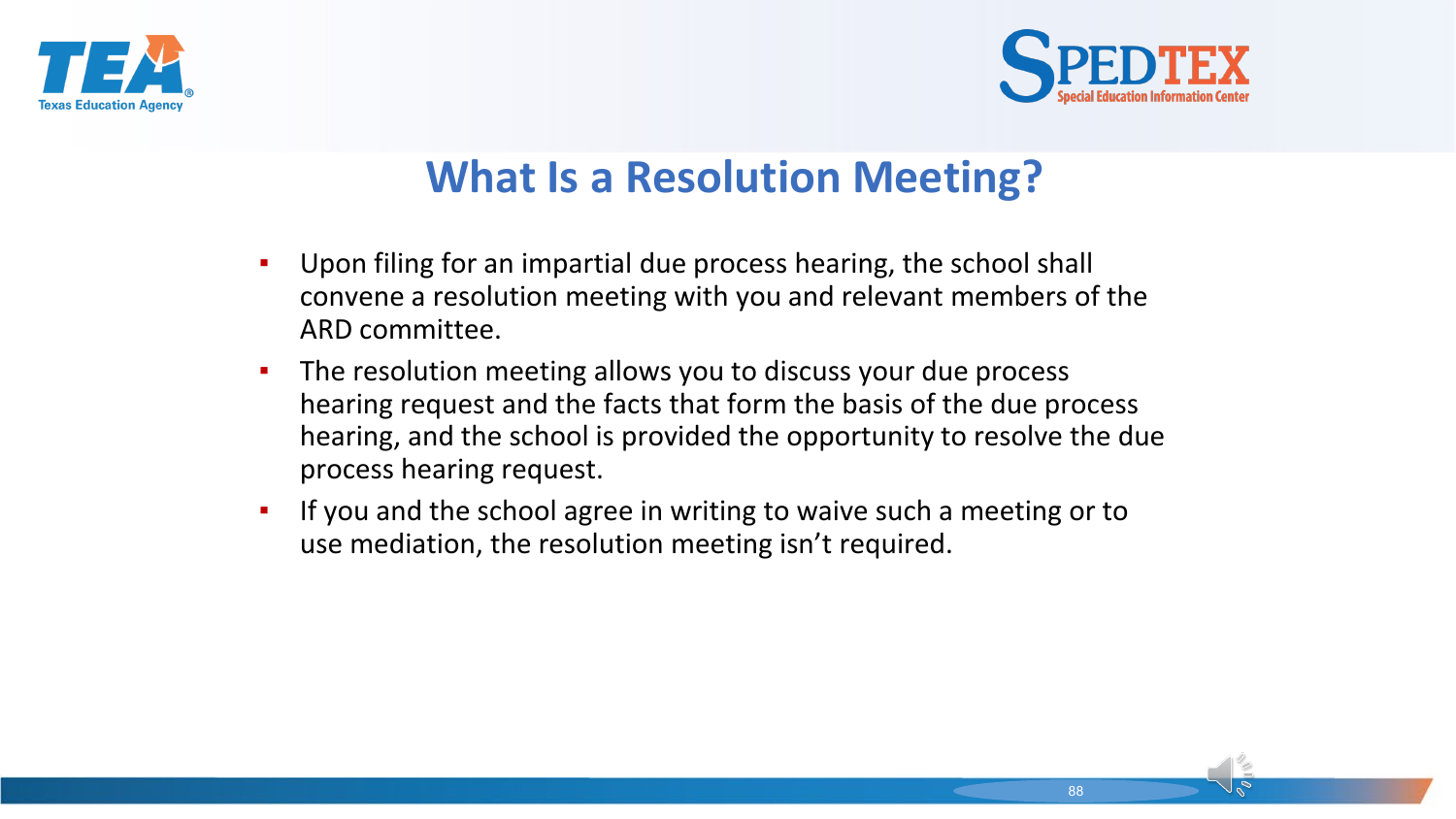



### **What Happens When I Ask For a Due Process Hearing?**

- An impartial hearing officer is appointed. He or she will conduct the hearing in your community.
- The hearing officer will contact you and probably will seek a prehearing conference.
- The hearing officer is required to render a written decision no later than 45 calendar days after the date TEA receives your request.
- The timeline can be extended by the hearing officer if both parties agree.
- **•** The hearing officer's decision is final unless a party appeals the decision to a state or federal court.

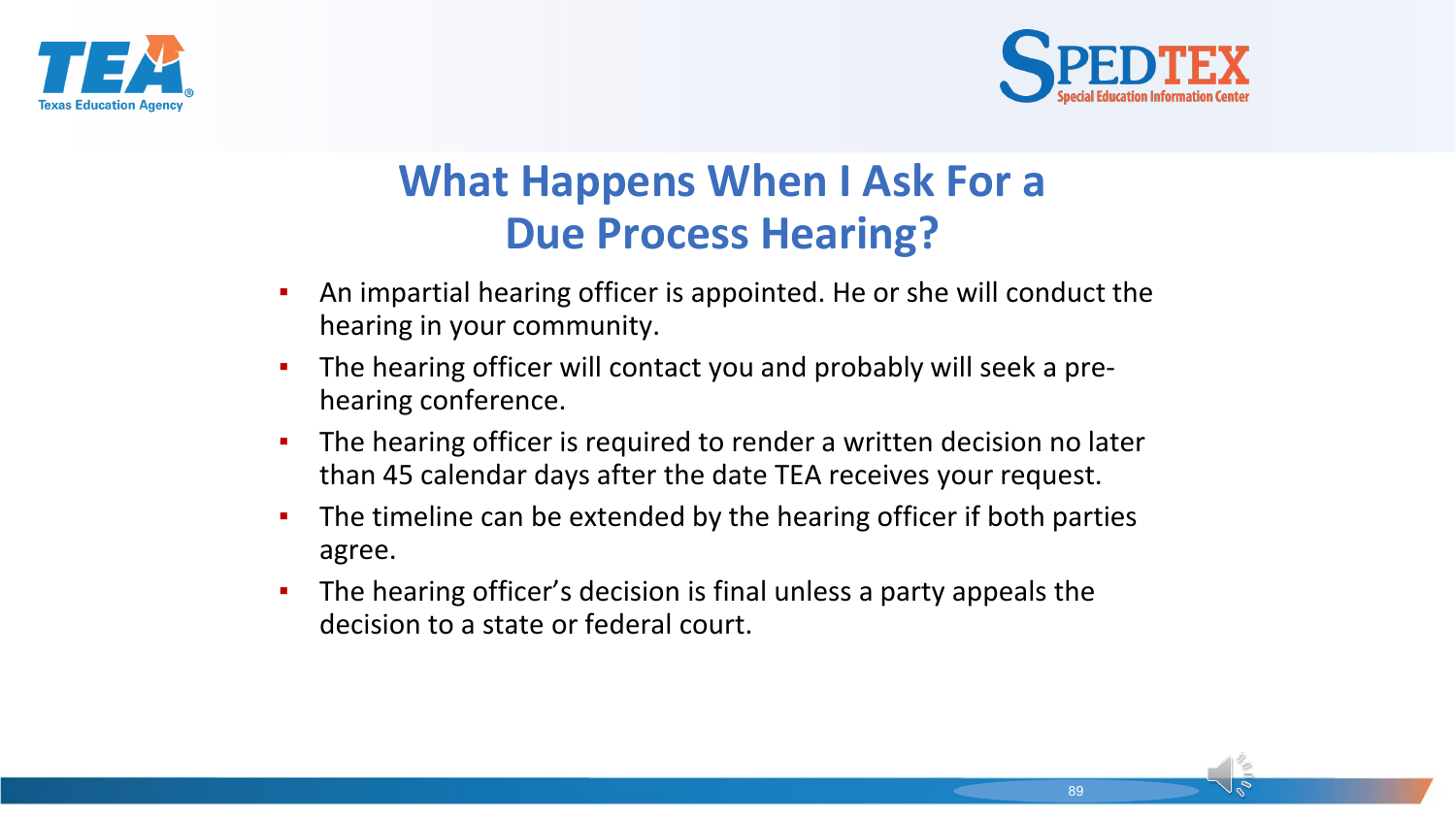



#### **What Happens When I Ask For a Due Process Hearing?**

- You must file a request complying with TEA's rules for such requests.
- You must submit a due process hearing request in writing, and it must be mailed, hand-delivered, or faxed to:

Texas Education Agency Office of Legal Services 1701 North Congress Avenue Austin, TX 78701-1494 FAX: (512) 463-6027

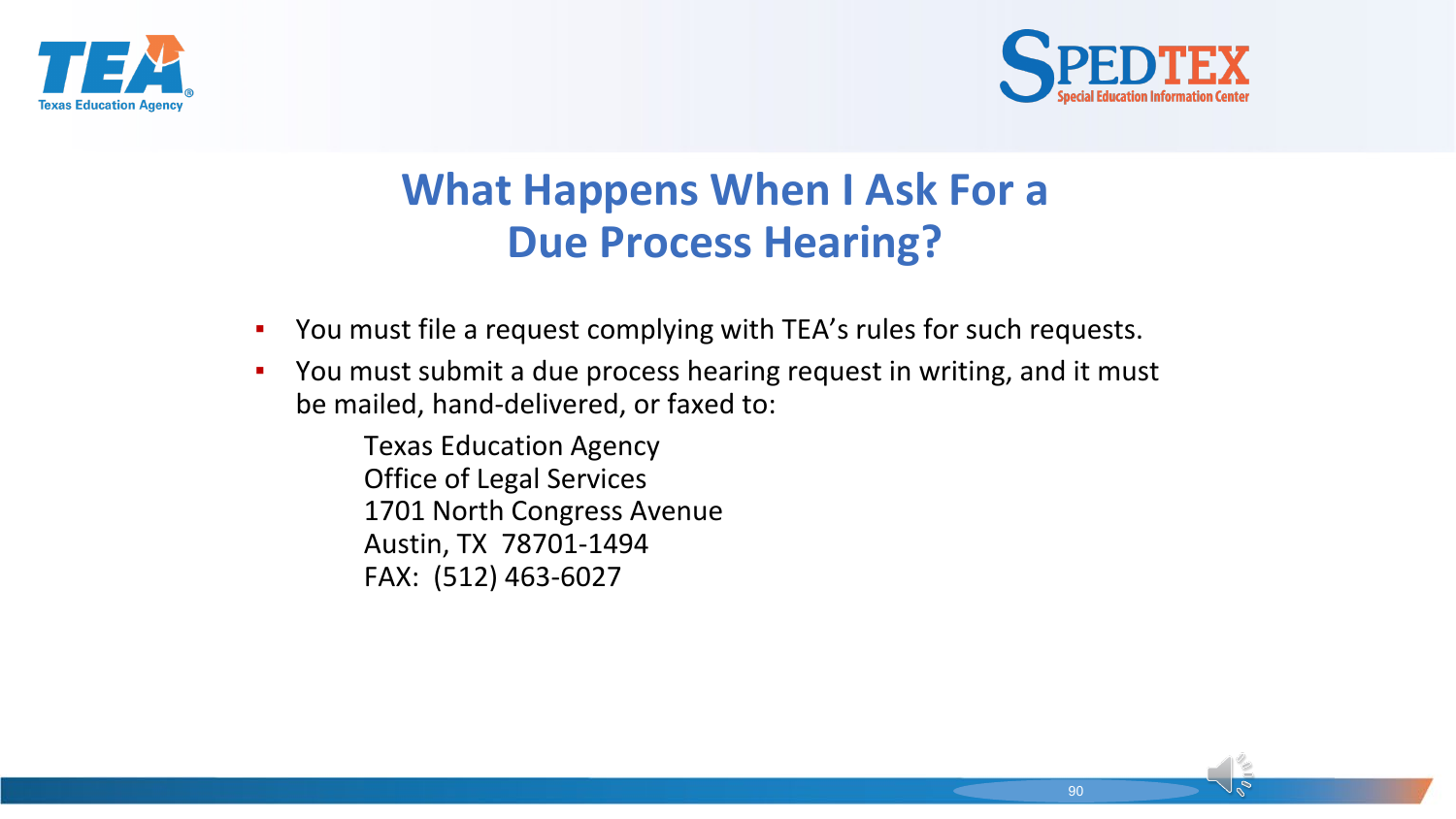



## **Where Can I Get Help Understanding the Special Education Process?**

- Your student's teacher
- **•** The campus administrator
- **·** The district's Special Education Director
- Your regional Education Service Center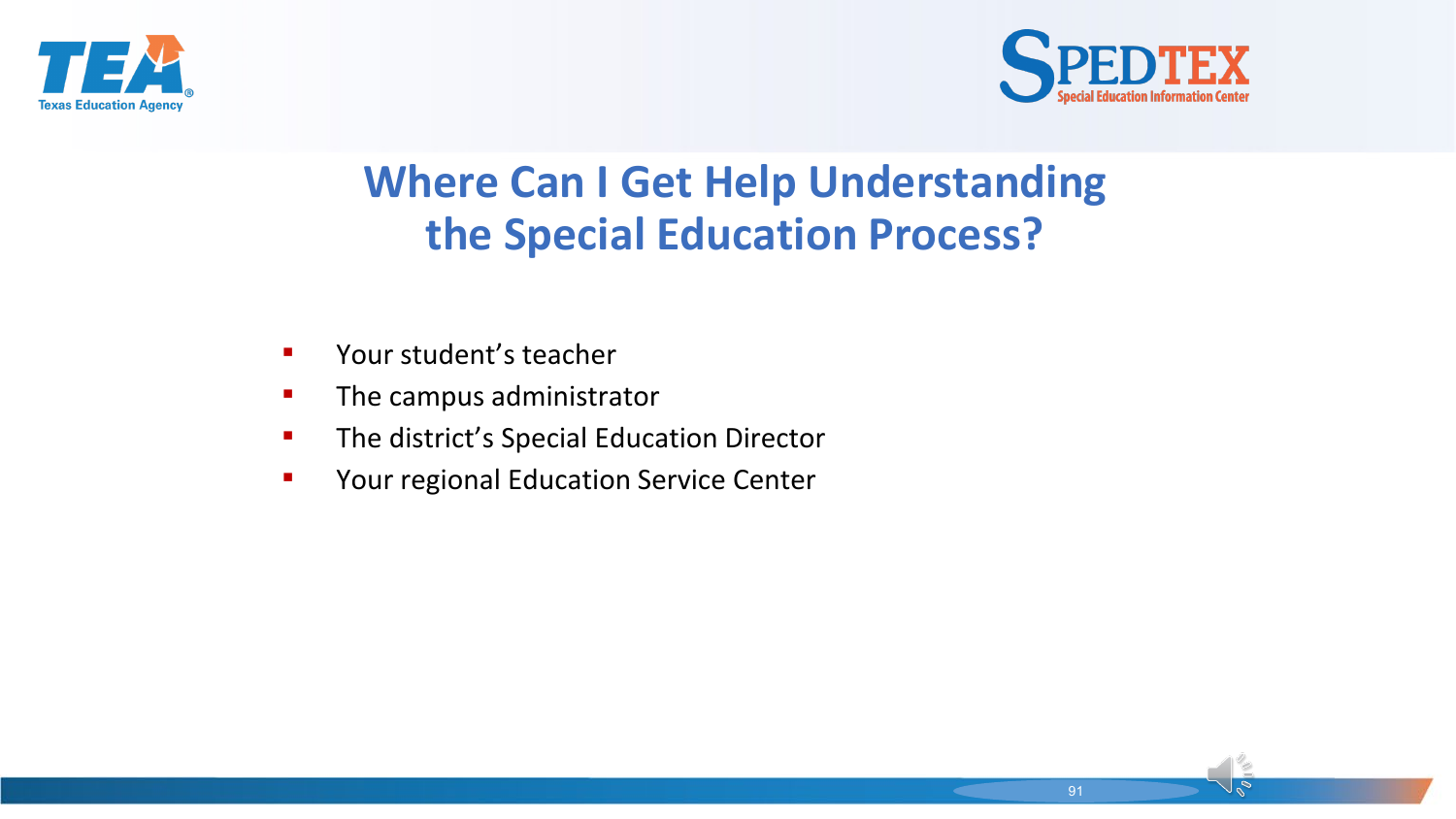



## **Where Can I Get Help Understanding the Special Education Process?**

- [SPEDTex](http://www.spedtex.org/), the state's Special Education Information Center
	- Phone: 1-855-773-3839
	- **Email: [inquire@spedtex.org](mailto:inquire@spedtex.org)**
	- **■** Website: [www.spedtex.org](http://www.spedtex.org/)
- **EXALUARE TEXAL EXALUATE:** Texas Education Agency
	- Phone: (512) 463-9414
	- **■** Website: [www.tea.texas.gov](http://www.tea.texas.gov/)